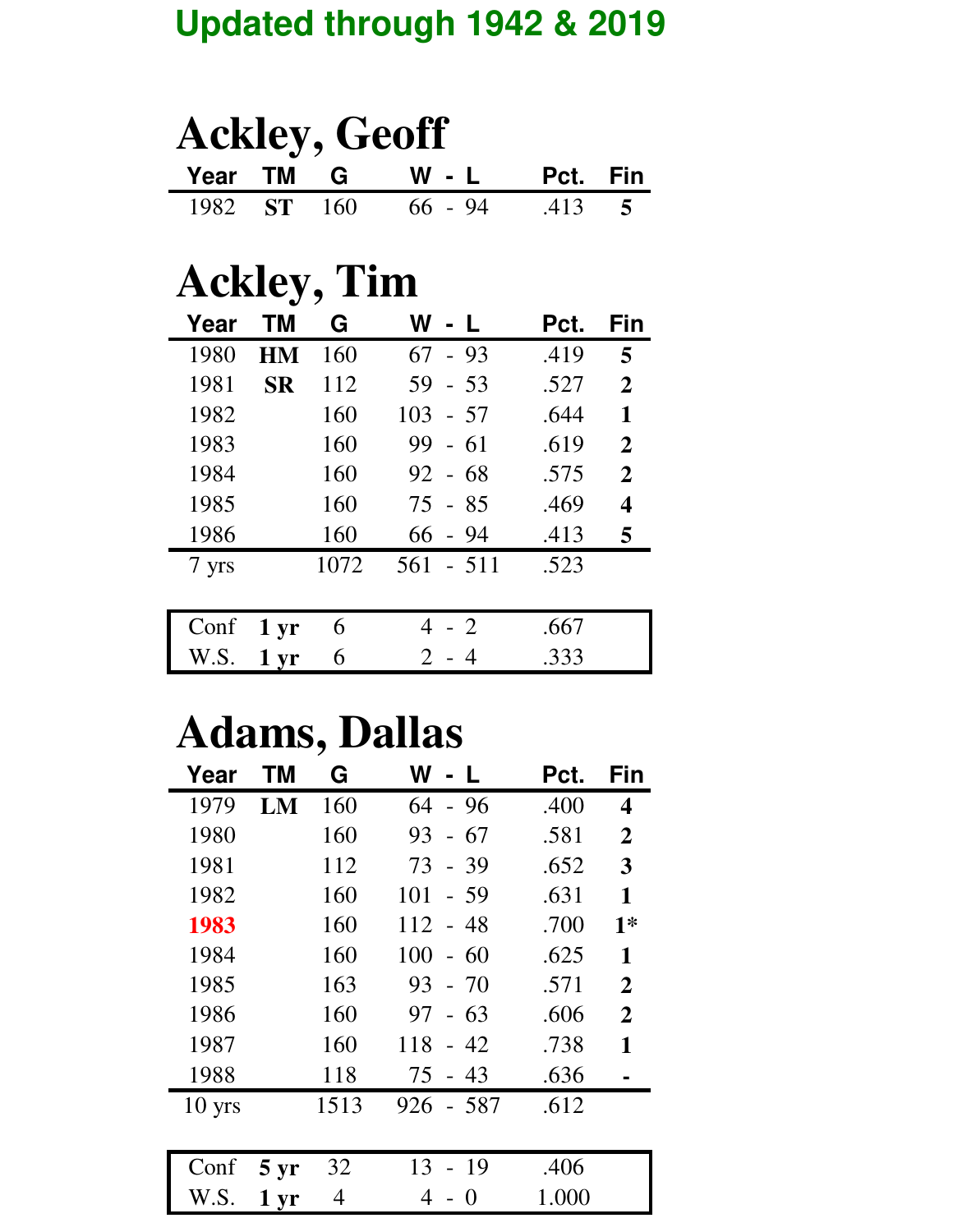| <b>Mike</b><br>Ameen, |           |     |                                       |      |                         |  |  |
|-----------------------|-----------|-----|---------------------------------------|------|-------------------------|--|--|
| Year                  | <b>TM</b> | G   | W                                     | Pct. | Fin                     |  |  |
| 1942                  | <b>NA</b> | 154 | 83<br>$-71$                           | .539 | 4                       |  |  |
| 1943                  |           | 154 | 83<br>$-71$                           | .539 | 4                       |  |  |
| 1944                  |           | 154 | $-70$<br>84                           | .545 | $\overline{\mathbf{4}}$ |  |  |
| 1945                  |           | 154 | 107<br>- 47                           | .695 | $\mathbf{1}$            |  |  |
| 1946                  |           | 154 | 93<br>$-61$                           | .604 | $1*$                    |  |  |
| 1947                  |           | 154 | 70<br>84<br>$\mathbb{L}^{\mathbb{N}}$ | .455 | 5                       |  |  |
| 1948                  |           | 154 | 57<br>97<br>$\overline{\phantom{a}}$  | .370 | 6                       |  |  |
| 1949                  |           | 154 | 60<br>94<br>$\equiv$                  | .390 | 6                       |  |  |
| 1950                  |           | 154 | 55<br>$-99$                           | .357 | 6                       |  |  |
| 1951                  |           | 154 | 100<br>54<br>$\frac{1}{2}$            | .351 | 6                       |  |  |
| 1952                  |           | 154 | 49<br>105<br>$\frac{1}{2}$            | .318 | 7                       |  |  |
| 1953                  |           | 154 | 66<br>88<br>$\frac{1}{2}$             | .429 | 6                       |  |  |
| 1954                  |           | 154 | 78<br>- 76                            | .506 | $\overline{\mathbf{4}}$ |  |  |
| 1955                  |           | 154 | 110<br>$-44$                          | .714 | 1                       |  |  |
| 1956                  |           | 154 | 105<br>49<br>$\overline{a}$           | .682 | $\boldsymbol{2}$        |  |  |
| 1957                  |           | 154 | 96<br>- 58                            | .623 | $\mathbf{1}$            |  |  |
| 1958                  |           | 154 | 76<br>78<br>$\frac{1}{2}$             | .494 | 5                       |  |  |
| 1959                  |           | 154 | 76<br>$-78$                           | .494 | 5                       |  |  |
| 1960                  |           | 154 | 64<br>$-90$                           | .416 | 5                       |  |  |
| 1961                  |           | 160 | 51<br>109<br>$\overline{\phantom{0}}$ | .319 | 7                       |  |  |
| 1962                  |           | 160 | 93<br>67<br>$\overline{\phantom{a}}$  | 419  | 5                       |  |  |
| 1963                  |           | 160 | 67 - 93                               | .419 | 5                       |  |  |
| 1964                  |           | 160 | 72 - 88                               | .450 | 5                       |  |  |
| 1965                  |           | 160 | 64<br>$-96$                           | .400 | 7                       |  |  |
| 1966                  |           | 160 | 66<br>$-94$                           | .413 | 7                       |  |  |
| 1967                  |           | 160 | 71<br>- 89                            | .444 | 5                       |  |  |
| 1968                  |           | 160 | $69 - 91$                             | .431 | 6                       |  |  |
| 1969                  |           | 160 | 61<br>$-99$                           | .381 | 5                       |  |  |
| 1970                  |           | 160 | 61<br>- 99                            | .381 | $\overline{\mathbf{4}}$ |  |  |
| 1971                  |           | 160 | 91<br>$-69$                           | .569 | $\boldsymbol{2}$        |  |  |
| 1972                  |           | 160 | 84<br>- 76                            | .525 | $\boldsymbol{2}$        |  |  |
| 1973                  |           | 160 | 82 - 78                               | .513 | 3                       |  |  |
| 1974                  |           | 160 | 88 - 72                               | .550 | $\boldsymbol{2}$        |  |  |
| 1975                  |           | 160 | 96<br>$-64$                           | .600 | $\boldsymbol{3}$        |  |  |
| 1976                  |           | 160 | $87 - 73$                             | .544 | $\mathbf{3}$            |  |  |
| 1977                  |           | 160 | $65 - 95$                             | .406 | $\mathbf{3}$            |  |  |
| 1978                  |           | 160 | 77 - 83                               | .481 | $\mathbf{3}$            |  |  |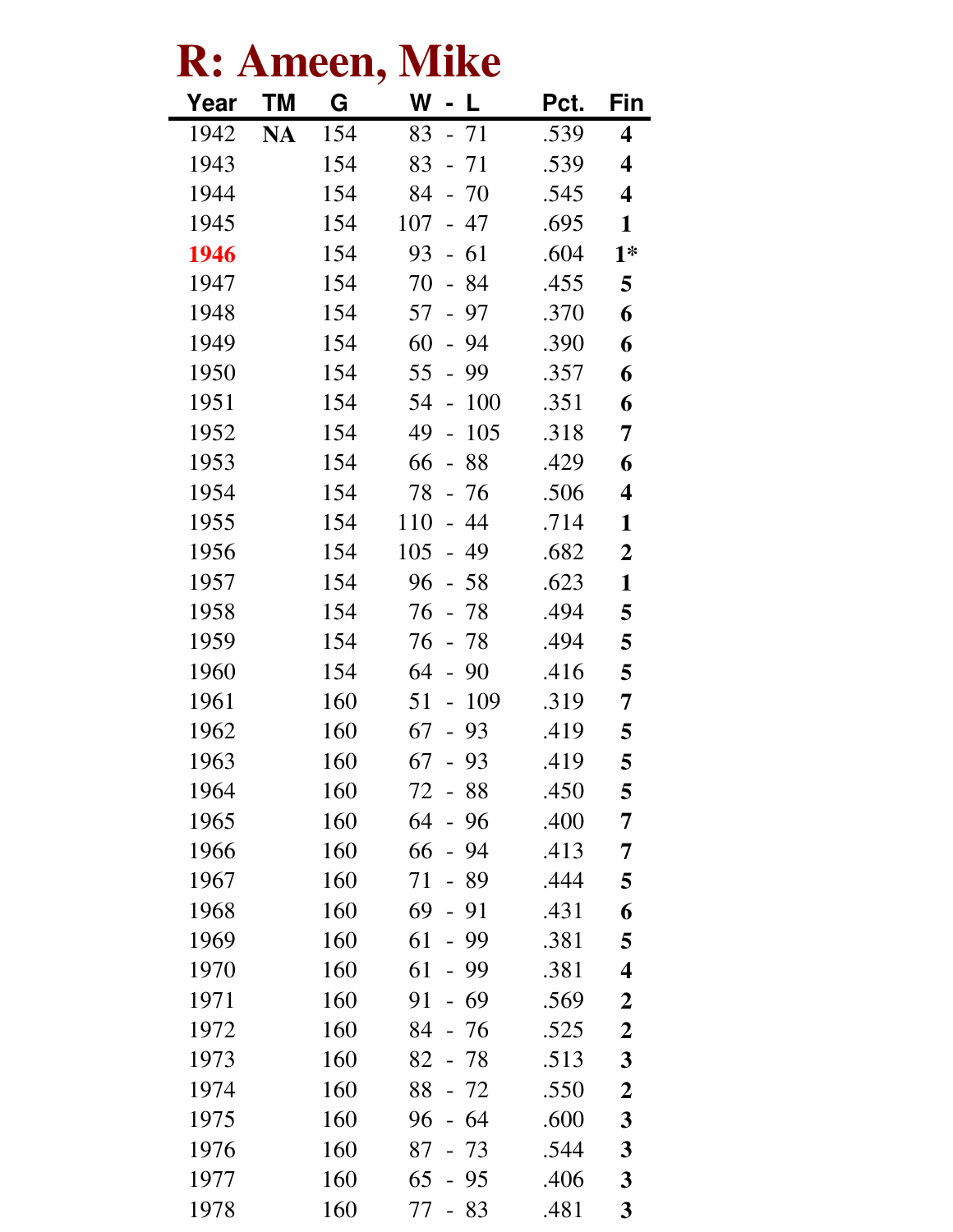| 1987                   | <b>SR</b> | 160 | $55 - 105$            | .344 |  |
|------------------------|-----------|-----|-----------------------|------|--|
| $38 \text{ yrs}$       |           |     | 5966 2840 - 3126 .476 |      |  |
|                        |           |     |                       |      |  |
| Conf $5 \text{ yr}$ 29 |           |     | $19 - 10$             | .655 |  |
| W.S. $4 \text{ yr}$    |           | 23  | 9 - 14                | .391 |  |

## **Bailey, Glenn**

| Year             | ΤM        | G    | W<br>$\mathbf{I}$                     | Pct. | Fin |
|------------------|-----------|------|---------------------------------------|------|-----|
| 1979             | <b>HS</b> | 160  | 61<br>- 99                            | .381 | 5   |
| 1980             | PG        | 160  | 59<br><b>101</b><br>$\overline{a}$    | .369 | 4   |
| 1981             |           | 112  | 48<br>- 64                            | .429 | 3   |
| 1982             |           | 160  | 61<br>- 99                            | .381 | 5   |
| 1983             |           | 160  | 67<br>$-93$                           | .419 | 4   |
| 1984             |           | 160  | 44 - 116                              | .275 | 5   |
| 1985             |           | 160  | $45 - 115$                            | .281 | 5   |
| 1986             |           | 165  | 87<br>- 78                            | .527 | 4   |
| 1987             |           | 160  | 51<br>-109<br>$\overline{a}$          | .319 | 4   |
| 1988             |           | 160  | 95<br>-65<br>$\overline{\phantom{a}}$ | .594 | 3   |
| $10 \text{ yrs}$ |           | 1557 | 618<br>-939                           | .397 |     |

### **Barry, Pat**

| Year | ΤM | G   | W<br>L                      | Pct. | Fin          |
|------|----|-----|-----------------------------|------|--------------|
| 1942 | AV | 154 | $-108$<br>46                | .299 | 6            |
| 1943 |    | 154 | 100<br>54<br>$\overline{a}$ | .351 | 6            |
| 1944 |    | 154 | 58<br>96<br>$\equiv$        | .377 | 5            |
| 1945 |    | 154 | 50<br>104<br>$\overline{a}$ | .325 | 5            |
| 1946 |    | 154 | 62<br>-92<br>$\overline{a}$ | .403 | 5            |
| 1947 |    | 154 | 81<br>- 73                  | .526 | 4            |
| 1948 |    | 154 | 88<br>- 66                  | .571 | 4            |
| 1949 |    | 154 | 97<br>$-57$                 | .630 | $2*$         |
| 1950 |    | 154 | 80<br>- 74                  | .519 | 5            |
| 1951 |    | 154 | 103<br>$-51$                | .669 | $2*$         |
| 1952 |    | 154 | 111<br>43<br>$\overline{a}$ | .721 | 1            |
| 1953 |    | 154 | 98<br>- 56                  | .636 | $2*$         |
| 1954 |    | 154 | 120<br>-34<br>$\equiv$      | .779 | $1*$         |
| 1955 |    | 154 | 124<br>30<br>$\overline{a}$ | .805 | $1*$         |
| 1956 |    | 154 | 113<br>41<br>$\overline{a}$ | .734 | $\mathbf{1}$ |
| 1957 |    | 154 | 115<br>39                   | .747 | $1*$         |
| 1958 |    | 154 | 100<br>-54                  | .649 | $1*$         |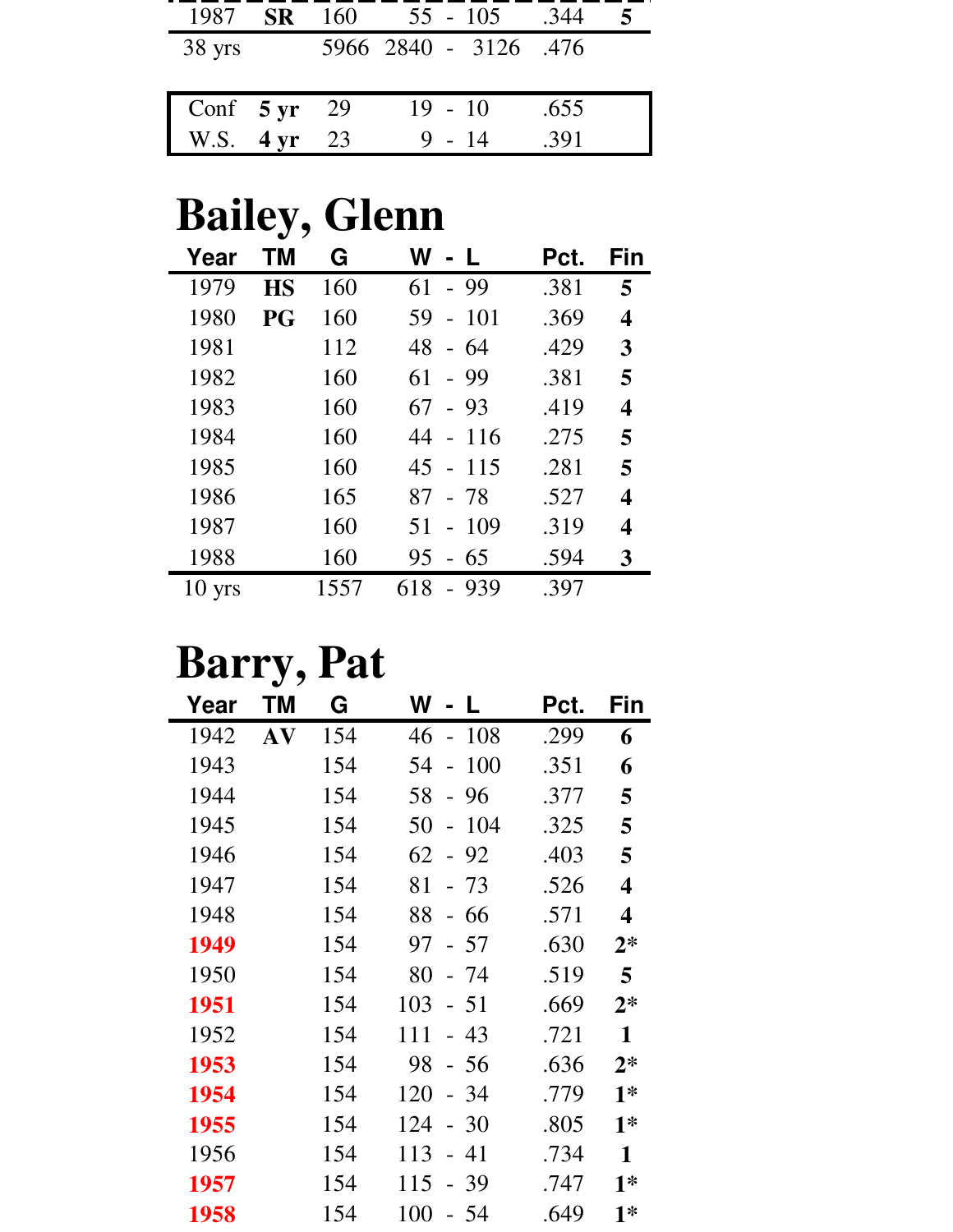| 1959 |                  | 154 | 110<br>44<br>$\overline{\phantom{0}}$ | .714 | 1                       |
|------|------------------|-----|---------------------------------------|------|-------------------------|
| 1960 |                  | 154 | 114<br>40<br>$\overline{\phantom{0}}$ | .740 | $\mathbf{1}$            |
| 1961 |                  | 160 | $-63$<br>97                           | .606 | $\mathbf{3}$            |
| 1962 |                  | 160 | 68<br>92<br>$\frac{1}{2}$             | .575 | 4                       |
| 1963 |                  | 160 | 58<br>102<br>$\overline{a}$           | .363 | 7                       |
| 1964 |                  | 160 | 59<br>101<br>$\overline{a}$           | .369 | $\overline{7}$          |
| 1965 |                  | 160 | 124<br>36<br>$\blacksquare$           | .225 | 8                       |
| 1966 |                  | 160 | 109<br>51<br>$\qquad \qquad -$        | .319 | 8                       |
| 1967 |                  | 160 | 61<br>99<br>$\frac{1}{2}$             | .381 | 7                       |
| 1968 |                  | 160 | 50<br>110<br>$\Box$                   | .313 | 7                       |
| 1969 |                  | 160 | 50<br>110<br>$\overline{a}$           | .688 | $\mathbf{1}$            |
| 1970 |                  | 160 | 87<br>$-73$                           | .544 | $\mathbf{1}$            |
| 1971 |                  | 160 | 85<br>- 75                            | .531 | $\overline{2}$          |
| 1972 |                  | 160 | 111<br>49<br>$\overline{\phantom{0}}$ | .694 | $1*$                    |
| 1973 |                  | 160 | 90<br>$-70$                           | .563 | $\overline{2}$          |
| 1974 |                  | 160 | 102<br>$-58$                          | .638 | $\boldsymbol{2}$        |
| 1975 |                  | 160 | 78<br>$-82$                           | .488 | 4                       |
| 1976 |                  | 160 | 76<br>- 84                            | .475 | 3                       |
| 1977 |                  | 160 | 60<br>100<br>$\overline{a}$           | .375 | $\overline{\mathbf{4}}$ |
| 1978 |                  | 160 | 72<br>$-88$                           | .450 | $\mathbf{3}$            |
| 1991 | <b>TC</b>        | 160 | 63<br>- 97                            | .394 | $\overline{\mathbf{4}}$ |
| 1992 | ${\bf A}{\bf V}$ | 160 | 57<br>103<br>$\overline{a}$           | .356 | 5                       |
| 1993 |                  | 160 | 80<br>$-80$                           | .500 | $\mathbf{3}$            |
| 1994 |                  | 160 | 71<br>89                              | .444 | 6                       |
| 1995 |                  | 160 | 80<br>$-80$                           | .500 | $\mathbf{3}$            |
| 1996 |                  | 160 | 100<br>60<br>$\overline{a}$           | .625 | $1*$                    |
| 1997 |                  | 160 | 115<br>$-45$                          | .719 | $2*$                    |
| 1998 |                  | 160 | 91<br>- 69                            | .569 | $\mathbf{1}$            |
| 1999 |                  | 160 | $85 - 75$                             | .531 | $\mathbf{3}$            |
| 2000 |                  | 160 | 111<br>49                             | .694 | $\boldsymbol{2}$        |
| 2001 |                  | 160 | 83<br>- 77                            | .519 | $\boldsymbol{2}$        |
| 2002 |                  | 160 | 94<br>- 66                            | .588 | $\boldsymbol{2}$        |
| 2003 |                  | 160 | 85<br>- 75                            | .531 | $\boldsymbol{2}$        |
| 2004 |                  | 160 | $-65$<br>95                           | .594 | $2*$                    |
| 2005 |                  | 160 | 105<br>- 55                           | .656 | $\mathbf{1}$            |
| 2006 |                  | 160 | 79<br>$-81$                           | .494 | $\boldsymbol{2}$        |
| 2007 |                  | 160 | 99<br>$-61$                           | .619 | 1                       |
| 2008 |                  | 160 | 74<br>- 86                            | .463 | 4                       |
| 2009 |                  | 160 | 84<br>- 76                            | .525 | $\mathbf{3}$            |
| 2010 |                  | 160 | 104<br>56                             | .350 | $\overline{\mathbf{4}}$ |
| 2011 |                  | 160 | 72 - 88                               | .450 | 3                       |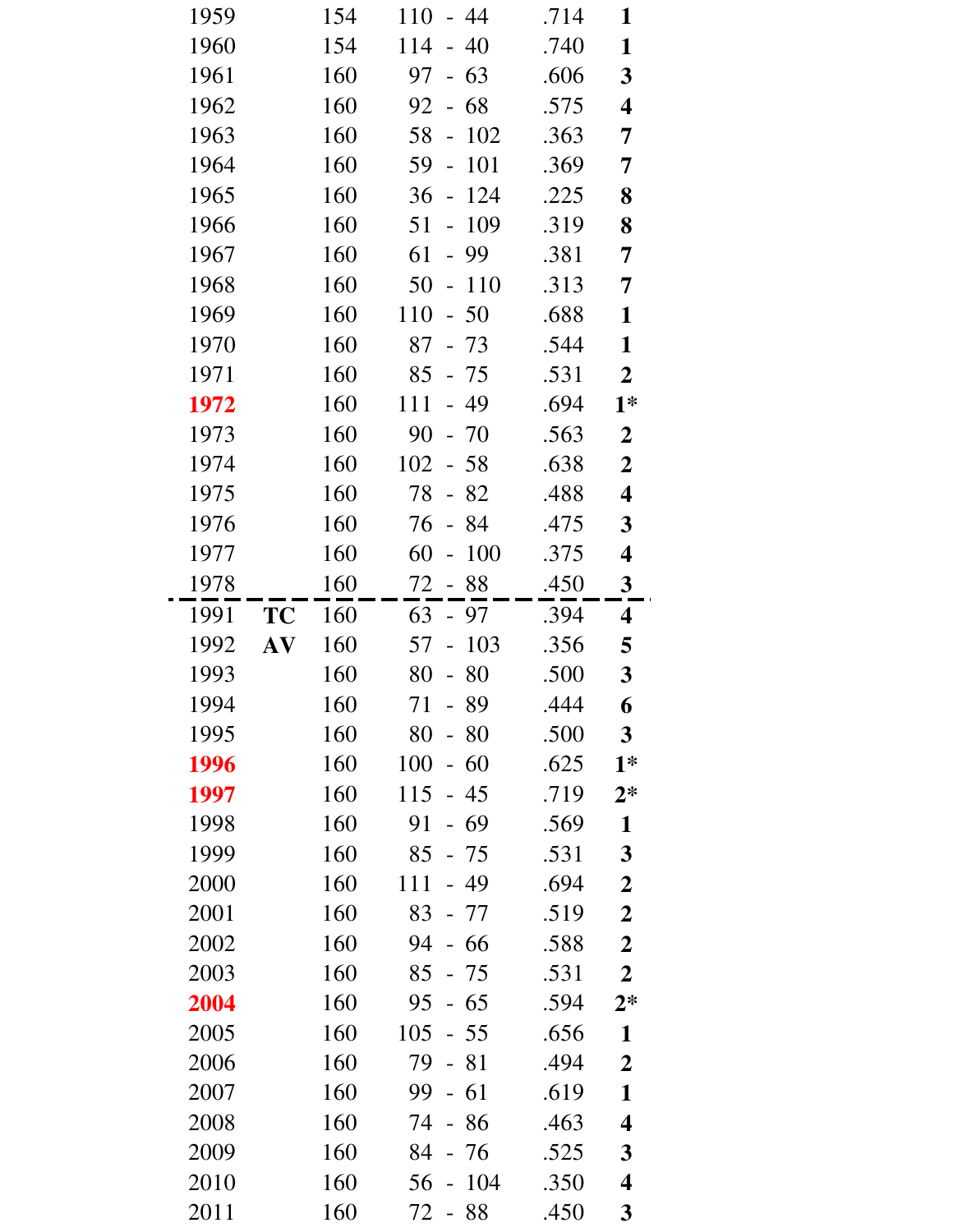| 2012                 | 160        | $104 - 56$   | .650 | $\overline{2}$ |
|----------------------|------------|--------------|------|----------------|
| 2013                 | 160        | $103 - 57$   | .644 | 1              |
| 2014                 | 160        | $90 - 70$    | .563 | $\overline{2}$ |
| 2015                 | 160        | $114 - 46$   | .713 | 1              |
| 2016                 | 160        | $96 - 64$    | .600 | $\mathbf{2}$   |
| 2017                 | 160        | 77 - 83      | .481 | 3              |
| 2018                 | 160        | 111<br>$-49$ | .694 | 1              |
| 2019                 | 160        | 91<br>$-69$  | .569 | $\mathbf{2}$   |
| 66 yrs               | 10446 5664 | $-4782$      | .542 |                |
|                      |            |              |      |                |
| Conf $29 \text{ yr}$ | 214        | 120<br>- 94  | .561 |                |
| W.S. 15 yr           | 77         | 50<br>$-27$  | .649 |                |

## **Bravard, Mike**

| Year                | TМ | G   | W - L      | Pct. | Fin         |
|---------------------|----|-----|------------|------|-------------|
| 1979                | BL | 163 | $106 - 57$ | .650 | $1*$        |
| 1980                |    | 160 | $96 - 64$  | .600 | 1           |
| 1981                |    | 112 | $69 - 43$  | .616 | $\mathbf 1$ |
| 1982                |    | 160 | $100 - 60$ | .625 | 2           |
| 4 yrs               |    | 595 | 371 - 224  | .624 |             |
|                     |    |     |            |      |             |
| Conf $3 \text{ yr}$ |    | 13  | $9 - 4$    | .692 |             |
| W.S. $2 \text{ yr}$ |    | 10  | $5 - 5$    | .500 |             |
|                     |    |     |            |      |             |

## **Buys, Lonnie**

| Year TM |           | G   | W - L       | Pct. | Fin |
|---------|-----------|-----|-------------|------|-----|
| 1992    | <b>MH</b> | 160 | 76 - 84     | .475 |     |
| 1993    |           | 160 | $82 - 78$   | .513 | 5   |
| 1994    |           | 160 | $68 - 92$   | .425 |     |
| 3 yrs   |           | 480 | $226 - 254$ | .471 |     |

### **Carpenter, Carl**

| Year | <b>TM</b>       | G   | W - L      | Pct. | Fin |
|------|-----------------|-----|------------|------|-----|
| 1979 | SC <sup>.</sup> | 160 | $88 - 72$  | .550 | 1   |
| 1980 |                 | 160 | $103 - 57$ | .644 | 1   |
| 1981 |                 | 112 | $63 - 49$  | .563 | 2   |
| 1982 |                 | 160 | 82 - 78    | .513 | 2   |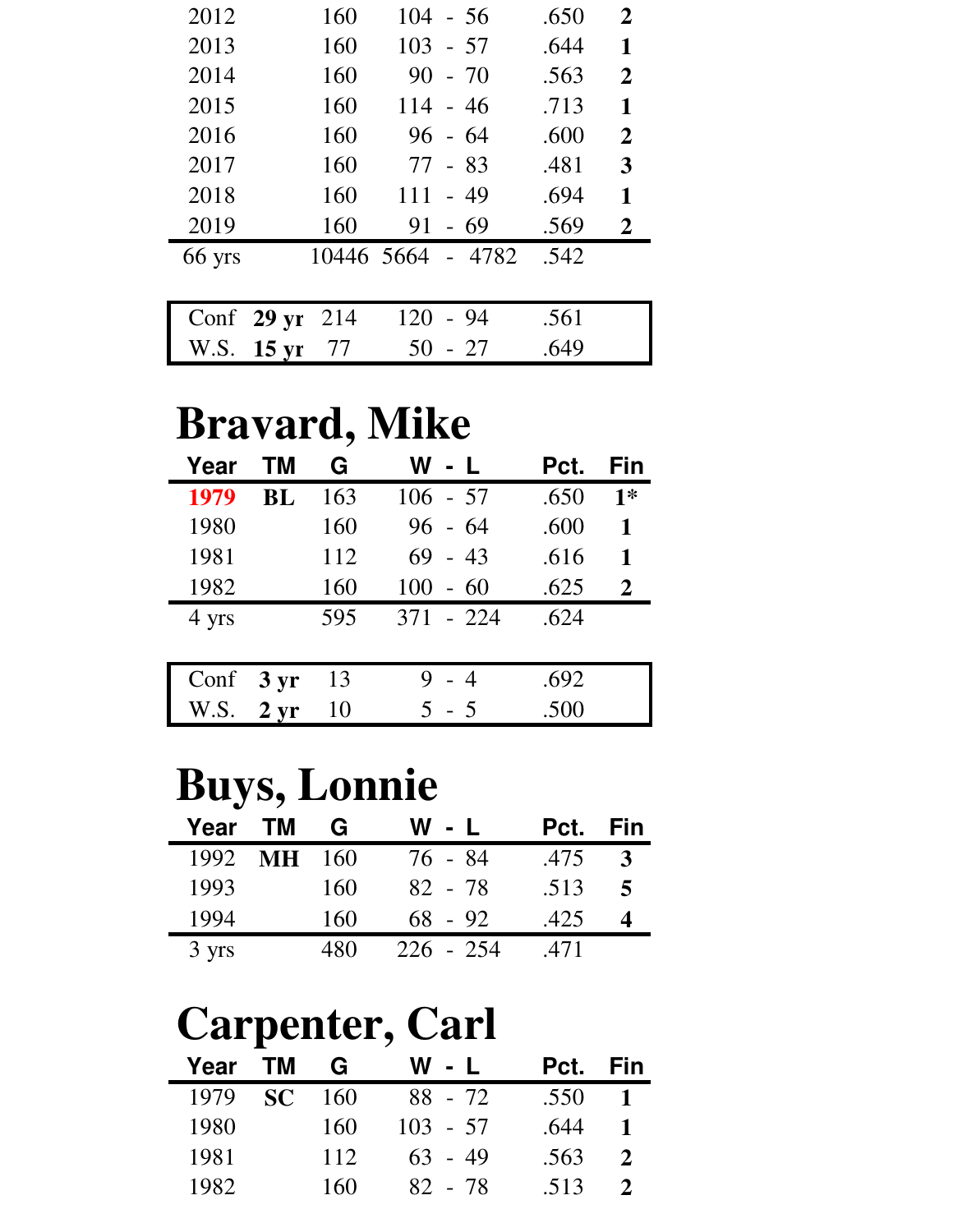| 1983             |                 | 160  | 80<br>- 80                            | .500 | 3              |
|------------------|-----------------|------|---------------------------------------|------|----------------|
| 1984             |                 | 160  | 94<br>66<br>$\overline{\phantom{0}}$  | .588 | $\overline{2}$ |
| 1985             |                 | 160  | 63<br>- 97                            | .394 | 4              |
| 1986             |                 | 160  | 84<br>- 76                            | .525 | 3              |
| 1987             |                 | 160  | 100<br>60<br>$\overline{\phantom{0}}$ | .625 | $2*$           |
| 1988             |                 | 160  | 104<br>- 56                           | .650 | $1*$           |
| 1989             |                 | 160  | 110<br>$-50$                          | .688 | 1              |
| 1990             |                 | 160  | 103<br>- 57                           | .644 | 1              |
| 1991             |                 | 160  | 95<br>$-65$                           | .594 | $\overline{2}$ |
| 1992             |                 | 160  | - 84<br>76                            | .475 | 3              |
| 1993             |                 | 160  | 94<br>66<br>$\overline{a}$            | .588 | 3              |
| $15 \text{ yrs}$ |                 | 2352 | 1339<br>1013                          | .569 |                |
|                  |                 |      |                                       |      |                |
| Conf             | 8 yr            | 47   | 28<br>19                              | .596 |                |
| W.S.             | $5 \mathrm{yr}$ | 28   | 11<br>17                              | .393 |                |

## **Cempa, Mike**

| Year | ΤM        | G   | W<br>L                                | Pct. | Fin                     |
|------|-----------|-----|---------------------------------------|------|-------------------------|
| 1994 | MX        | 160 | 110<br>50<br>$\overline{\phantom{a}}$ | .313 | 6                       |
| 1995 |           | 160 | 63<br>97                              | .394 | 5                       |
| 1996 |           | 160 | 90<br>70                              | .563 | $\overline{2}$          |
| 1997 |           | 160 | 72<br>-88                             | .450 | 3                       |
| 1998 |           | 160 | 90<br>70                              | .563 | $\mathbf{1}$            |
| 1999 |           | 160 | 87<br>73                              | .544 | $\mathbf{1}$            |
| 2000 |           | 160 | 63<br>97                              | .606 | 1                       |
| 2001 |           | 160 | 84<br>76                              | .525 | $\overline{2}$          |
| 2002 |           | 160 | 79<br>81                              | .494 | 5                       |
| 2003 |           | 160 | 76<br>$-84$                           | .475 | $\overline{\mathbf{4}}$ |
| 2004 |           | 160 | 80<br>80                              | .500 | 4                       |
| 2005 | <b>SU</b> | 160 | 97<br>63                              | .606 | $\overline{2}$          |
| 2006 | ML        | 160 | 68<br>92                              | .425 | 5                       |
| 2007 |           | 160 | 105<br>55                             | .344 | 5                       |
| 2008 |           | 88  | 41<br>47                              | .466 | dnf                     |
| 2013 | <b>MX</b> | 160 | 82<br>- 78                            | .513 | 3                       |
| 2014 |           | 160 | 68<br>$-92$                           | .425 | $\overline{\mathbf{4}}$ |
| 2015 |           | 160 | 88<br>72                              | .450 | 4                       |
| 2016 |           | 160 | 74<br>86                              | .463 | $\overline{2}$          |
| 2017 |           | 160 | 69<br>91                              | .431 | 3                       |
| 2018 |           | 161 | 75<br>-86                             | .466 | $\overline{2}$          |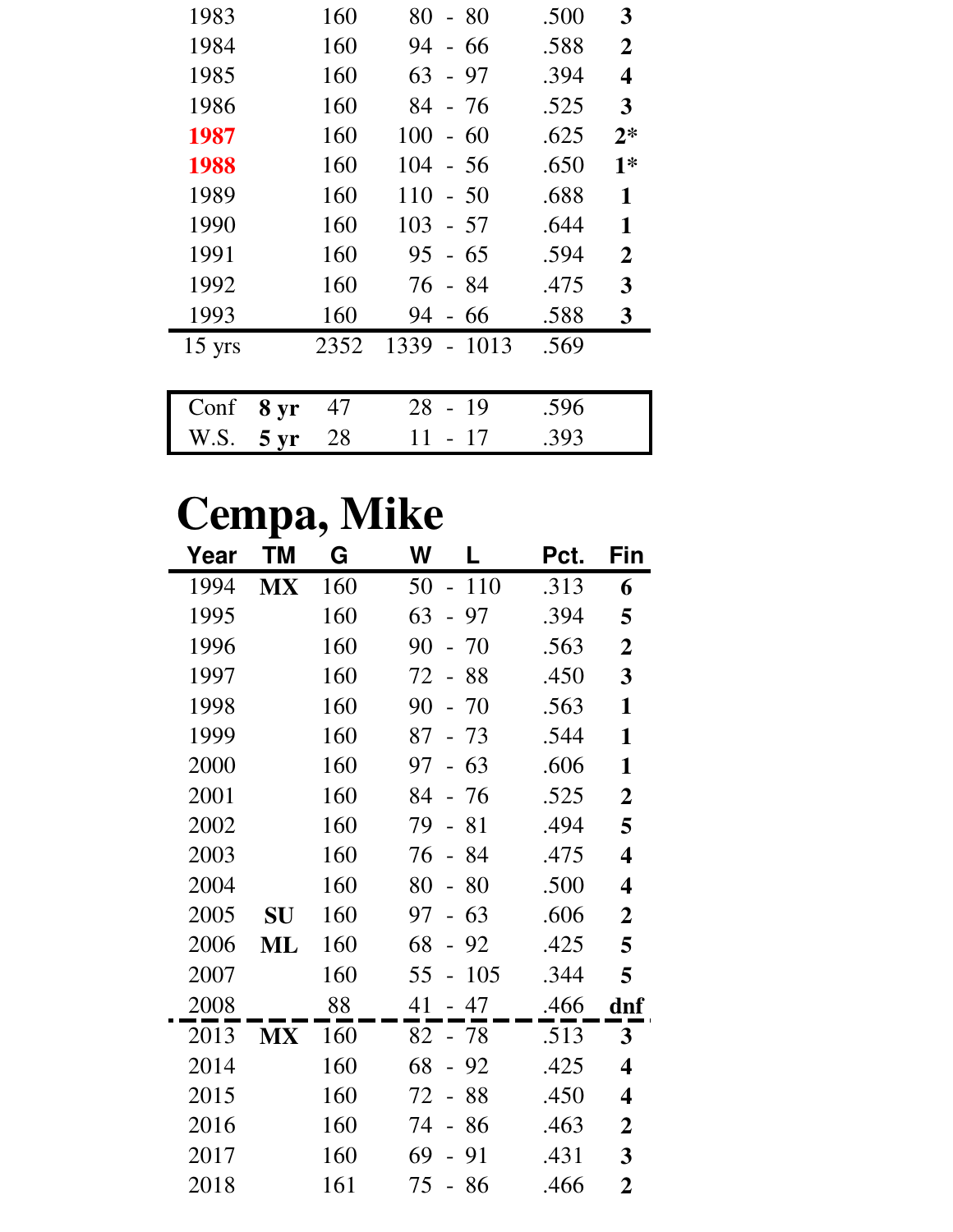| 2019                   | 160 | 79 - 81          | .494 |  |
|------------------------|-----|------------------|------|--|
| $22 \text{ yrs}$       |     | 3449 1648 - 1801 | .478 |  |
|                        |     |                  |      |  |
| Conf $6 \text{ yr}$ 42 |     | $16 - 26$        | .381 |  |
| W.S. $1 \text{ yr}$    |     | $2 - 4$          | .333 |  |

## **Chapman, Jayson**

| Year     | ΤM        | G    | W<br><b>L</b>               | Pct. | Fin            |
|----------|-----------|------|-----------------------------|------|----------------|
| 2009     | <b>MG</b> | 160  | 104<br>56<br>$\blacksquare$ | .350 | 4              |
| 2010     |           | 160  | 88<br>$-72$                 | .550 | 3              |
| 2011     |           | 160  | 100<br>60<br>$\overline{a}$ | .375 | 4              |
| 2012     |           | 160  | - 89<br>71                  | .444 | 4              |
| 2013     |           | 160  | 87<br>- 73                  | .544 | 1              |
| 2014     |           | 160  | 78<br>- 82                  | .488 | $\overline{2}$ |
| 2015     |           | 160  | 69<br>- 91                  | .431 | $\overline{2}$ |
| 2016     |           | 160  | $-105$<br>55                | .344 | 4              |
| 2017     |           | 160  | 83<br>- 77                  | .519 | 1              |
| 2018     |           | 160  | 81<br>$-79$                 | .506 | 1              |
| 2019     |           | 160  | - 89<br>71                  | .444 | 3              |
| $11$ yrs |           | 1760 | 799<br>961                  | .454 |                |
|          |           |      |                             |      |                |
| Conf     | $3 \, yr$ | 16   | 4<br>12                     | .250 |                |

# **Chapman, Jeff**

| Year | ΤM        | G   | W<br>- 11                   | Pct. | Fin            |
|------|-----------|-----|-----------------------------|------|----------------|
| 1942 | <b>SF</b> | 154 | $-73$<br>81                 | .526 | 6              |
| 1943 |           | 154 | 90<br>-64<br>$\blacksquare$ | .584 | $\overline{2}$ |
| 1944 |           | 154 | 97<br>- 57                  | .630 | 1              |
| 1945 |           | 154 | 82<br>$-72$                 | .532 | 4              |
| 1946 |           | 154 | 66<br>- 88                  | .429 | 6              |
| 1947 |           | 154 | 61<br>$-93$                 | .396 | 6              |
| 1948 |           | 154 | 65<br>- 89                  | .422 | 5              |
| 1949 |           | 154 | 81<br>- 73                  | .526 | 1              |
| 1950 |           | 154 | $-80$<br>74                 | .481 | $\overline{2}$ |
| 1951 |           | 154 | 89<br>$-65$                 | .578 | 3              |
| 1952 |           | 154 | - 68<br>86                  | .558 | 3              |
| 1953 |           | 154 | $-81$<br>73                 | .474 | 4              |
| 1954 |           | 154 | 75<br>- 79                  | .487 | 5              |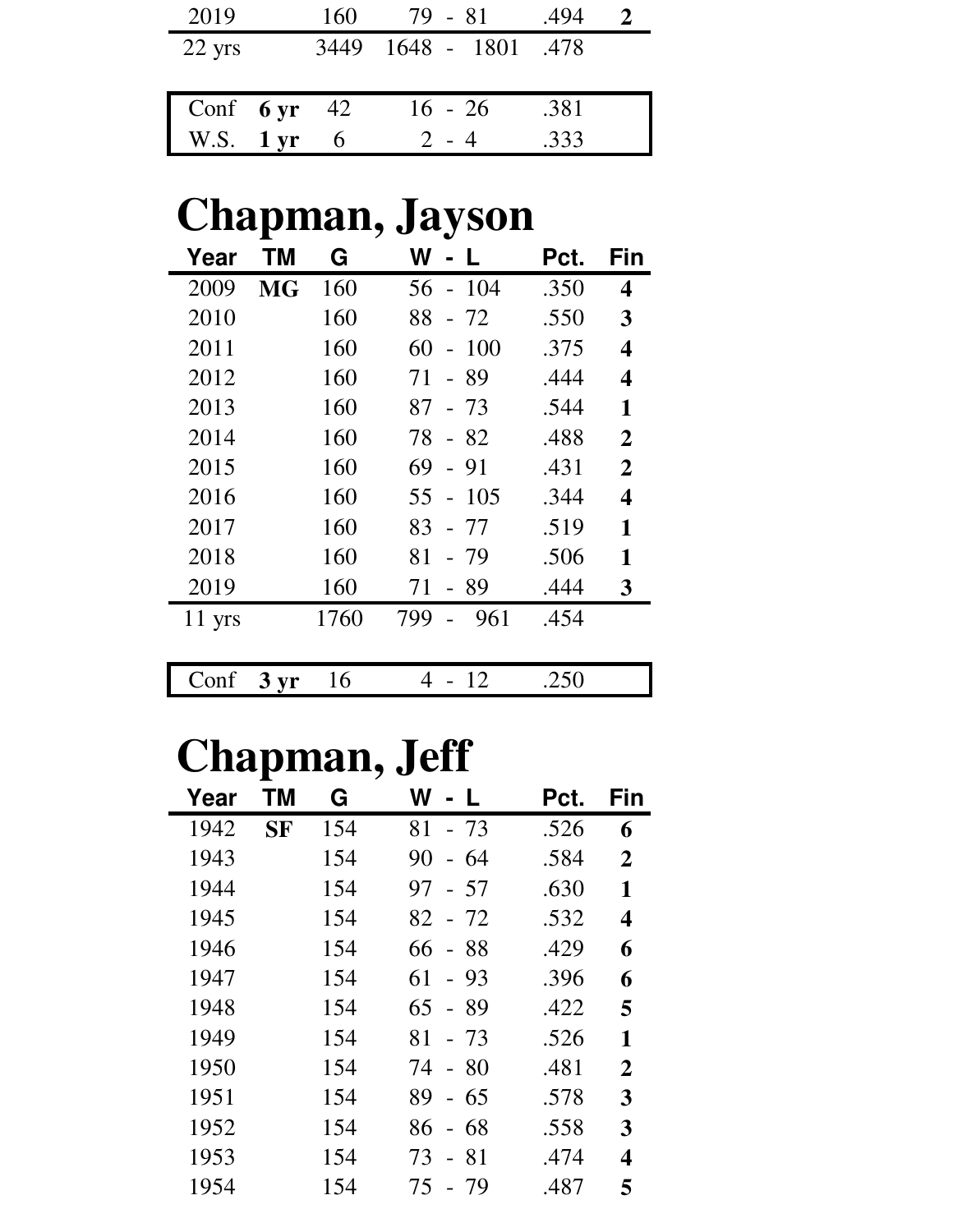| 1955         |           | 154        | 78<br>- 76                           | .506 | 5                |
|--------------|-----------|------------|--------------------------------------|------|------------------|
| 1956         |           | 154        | 83<br>- 71                           | .539 | 6                |
| 1957         |           | 154        | 74<br>$-80$                          | .481 | 4                |
| 1958         |           | 154        | 87<br>$-67$                          | .565 | 3                |
| 1959         |           | 154        | 56<br>$-98$                          | .364 | 7                |
| 1960         |           | 154        | 57<br>97                             | .370 | 7                |
| 1961         |           | 160        | 74<br>86<br>$\overline{a}$           | .463 | 5                |
| 1962         |           | 160        | 66<br>94<br>$\overline{\phantom{0}}$ | .413 | 7                |
| 1963         |           | 160        | 57<br>103<br>$\frac{1}{2}$           | .356 | 8                |
| 1964         |           | 160        | 103<br>57<br>$\equiv$                | .356 | 8                |
| 1965         |           | 160        | 70<br>90<br>$\frac{1}{2}$            | .438 | 6                |
| 1966         |           | 160        | 73<br>- 87                           | .456 | 6                |
| 1967         |           | 160        | 85<br>$-75$                          | .531 | 4                |
| 1968         |           | 160        | 77<br>$-83$                          | .481 | 5                |
| 1969         |           | 160        | 90<br>$-70$                          | .563 | $\boldsymbol{2}$ |
| 1970         |           | 160        | 77<br>83                             | .481 | $\mathbf{3}$     |
| 1971         |           | 160        | $-73$<br>87                          | .544 | 1                |
| 1972         |           | 160        | 100<br>$-60$                         | .625 | $\boldsymbol{2}$ |
| 1973         |           | 160        | $-62$<br>98                          | .613 | $\mathbf{1}$     |
| 1974         |           | 160        | 115<br>$-45$                         | .719 | $\mathbf{1}$     |
| 1975         |           | 160        | 85<br>- 75                           | .531 | $\boldsymbol{2}$ |
| 1976         |           | 160        | 90<br>$-70$                          | .563 | 1                |
| 1977         |           | 160        | 83<br>- 77                           | .519 | $\mathbf{3}$     |
| 1978         |           | 160        | 71<br>89                             | .444 | 4                |
| 1992         | <b>RM</b> | 160        | 79<br>-81                            | .494 | 4                |
| 1993         |           | 160        | 86<br>- 74                           | .538 | $\mathbf{1}$     |
| 1994         |           | 160        | 73<br>- 87                           | .456 | 5                |
| 1995         |           | 160        | 86<br>- 74                           | .538 | $\boldsymbol{2}$ |
| 1996         |           | 160        | 90<br>$-70$                          | .563 | 3                |
| 1997         |           | 160        | 76<br>-84                            | .475 | 5                |
| 1998         |           | 160        | 93<br>- 67                           | .581 | $\boldsymbol{2}$ |
| 1999         |           | 160        | 65<br>- 95                           | .406 | 6                |
|              |           |            |                                      |      |                  |
| 2000         |           | 160        | 50<br>110                            | .313 | 6                |
| 2001         |           | 160        | $-82$<br>78                          | .488 | 4                |
| 2002         |           | 160        | 68<br>92                             | .425 | 5                |
| 2003         |           | 160        | 82<br>- 78                           | .513 | 3                |
| 2004         |           | 160        | 65<br>$-95$                          | .406 | 6                |
| 2005         |           | 160        | 69<br>-91<br>$\overline{a}$          | .431 | 4                |
| 2006         |           | 160        | 83<br>77                             | .481 | 5                |
| 2007<br>2008 |           | 160<br>160 | 76<br>84                             | .475 | 5                |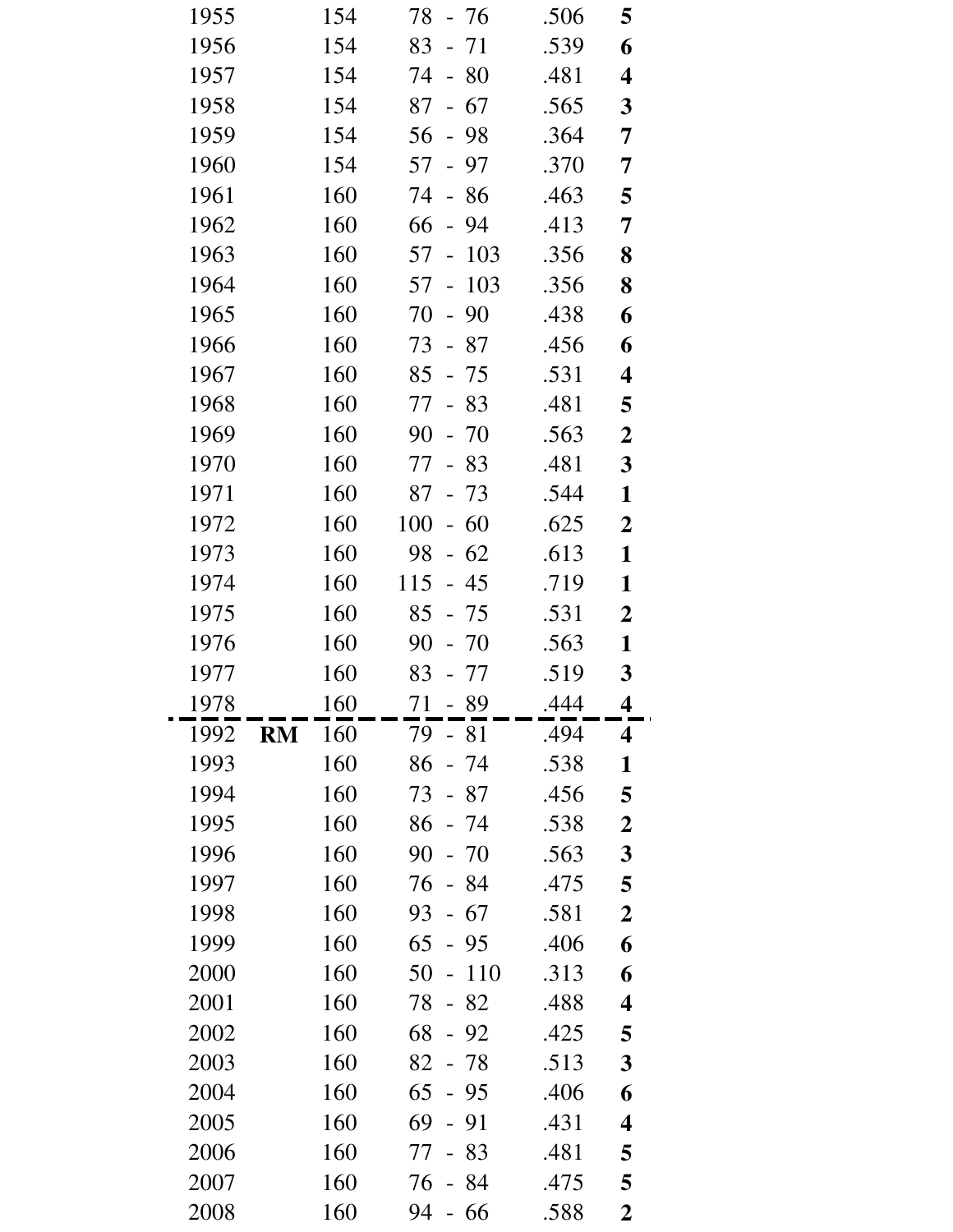| 2009     | 160                    |                   | 86 - 74   | .538 | 1              |
|----------|------------------------|-------------------|-----------|------|----------------|
| 2010     | 160                    | 93                | - 67      | .581 | 1              |
| 2011     | 160                    | 80                | - 80      | .500 | $\mathbf{1}$   |
| 2012     | 160                    |                   | $68 - 92$ | .425 | 4              |
| 2013     | 160                    | 72 - 88           |           | .450 | 4              |
| 2014     | 160                    | 72 - 88           |           | .450 | 3              |
| 2015     | 160                    | 89                | $-71$     | .556 | 1              |
| 2016     | 160                    | 60                | $-100$    | .375 | 3              |
| 2017     | 160                    | 77 - 83           |           | .481 | 3              |
| 2018     | 160                    | 78 - 82           |           | .488 | $\overline{2}$ |
| 2019     | 160                    | 83                | - 77      | .519 | $\overline{2}$ |
| $65$ yrs |                        | 10286 5075 - 5211 |           | .493 |                |
|          |                        |                   |           |      |                |
| Conf     | 107<br>$16 \text{ yr}$ | 50                | - 57      | .467 |                |
| W.S.     | 32<br>6 yr             | 8                 | - 24      | .250 |                |

## **Christmann, Craig**

| Year  | <b>TM</b>       | G   | W - L       | Pct. | Fin            |
|-------|-----------------|-----|-------------|------|----------------|
| 1989  | $L$ $A$         | 160 | 99<br>$-61$ | .619 | $\overline{2}$ |
| 1990  |                 | 160 | $103 - 57$  | .644 | 1              |
| 1991  |                 | 160 | $109 - 51$  | .681 | $1*$           |
| 1992  |                 | 160 | $104 - 56$  | .650 | 1              |
| 1993  |                 | 160 | 98<br>$-62$ | .613 | 1              |
| 1994  |                 | 160 | 71<br>- 89  | .444 | 5              |
| 6 yrs |                 | 960 | 584 - 376   | .608 |                |
|       |                 |     |             |      |                |
| Conf  | $5 \mathrm{yr}$ | 33  | $14 - 19$   | .424 |                |
| W.S.  | 1 <sub>yr</sub> | 5   |             | .800 |                |

## **Clayman, Jim**

| Year | TМ | G   | W - L        | Pct. | Fin                         |
|------|----|-----|--------------|------|-----------------------------|
| 1983 | WS | 122 | $72 - 50$    | .590 | 2                           |
| 1984 |    | 160 | 78 - 82      | .488 | 3                           |
| 1985 |    | 163 | $85 - 78$    | .521 | 2                           |
| 1986 |    | 160 | $89 - 71$    | .556 | 2                           |
| 1987 |    | 160 | 86 - 74      | .538 | $\mathcal{D}_{\mathcal{L}}$ |
| 1988 |    | 160 | 73 - 87      | .456 | 4                           |
| 1989 |    | 160 | 41<br>$-119$ | .256 |                             |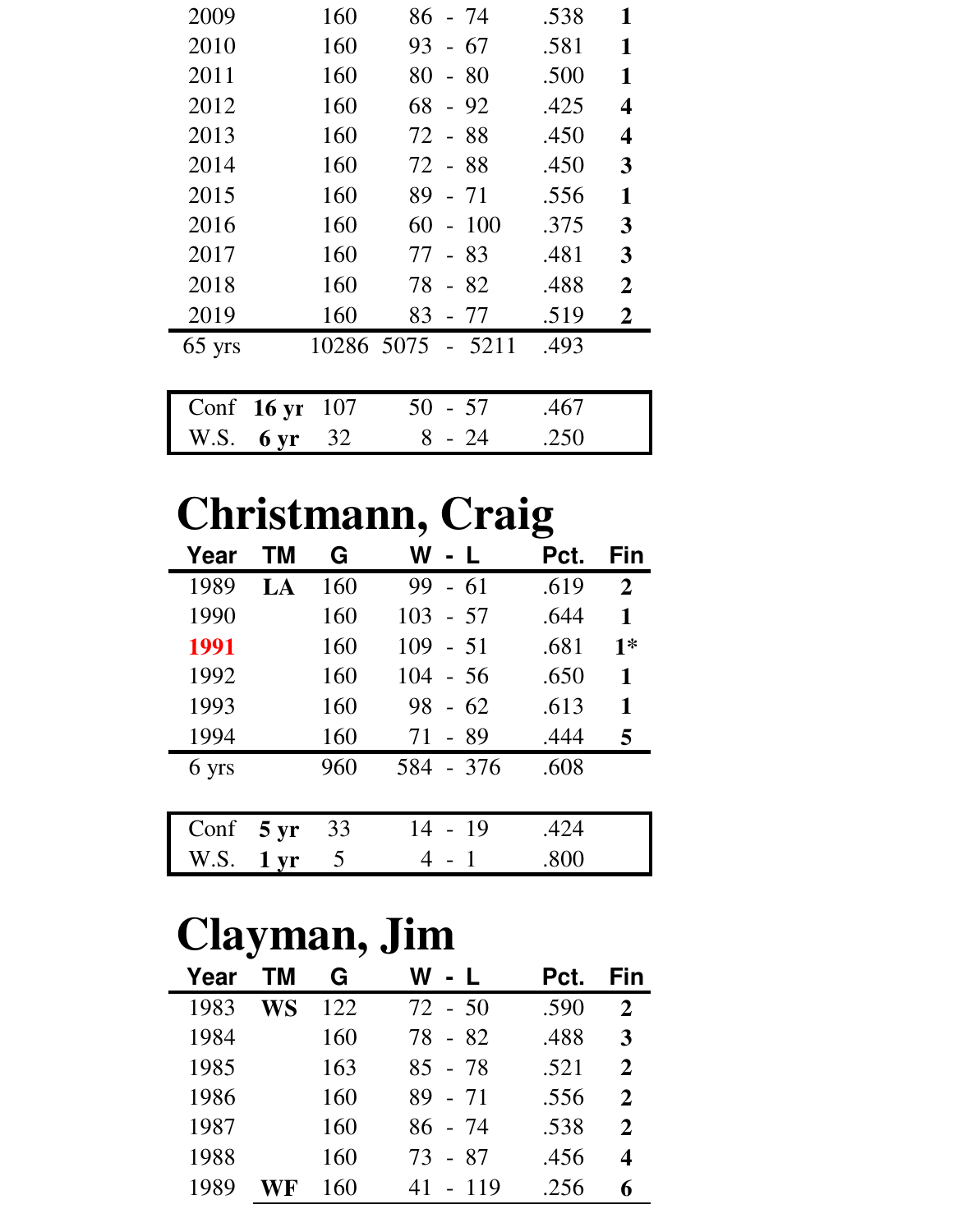| 7 yrs                  |  | $1085$ $524 - 561$ | .483 |  |
|------------------------|--|--------------------|------|--|
| Conf $2 \text{ yr}$ 26 |  | $13 - 13$          | .500 |  |

#### **Couture, Greg Year TM G W - L Pct. Fin** 1992 **CC** 160 56 - 104 .350 **6** 1993 160 74 - 86 .463 **4** 1994 160 85 - 75 .531 **3** 1995 160 70 - 90 .438 **6**

| 1996  |           | 160 | $57 - 103$                    | .356 | 6 |
|-------|-----------|-----|-------------------------------|------|---|
| 1997  |           | 160 | $53 - 107$                    | .331 | 6 |
| 1998  | <b>SY</b> |     | <b>Inactive Field Manager</b> |      |   |
| 6 yrs |           | 960 | $395 - 565$                   | .411 |   |

## **Couture, Tom**

| Year  | <b>TM</b> | G   | W - L                         | Pct. | Fin |
|-------|-----------|-----|-------------------------------|------|-----|
| 1995  | CK        | 160 | $75 - 85$                     | .469 |     |
| 1996  |           | 160 | 74 - 86                       | .463 | 4   |
| 1997  |           | 160 | $80 - 80$                     | .500 |     |
| 1998  |           |     | <b>Inactive Field Manager</b> |      |     |
| 3 yrs |           |     | $-251$<br>229                 |      |     |

### **D'Arcangelis, Melissa**

| Year TM         | G               | W - L       | Pct. Fin |     |
|-----------------|-----------------|-------------|----------|-----|
| 2005 CR         | 16 <sub>0</sub> | 75 - 85     | .469     |     |
| 2006            | 88              | 44 - 44     | .500     | dnf |
| $2 \text{ yrs}$ | 248             | $119 - 129$ | .480     |     |

# **DeJesus, Enrique**

|            |  | Year TM G W - L Pct. Fin |                 |  |
|------------|--|--------------------------|-----------------|--|
| 2003 SX 88 |  | $36 - 52$                | .409 <b>dnf</b> |  |

# **DeWolf, Al**

| Year TM G         |  | $W - L$   | Pct. Fin       |  |
|-------------------|--|-----------|----------------|--|
| 2019 <b>BB</b> 74 |  | $29 - 45$ | $.392 \quad 4$ |  |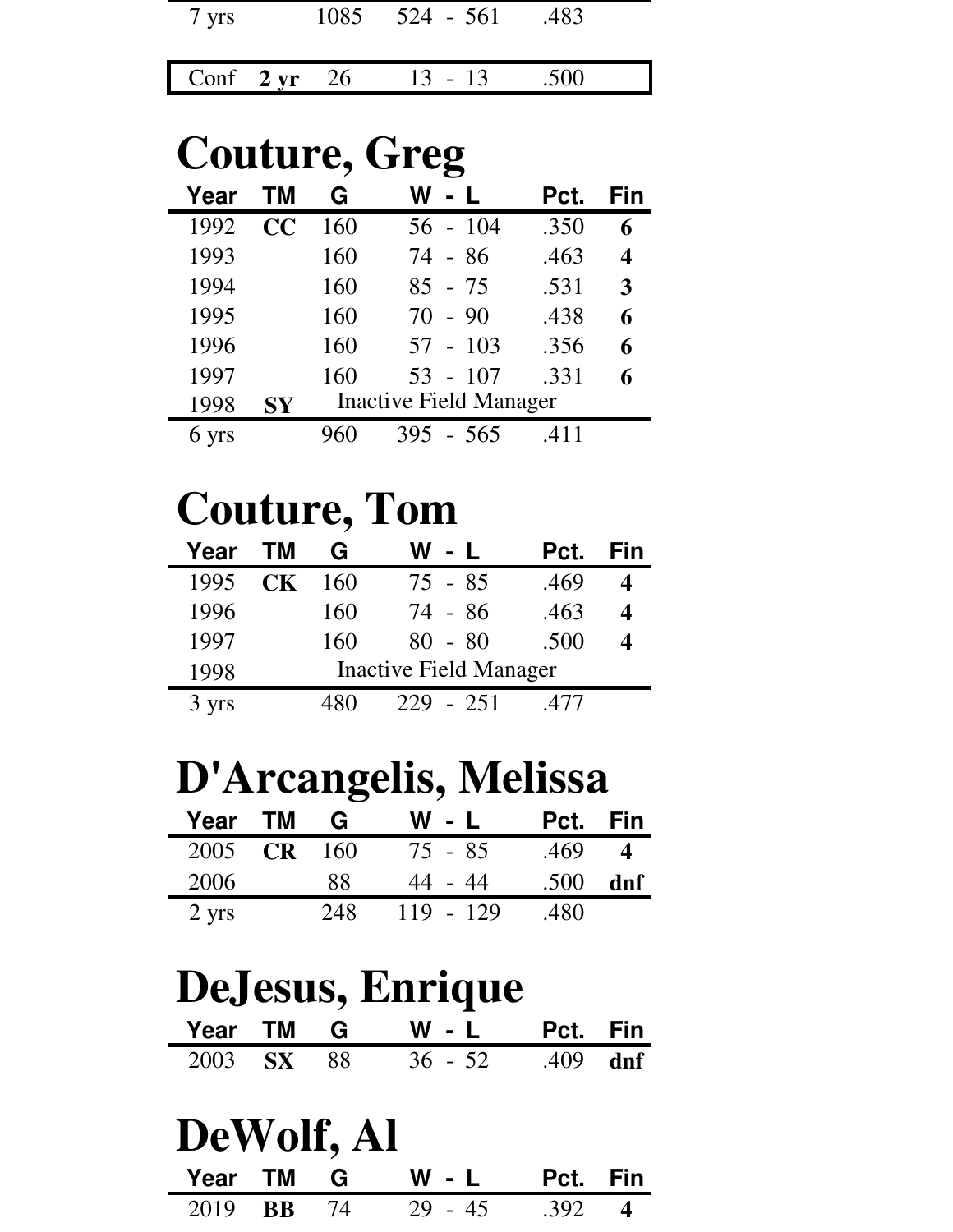| like<br>Dickinson, |                         |     |                                      |      |                         |  |
|--------------------|-------------------------|-----|--------------------------------------|------|-------------------------|--|
| Year               | ΤM                      | G   | W                                    | Pct. | Fin                     |  |
| 1942               | $\mathbf{B} \mathbf{V}$ | 154 | 84<br>$-70$                          | .545 | 3                       |  |
| 1943               |                         | 154 | 60<br>94<br>$\overline{\phantom{0}}$ | .390 | 5                       |  |
| 1944               |                         | 154 | 43<br>111<br>$\overline{a}$          | .279 | 7                       |  |
| 1945               |                         | 154 | 46<br>108<br>$\overline{a}$          | .299 | 6                       |  |
| 1946               |                         | 154 | 62<br>92<br>$\overline{a}$           | .403 | 5                       |  |
| 1947               |                         | 154 | 62<br>92<br>$\omega_{\rm c}$         | .403 | 6                       |  |
| 1948               |                         | 154 | 70<br>84<br>$\overline{a}$           | .455 | 6                       |  |
| 1949               |                         | 154 | 100<br>54<br>$\overline{a}$          | .351 | 7                       |  |
| 1950               |                         | 154 | 98<br>$-56$                          | .636 | $\overline{2}$          |  |
| 1951               |                         | 154 | 111<br>43<br>$\overline{a}$          | .721 | $\mathbf{1}$            |  |
| 1952               |                         | 154 | 99<br>$-55$                          | .643 | $2*$                    |  |
| 1953               |                         | 154 | 93<br>61<br>$\overline{a}$           | .604 | $\mathbf{3}$            |  |
| 1954               |                         | 154 | 98<br>$-56$                          | .636 | $\mathbf{3}$            |  |
| 1955               |                         | 154 | 96<br>$-58$                          | .623 | $\boldsymbol{2}$        |  |
| 1956               |                         | 154 | 55<br>99<br>$\overline{a}$           | .357 | 5                       |  |
| 1957               |                         | 154 | 53<br>101<br>$\overline{a}$          | .344 | 7                       |  |
| 1958               |                         | 154 | 64<br>90<br>$\overline{\phantom{0}}$ | .416 | 6                       |  |
| 1959               |                         | 154 | 65<br>89<br>$\overline{a}$           | .422 | 5                       |  |
| 1960               |                         | 154 | 48<br>106<br>$\overline{a}$          | .312 | 7                       |  |
| 1961               |                         | 160 | 47<br>113                            | .294 | 8                       |  |
| 1962               |                         | 160 | 59<br>101<br>$\overline{a}$          | .369 | 8                       |  |
| 1963               |                         | 160 | 99<br>61                             | .619 | 1                       |  |
| 1964               |                         | 160 | 88<br>$-72$                          | .550 | $\overline{\mathbf{4}}$ |  |
| 1965               |                         | 160 | 89<br>- 71                           | .556 | 3                       |  |
| 1966               |                         | 160 | 93<br>$-67$                          | .581 | $\overline{2}$          |  |
| 1967               |                         | 160 | 88<br>- 72                           | .550 | 3                       |  |
| 1968               |                         | 162 | 110<br>$-52$                         | .679 | $\mathbf{1}$            |  |
| 1969               |                         | 160 | 104<br>- 56                          | .650 | $\boldsymbol{2}$        |  |
| 1970               |                         | 160 | 90<br>-70                            | .563 | $\boldsymbol{2}$        |  |
| 1971               |                         | 160 | 83<br>- 77                           | .519 | 3                       |  |
| 1972               |                         | 160 | 61<br>99                             | .381 | $\overline{\mathbf{4}}$ |  |
| 1973               |                         | 160 | 56<br>104                            | .350 | 4                       |  |
| 1974               |                         | 160 | 49<br>111                            | .306 | $\overline{\mathbf{4}}$ |  |
| 1975               | GK                      | 120 | 51<br>69                             | .425 | 4                       |  |
| 1995               | <b>BV</b>               | 160 | 83<br>- 77                           | .519 | 3                       |  |
| 1996               |                         | 160 | 68<br>92                             | .425 | 5                       |  |
| 1997               |                         | 160 | 64<br>-96                            | .400 | 5                       |  |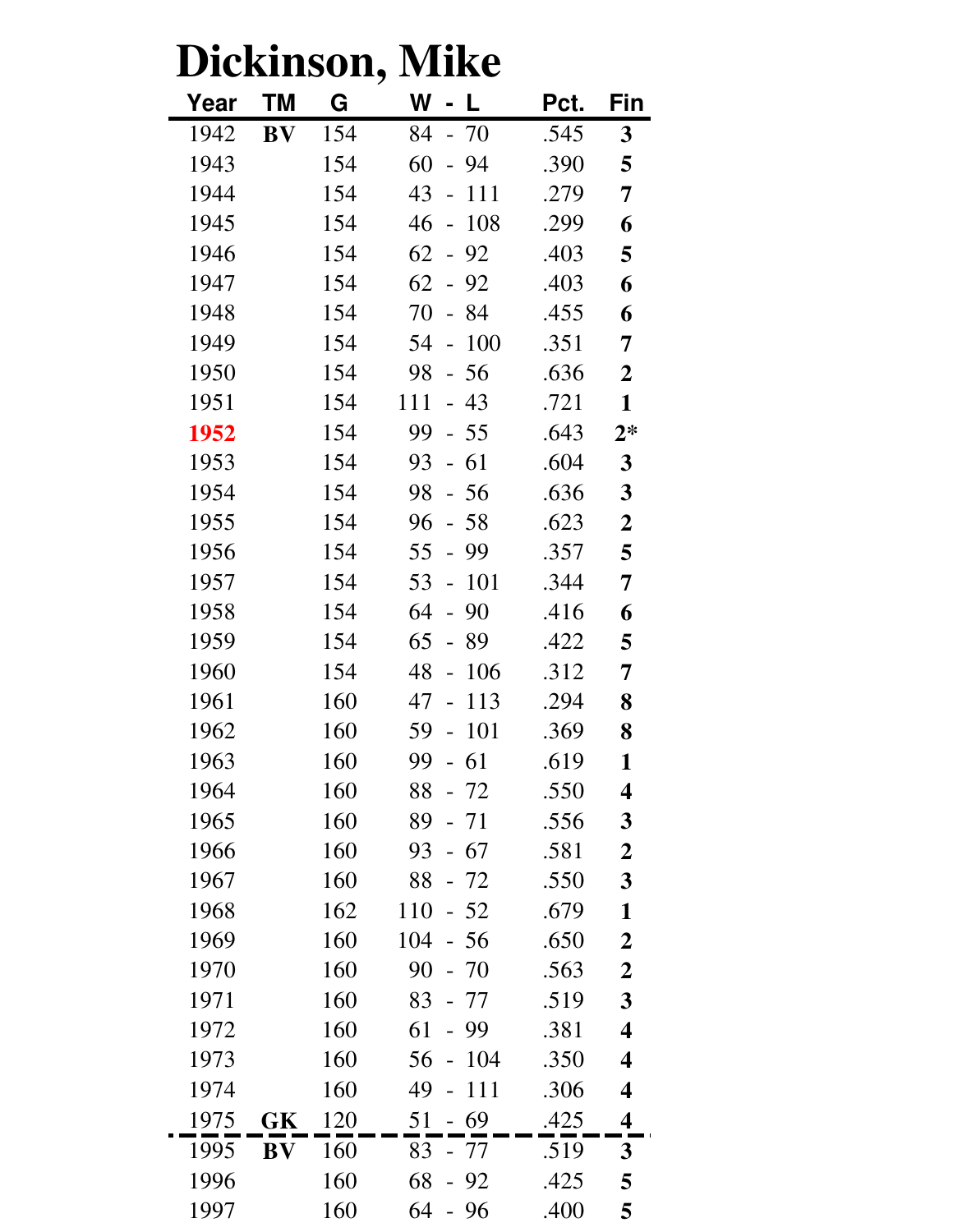| 1998   |                 | 160  | 60<br>$-100$               | .375 | 5                       |
|--------|-----------------|------|----------------------------|------|-------------------------|
| 1999   |                 | 160  | 69<br>91<br>$\overline{a}$ | .431 | 5                       |
| 2000   |                 | 160  | 96<br>$-64$                | .600 | 3                       |
| 2001   |                 | 160  | $-49$<br>111               | .694 | $\mathbf{1}$            |
| 2002   |                 | 160  | 85<br>$-75$                | .531 | $\overline{\mathbf{4}}$ |
| 2003   |                 | 160  | 108<br>$-52$               | .675 | $1*$                    |
| 2004   |                 | 160  | $-52$<br>108               | .675 | $\mathbf{1}$            |
| 2005   |                 | 160  | 76<br>$-84$                | .475 | $\overline{3}$          |
| 2006   |                 | 160  | 105<br>$-55$               | .656 | $1*$                    |
| 2007   |                 | 160  | 111<br>49<br>$\equiv$      | .694 | $\mathbf{1}$            |
| 2008   |                 | 160  | 94<br>$-66$                | .588 | $\overline{2}$          |
| 2009   |                 | 160  | 105<br>$-55$               | .656 | $\mathbf{1}$            |
| 2010   |                 | 160  | 96<br>$-64$                | .600 | $2*$                    |
| 2011   |                 | 160  | 111<br>$-49$               | .694 | $1*$                    |
| 2012   |                 | 160  | $112 - 48$                 | .700 | $1*$                    |
| 2013   |                 | 160  | 87<br>$-73$                | .544 | $\overline{2}$          |
| 2014   |                 | 160  | $-62$<br>98                | .613 | $\mathbf{1}$            |
| 2015   |                 | 160  | 110<br>$-50$               | .688 | $\mathbf{1}$            |
| 2016   |                 | 160  | $-75$<br>85                | .531 | 1                       |
| 2017   |                 | 160  | $107 - 53$                 | .669 | $\mathbf{1}$            |
| 2018   |                 | 161  | 76<br>85                   | .472 | $\mathbf{1}$            |
| 2019   |                 | 160  | 45 - 115                   | .281 | 4                       |
| 59 yrs |                 | 9289 | 4798<br>$-4491$            | .517 |                         |
|        |                 |      |                            |      |                         |
| Conf   | $23 \text{ yr}$ | 189  | 100<br>-89                 | .529 |                         |
| W.S.   | 8 yr            | 45   | 27<br>$-18$                | .600 |                         |

## **DiLinardo, Mike**

|  |  | Year TM G W - L Pct. Fin     |  |
|--|--|------------------------------|--|
|  |  | 2017 FG 118 53 - 65 .449 dnf |  |

## **DiTata, Joel**

| Year | <b>TM</b>         | G   | W<br>$-L$  | Pct. | Fin |
|------|-------------------|-----|------------|------|-----|
| 2009 | ${\bf A} {\bf Y}$ | 160 | $66 - 94$  | .413 | 3   |
| 2010 |                   | 160 | 81<br>- 79 | .506 | 2   |
| 2011 |                   | 160 | $87 - 73$  | .544 | 2   |
| 2012 |                   | 160 | $63 - 97$  | .394 | 3   |
| 2013 |                   | 160 | $69 - 91$  | .431 | 3   |
| 2014 |                   | 160 | $65 - 95$  | .406 | 4   |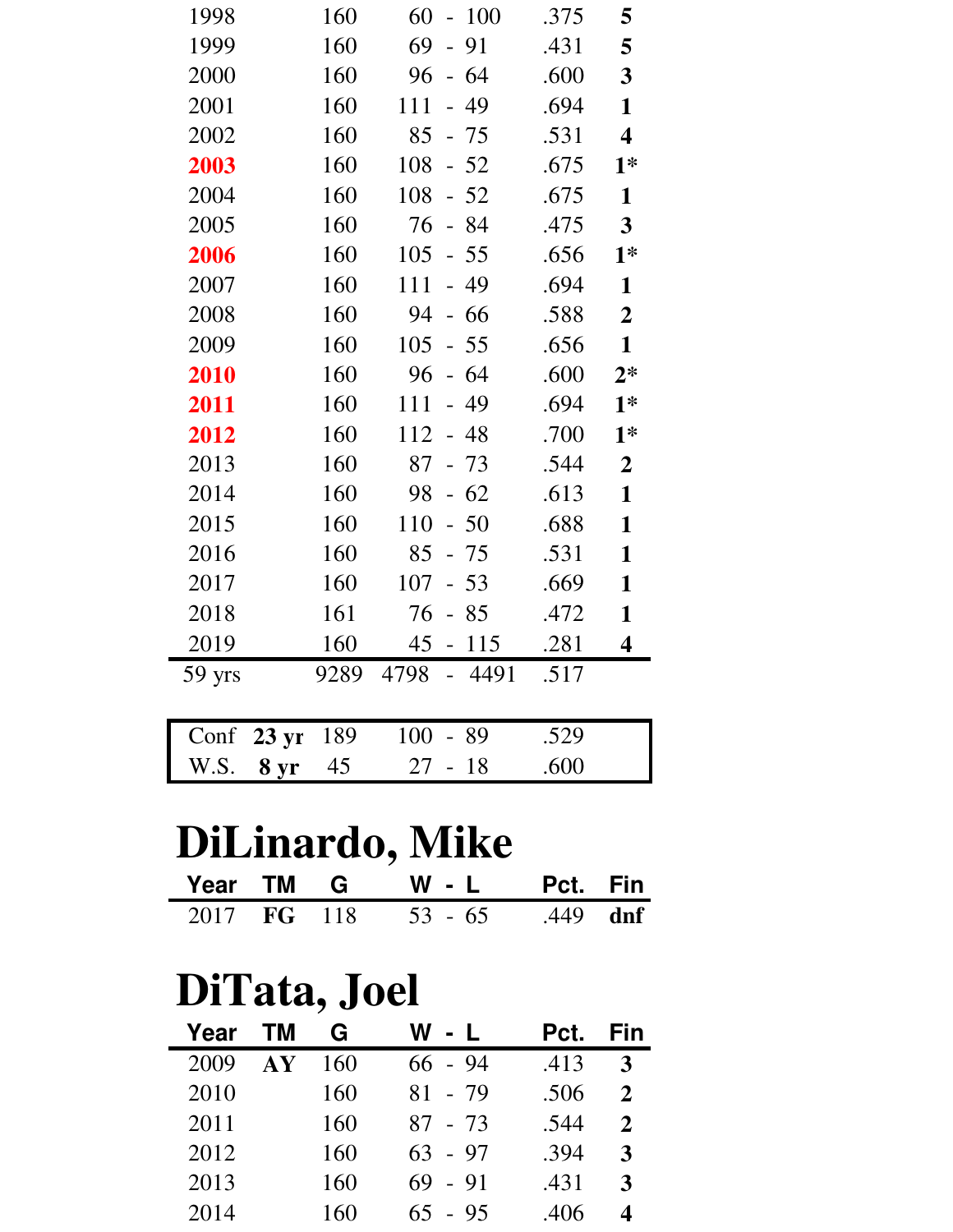| 2015                | 160  | 77 - 83   | .481 |  |
|---------------------|------|-----------|------|--|
| 2016                | 160  | 75 - 85   | .469 |  |
| 8 yrs               | 1280 | 583 - 697 | .455 |  |
|                     |      |           |      |  |
| Conf $1 \text{ yr}$ |      |           | 200  |  |

## **Egan, Jim**

|             | Year TM G W - L Pct. Fin |  |
|-------------|--------------------------|--|
| 1979 WR 160 | 72 - 88 - 450 - 4        |  |

### **Fleming, Les**

| Year             | тм  | G    | W - L                       | Pct. | Fin            |
|------------------|-----|------|-----------------------------|------|----------------|
| 1979             | S.I | 160  | 85<br>$-75$                 | .531 | $\overline{2}$ |
| 1980             |     | 160  | 76<br>- 84                  | .475 | $\overline{2}$ |
| 1981             | EG  | 160  | 80<br>$-80$                 | .500 | 3              |
| 1983             |     | 160  | 105<br>$-55$                | .656 | 1              |
| 1984             | SK  | 160  | 84<br>- 76                  | .525 | 3              |
| 1985             |     | 160  | 81<br>- 79                  | .506 | 3              |
| 1986             |     | 160  | 79 - 81                     | .494 | 3              |
| 1987             |     | 160  | 100<br>$-60$                | .625 | 1              |
| 1988             |     | 159  | 64<br>$-95$                 | .403 | 4              |
| 1989             |     | 160  | 59<br>101<br>$\overline{a}$ | .369 | 5              |
| $10 \text{ yrs}$ |     | 1599 | 813<br>- 786                | .508 |                |
|                  |     |      |                             |      |                |

| $\epsilon$ | <b>TTM</b><br>_ |  |  |
|------------|-----------------|--|--|
|            |                 |  |  |

### **Fovell, Rob**

| Year  | <b>TM</b>         | G   | W - L       | Pct. | Fin |
|-------|-------------------|-----|-------------|------|-----|
| 1942  | <b>SR</b>         | 154 | $100 - 54$  | .649 | 1   |
| 1943  |                   | 154 | 97<br>- 57  | .630 | 2   |
| 2018  | <b>SA</b>         | 160 | $-93$<br>67 | .419 | 3   |
| 2019  |                   | 160 | $83 - 77$   | .519 |     |
| 4 yrs |                   | 628 | 347 - 281   | .553 |     |
|       |                   |     |             |      |     |
| Conf  | $3 \text{ yr}$    | 25  | $12 - 13$   | .480 |     |
| W.S.  | $1 \,\mathrm{yr}$ | 6   | $2 - 4$     | .333 |     |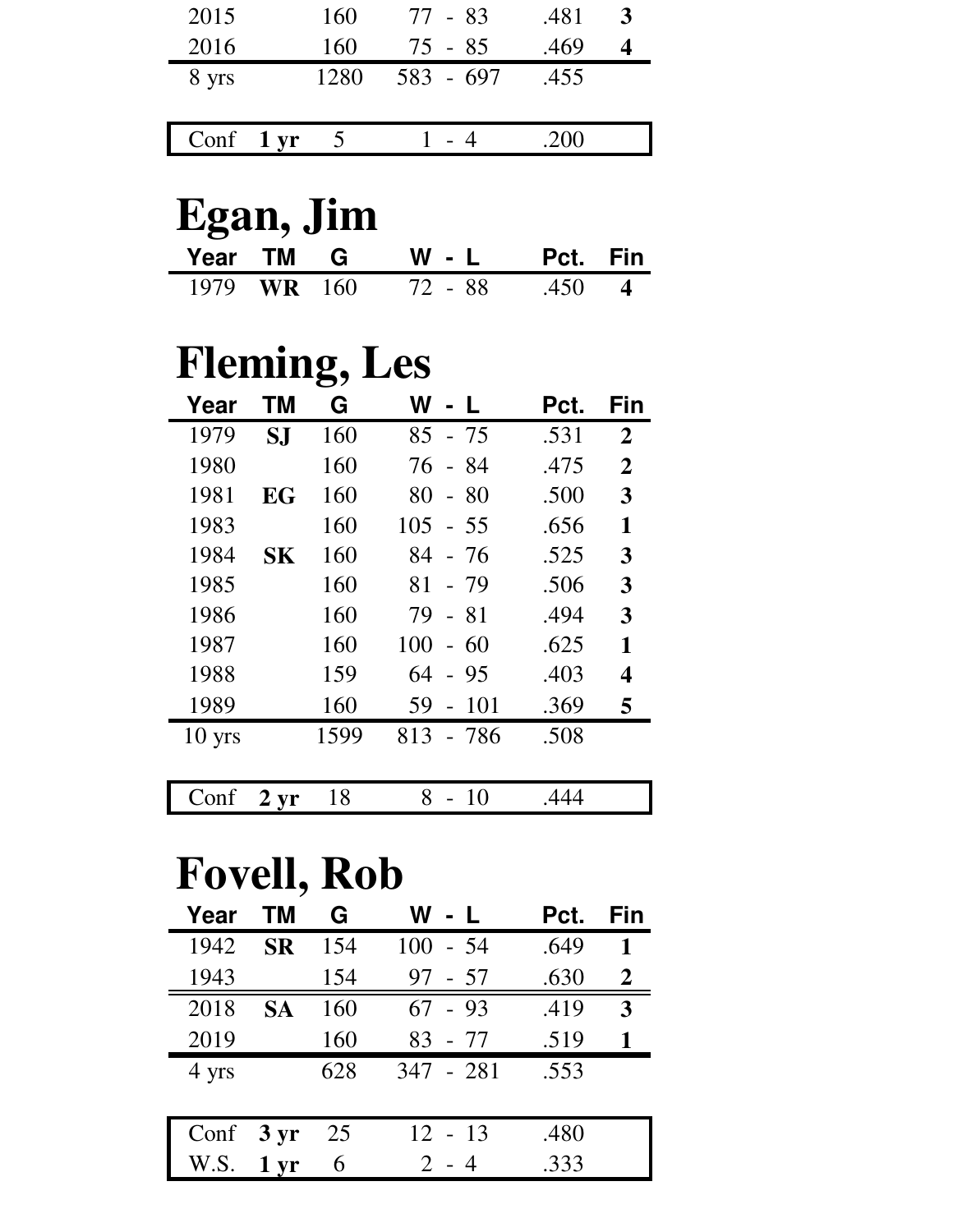| Fusci, |           | Ken  |                             |      |                         |
|--------|-----------|------|-----------------------------|------|-------------------------|
| Year   | ΤM        | G    | W                           | Pct. | Fin                     |
| 1942   | <b>SM</b> | 154  | 88<br>- 66                  | .571 | $2*$                    |
| 1943   |           | 154  | 94<br>60<br>$\overline{a}$  | .610 | $1*$                    |
| 1944   |           | 154  | 95<br>59<br>$\overline{a}$  | .617 | $\mathbf{3}$            |
| 1945   |           | 154  | 106<br>48<br>$\overline{a}$ | .688 | $\boldsymbol{2}$        |
| 1946   |           | 154  | 77<br>77                    | .500 | $\mathbf{3}$            |
| 1947   |           | 154  | 80<br>- 74                  | .519 | $\boldsymbol{2}$        |
| 1948   |           | 155  | 85<br>- 70                  | .548 | $\boldsymbol{2}$        |
| 1949   |           | 154  | 76<br>- 78                  | .494 | $\mathbf{3}$            |
| 1950   |           | 154  | $-62$<br>92                 | .597 | 1                       |
| 1951   |           | 154  | 91<br>63                    | .591 | $\boldsymbol{2}$        |
| 1952   |           | 154  | 79<br>- 75                  | .513 | 5                       |
| 1953   |           | 154  | 72<br>$-82$                 | .468 | 5                       |
| 1954   |           | 154  | 58<br>96<br>$\equiv$        | .377 | 7                       |
| 1955   |           | 154  | 57<br>$-97$                 | .370 | 7                       |
| 1956   |           | 154  | 44<br>110                   | .286 | 7                       |
| 1957   |           | 154  | 57<br>97<br>$\frac{1}{2}$   | .370 | 7                       |
| 1958   |           | 154  | 56<br>- 98                  | .364 | 7                       |
| 1959   |           | 154  | 77<br>77                    | .500 | $\overline{\mathbf{4}}$ |
| 1960   |           | 154  | 87<br>$-67$                 | .565 | 4                       |
| 2003   | TR        | 160  | 88<br>- 72                  | .550 | 1                       |
| 2004   |           | 160  | 97 - 63                     | .606 | 1                       |
| 2005   |           | 160  | 107<br>$-53$                | .669 | $\boldsymbol{2}$        |
| 2006   |           | 162  | 84<br>- 78                  | .519 | $\mathbf{3}$            |
| 2007   |           | 161  | $87 - 74$                   | .540 | $\boldsymbol{2}$        |
| 2008   |           | 160  | 82 - 78                     | .513 | 4                       |
| 2009   |           | 160  | $82 - 78$                   | .513 | $\boldsymbol{2}$        |
| 2010   |           | 160  | 80<br>$-80$                 | .500 | $\overline{\mathbf{3}}$ |
| 2011   |           | 160  | $89 - 71$                   | .556 | 1                       |
| 2012   |           | 160  | $95 - 65$                   | .594 | 1                       |
| 2013   |           | 160  | - 76<br>84                  | .525 | $\mathbf{1}$            |
| 2014   |           | 160  | 84 - 76                     | .525 | $\boldsymbol{2}$        |
| 2015   |           | 160  | 46<br>114<br>$\frac{1}{2}$  | .288 | $\overline{\mathbf{4}}$ |
| 2016   |           | 160  | 59<br>101<br>$\Box$         | .369 | 4                       |
| 2017   |           | 160  | 64<br>$-96$                 | .400 | $\overline{\mathbf{4}}$ |
| 2018   |           | 160  | 59<br>101<br>$\frac{1}{2}$  | .369 | $\overline{\mathbf{4}}$ |
| 2019   |           | 160  | 90<br>$-70$                 | .563 | $\boldsymbol{2}$        |
| 36 yrs |           | 5650 | 2848<br>2802                | .504 |                         |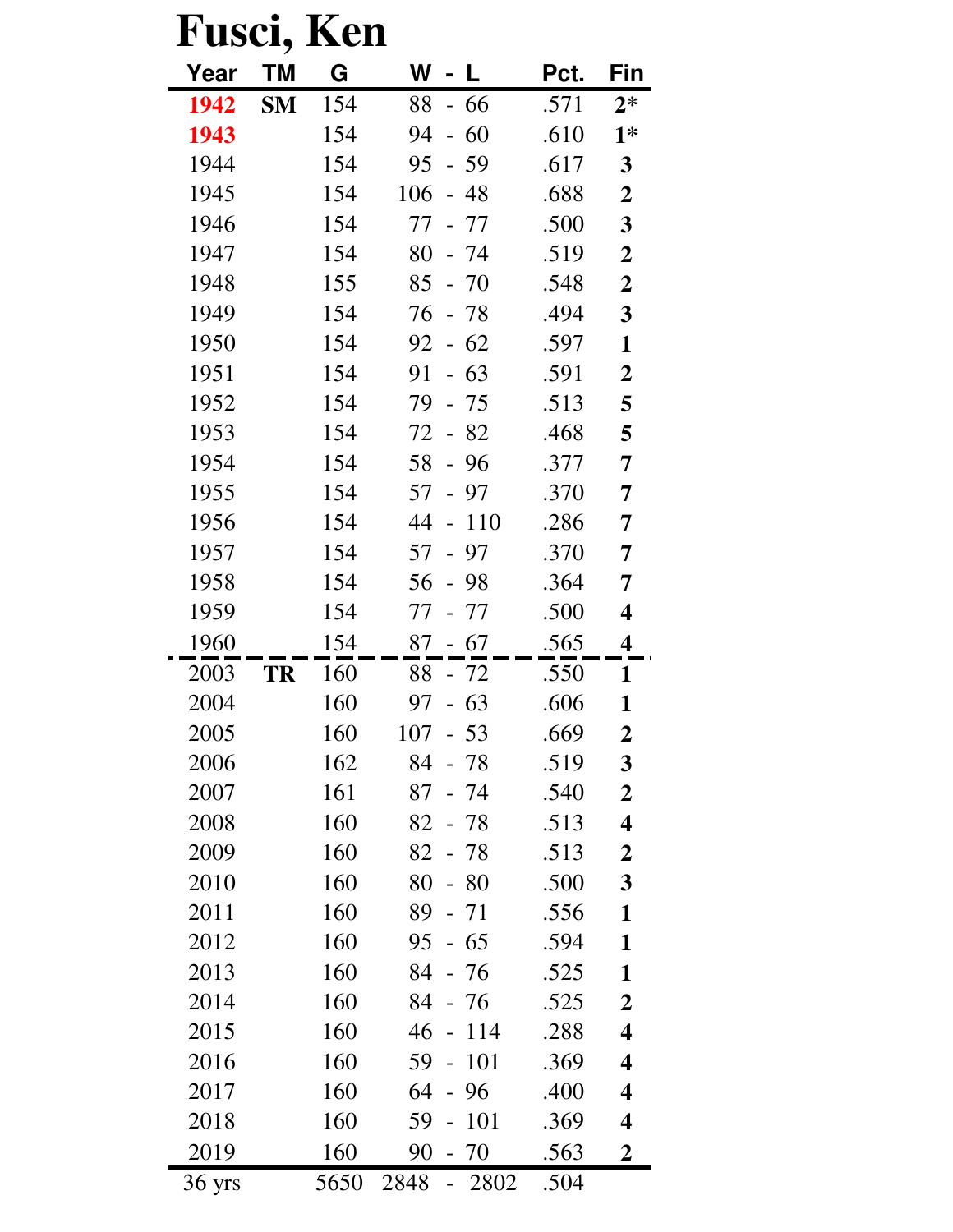|              | Conf 14 yr 108 52 - 56 .481 |  |
|--------------|-----------------------------|--|
| W.S. 5 yr 30 | $13 - 17$ $.433$            |  |

#### **Gaige, Chris**<br>
Year TM **G W - L**<br>
2000 EW 160 82 - 78 **Year TM G W - L Pct. Fin**<br>2000 EW 160 82 - 78 .513 4 2000 **EW** 160 82 - 78 .513 **4**

### **Gatto, John**

| Year             | ΤM                       | G    | W                                    | Pct. | Fin                     |
|------------------|--------------------------|------|--------------------------------------|------|-------------------------|
| 1979             | $\overline{\mathbf{CB}}$ | 160  | - 66<br>94                           | .588 | 1                       |
| 1980             |                          | 160  | 82<br>-78                            | .513 | $\overline{2}$          |
| 1981             |                          | 112  | 59<br>- 53                           | .527 | 1                       |
| 1982             |                          | 160  | 89<br>71                             | .556 | $\overline{2}$          |
| 1983             |                          | 160  | 84<br>-76                            | .525 | $\overline{2}$          |
| 1984             |                          | 160  | 67<br>93<br>$\overline{a}$           | .419 | $\overline{\mathbf{4}}$ |
| 1985             |                          | 160  | 83<br>77                             | .519 | 3                       |
| 1986             |                          | 160  | 74<br>86<br>$\overline{a}$           | .463 | 3                       |
| 1987             |                          | 160  | 71<br>89<br>$\equiv$                 | .444 | $\overline{\mathbf{4}}$ |
| 1988             |                          | 160  | 64<br>96<br>$\overline{\phantom{0}}$ | .400 | 5                       |
| 1989             |                          | 160  | 72<br>88                             | .450 | 3                       |
| 1990             |                          | 159  | 67<br>92                             | .421 | $\overline{\mathbf{4}}$ |
| 1991             |                          | 160  | 63<br>97                             | .394 | 5                       |
| 1992             |                          | 160  | 81<br>79                             | .506 | 3                       |
| 1993             |                          | 160  | 88<br>72<br>$\overline{a}$           | .450 | 5                       |
| 1994             |                          | 160  | 93<br>67                             | .581 | 1                       |
| 1995             |                          | 160  | 63<br>97<br>$\overline{\phantom{0}}$ | .606 | 1                       |
| $17 \text{ yrs}$ |                          | 2671 | 1312<br>1359<br>$\frac{1}{2}$        | .491 |                         |
|                  |                          |      |                                      |      |                         |

|--|

## **Geiger, Ralph**

| TМ        | G   | W - L       | Pct. | Fin |
|-----------|-----|-------------|------|-----|
| <b>TC</b> | 160 | 71 - 89     | .444 |     |
|           | 160 | 77 - 83     | .481 |     |
|           | 160 | 82 - 78     | .513 |     |
|           | 160 | 76 - 84     | .475 |     |
|           | 640 | $306 - 334$ | .478 |     |
|           |     |             |      |     |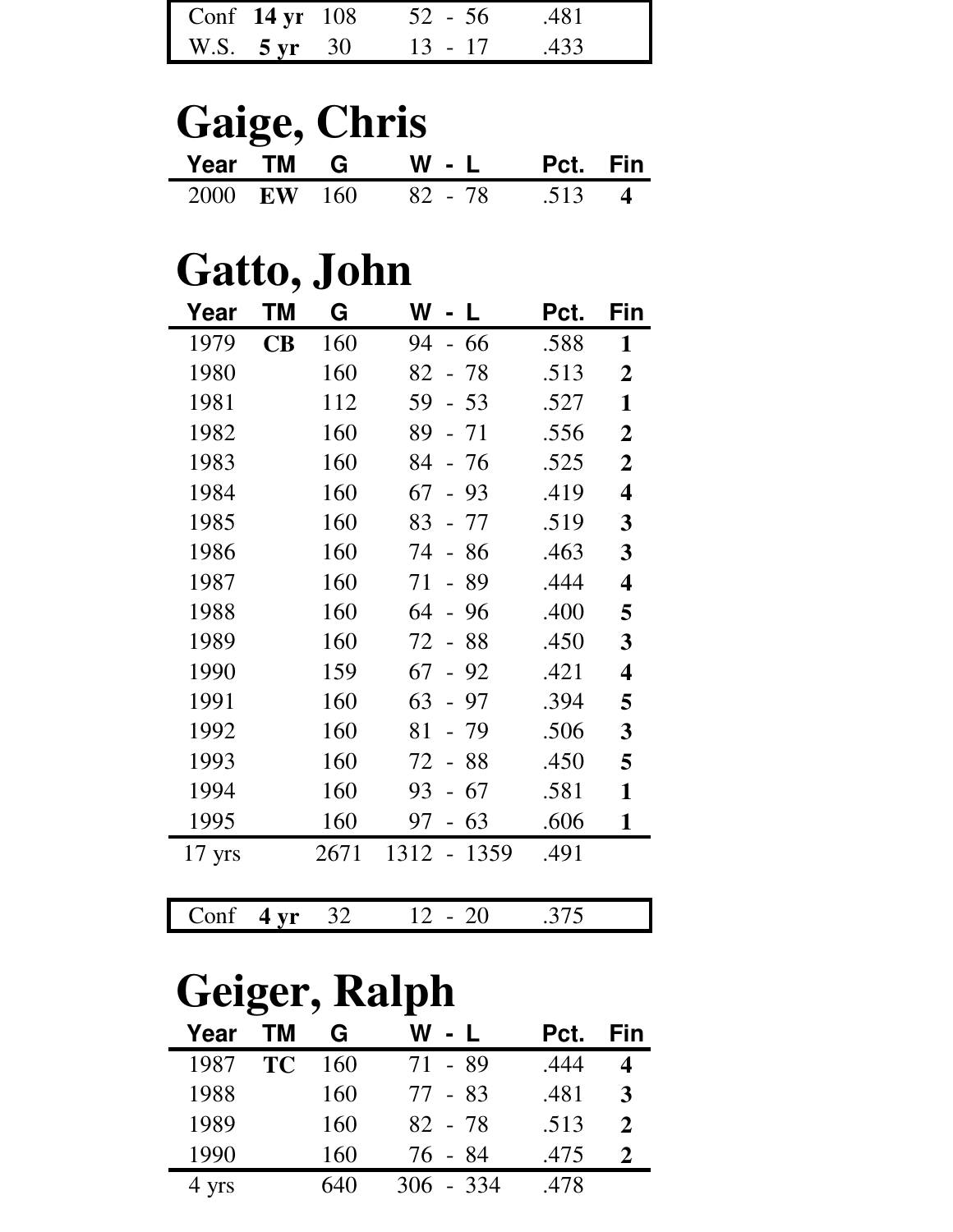| K:               |      | rornan | KOY<br>L,                      |      |                         |
|------------------|------|--------|--------------------------------|------|-------------------------|
| Year             | ΤM   | G      | W<br>$\blacksquare$            | Pct. | Fin                     |
| 1965             | HK   | 160    | 69<br>- 91                     | .431 | 7                       |
| 1966             |      | 160    | 85<br>75                       | .531 | 5                       |
| 1967             |      | 160    | 102<br>58                      | .638 | $\boldsymbol{2}$        |
| 1968             |      | 162    | 108<br>54                      | .667 | 3                       |
| 1969             |      | 160    | 80<br>80                       | .500 | 3                       |
| 1970             |      | 160    | 104<br>56                      | .350 | 5                       |
| 1971             |      | 160    | 30<br>130                      | .188 | 5                       |
| 1972             |      | 160    | 38<br>122                      | .238 | 5                       |
| 1973             |      | 160    | 28<br>132                      | .175 | 5                       |
| 1974             |      | 160    | 111<br>49                      | .306 | $\overline{\mathbf{4}}$ |
| 1975             |      | 160    | 81<br>79                       | .494 | $\boldsymbol{2}$        |
| 1976             |      | 160    | 69<br>91                       | .569 | $\boldsymbol{2}$        |
| 1977             |      | 160    | 62<br>98                       | .613 | $\boldsymbol{2}$        |
| 1978             |      | 160    | 87<br>$-73$                    | .544 | $\boldsymbol{2}$        |
| 1996             | WT   | 160    | 79<br>81                       | .494 | $\mathbf{3}$            |
| 1997             |      | 160    | 31<br>129                      | .194 | 6                       |
| 1998             |      | 160    | 45<br>115                      | .281 | 6                       |
| 1999             |      | 160    | 53<br>107                      | .331 | 6                       |
| 2000             |      | 160    | 88<br>72                       | .450 | $\mathbf{3}$            |
| $19 \text{ yrs}$ |      | 3042   | 1280<br>1762<br>$\overline{a}$ | .421 |                         |
|                  |      |        |                                |      |                         |
| Conf             | 1 yr | 6      | $\overline{2}$<br>- 4          | .333 |                         |

## **R: Gorham, Roy**

## **Gorney, Dick**

| Year  | ΤM        | G    | W<br>- L    | Pct. | Fin          |
|-------|-----------|------|-------------|------|--------------|
| 1979  | <b>HB</b> | 160  | 80<br>$-80$ | .500 | 3            |
| 1980  |           | 160  | $-69$<br>91 | .569 | 1            |
| 1981  |           | 112  | $51 - 61$   | .455 | $\mathbf{2}$ |
| 1982  |           | 160  | 72 - 88     | .450 | 5            |
| 1983  |           | 160  | 78 - 82     | .488 | 3            |
| 1984  |           | 160  | 79 - 81     | .494 | $\mathbf{2}$ |
| 1985  |           | 160  | 88 - 72     | .550 | 1            |
| 7 yrs |           | 1072 | 539 - 533   | .503 |              |
|       |           |      |             |      |              |
| Conf  | $2 \, yr$ | 10   |             | .300 |              |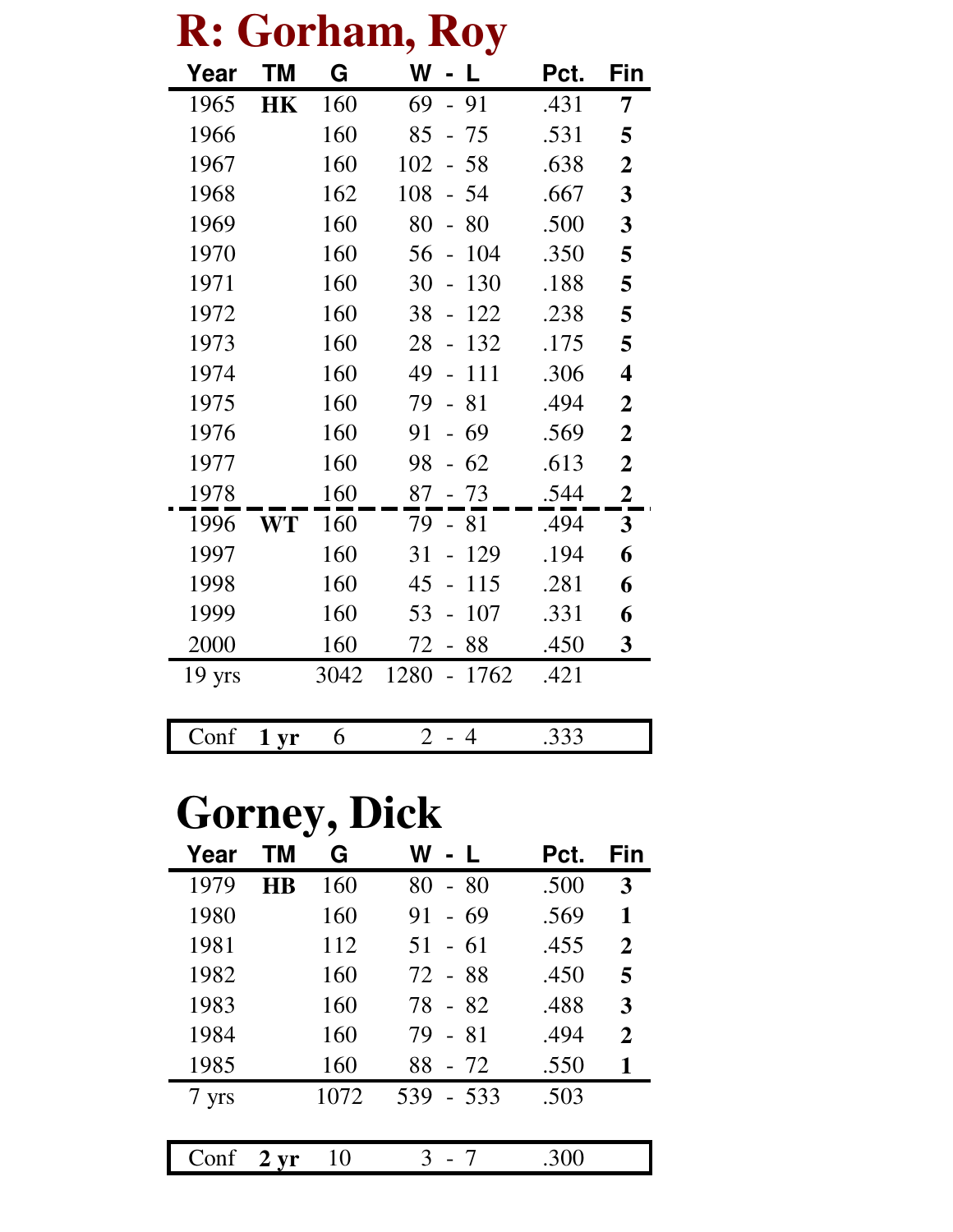| Graham, |           |     | Bill                                  |      |                         |
|---------|-----------|-----|---------------------------------------|------|-------------------------|
| Year    | ΤM        | G   | W<br>- L                              | Pct. | Fin                     |
| 1944    | <b>MO</b> | 154 | 73<br>81<br>$\equiv$                  | .474 | 4                       |
| 1945    |           | 154 | 69<br>85<br>$\overline{\phantom{0}}$  | .552 | 4                       |
| 1946    |           | 154 | 107<br>- 47                           | .695 | $\boldsymbol{2}$        |
| 1947    |           | 154 | 81<br>$-73$                           | .526 | $\overline{\mathbf{4}}$ |
| 1948    |           | 154 | 76<br>- 78                            | .494 | 5                       |
| 1949    |           | 154 | 85<br>$-69$                           | .552 | $\overline{\mathbf{4}}$ |
| 1950    |           | 154 | 94<br>$-60$                           | .610 | 3                       |
| 1951    |           | 154 | 81<br>- 73                            | .526 | $\overline{\mathbf{4}}$ |
| 1952    |           | 154 | 77<br>- 77                            | .500 | 4                       |
| 1953    |           | 154 | 83<br>- 71                            | .539 | 4                       |
| 1954    |           | 154 | 81<br>$-73$                           | .526 | 4                       |
| 1955    |           | 154 | 98<br>56<br>$\mathbb{L}^{\mathbb{N}}$ | .364 | 5                       |
| 1956    |           | 154 | 65<br>89<br>$\overline{\phantom{0}}$  | .422 | $\overline{\mathbf{4}}$ |
| 1957    |           | 154 | 61<br>93<br>$\overline{a}$            | .396 | 5                       |
| 1958    |           | 154 | 72<br>82                              | .468 | 3                       |
| 1959    |           | 154 | 57<br>97<br>$\overline{\phantom{0}}$  | .370 | 6                       |
| 1960    |           | 154 | 59<br>95<br>$\overline{a}$            | .383 | 6                       |
| 1961    |           | 160 | 65<br>- 95                            | .406 | 7                       |
| 1962    |           | 160 | 85<br>$-75$                           | .531 | 6                       |
| 1963    |           | 160 | 93<br>$-67$                           | .581 | 3                       |
| 1964    |           | 160 | 84<br>- 76                            | 525  | 5                       |
| 1965    |           | 160 | 87<br>$-73$                           | .544 | 5                       |
| 1966    |           | 160 | 88<br>- 72                            | .550 | 4                       |
| 1967    |           | 160 | 74<br>86                              | .463 | 6                       |
| 1968    |           | 160 | 103<br>57                             | .356 | 6                       |
| 1969    |           | 160 | 49<br>111<br>$\overline{\phantom{0}}$ | .306 | 5                       |
| 1970    |           | 160 | 89<br>71<br>$\overline{a}$            | .444 | 5                       |
| 1971    |           | 160 | $82 - 78$                             | .513 | 3                       |
| 1972    |           | 160 | 85<br>- 75                            | .531 | 3                       |
| 1973    |           | 160 | 102<br>58<br>$\equiv$                 | .363 | 5                       |
| 1974    |           | 160 | 76<br>- 84                            | .475 | 4                       |
| 1975    |           | 160 | 68<br>92<br>$\equiv$                  | .575 | $\mathbf{1}$            |
| 1976    |           | 160 | 74<br>- 86                            | .463 | 4                       |
| 1977    |           | 160 | 89<br>- 71                            | .556 | $\boldsymbol{2}$        |
| 1978    |           | 160 | 90<br>$-70$                           | .563 | $\mathbf{1}$            |
| 1986    | BH        | 160 | 83<br>- 77                            | .519 | $\overline{2}$          |
| 1987    |           | 160 | 88<br>- 72                            | .550 | $\boldsymbol{2}$        |
| 1988    |           | 160 | 98<br>$-62$                           | .613 | $\mathbf{1}$            |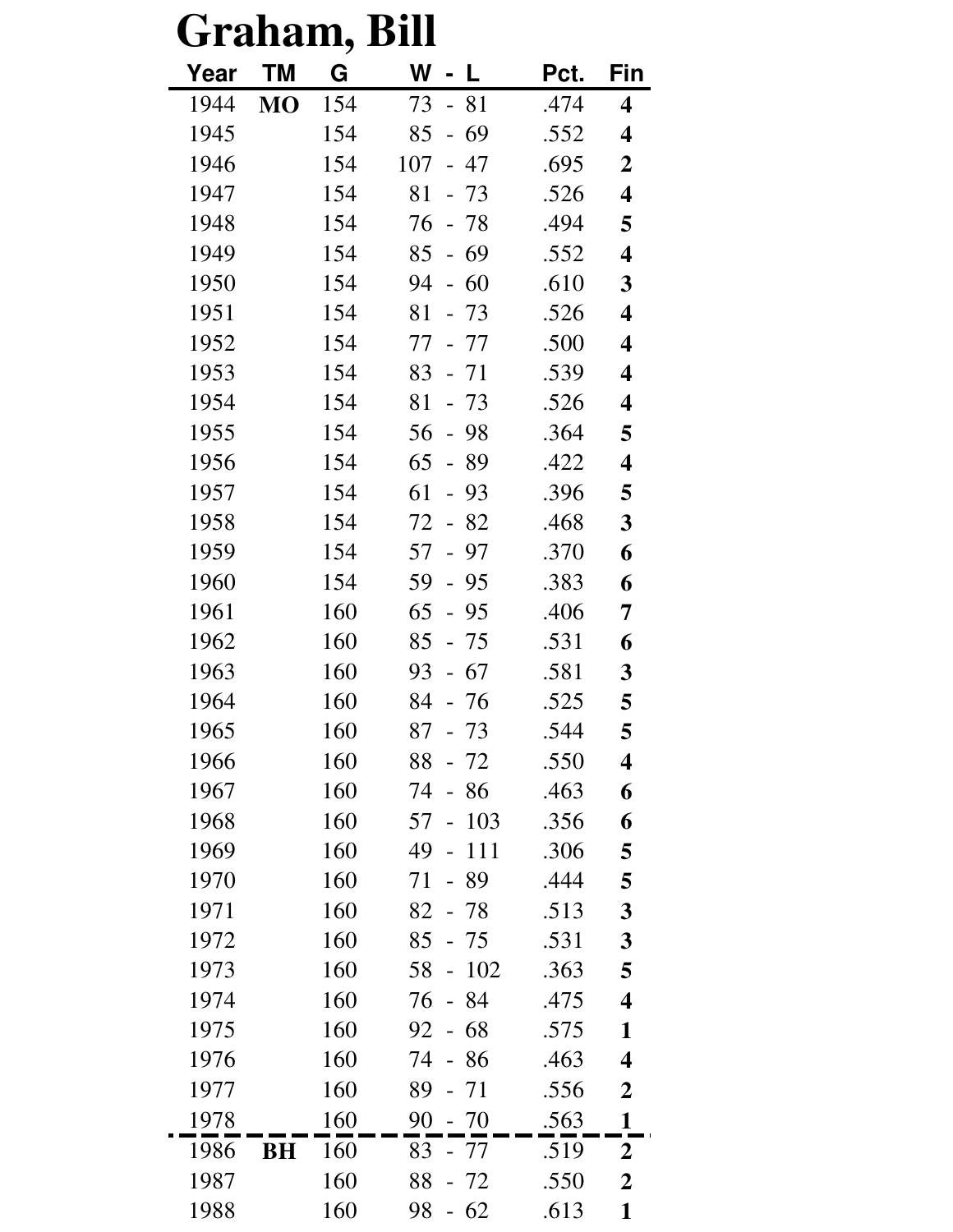| 1989               |                   | 160 | 70<br>$-90$                | .438 | 4                       |  |  |
|--------------------|-------------------|-----|----------------------------|------|-------------------------|--|--|
| 1990               | TB                | 160 | 79<br>81<br>$\overline{a}$ | .494 | $\mathbf{3}$            |  |  |
| 1991               |                   | 160 | 63<br>- 97                 | .394 | 5                       |  |  |
| 1992               |                   | 160 | 105<br>$-55$               | .656 | $1*$                    |  |  |
| 1993               |                   | 160 | 90<br>$-70$                | .563 | $\boldsymbol{2}$        |  |  |
| 1994               |                   | 160 | 78<br>$-82$                | .488 | 5                       |  |  |
| 1995               |                   | 160 | 82<br>- 78                 | .513 | $\boldsymbol{2}$        |  |  |
| 1996               |                   | 160 | 97<br>$-63$                | .606 | $\boldsymbol{2}$        |  |  |
| 1997               |                   | 160 | 63<br>97<br>$\frac{1}{2}$  | .394 | 5                       |  |  |
| 1998               | M <sub>9</sub>    | 160 | 83<br>- 77                 | .519 | 3                       |  |  |
| 1999               |                   | 160 | 90<br>$-70$                | .563 | $\overline{2}$          |  |  |
| 2001               |                   | 160 | 62<br>$-98$                | .388 | 6                       |  |  |
| 2002               |                   | 160 | 38<br>$-122$               | .238 | 6                       |  |  |
| 2003               |                   | 160 | $-86$<br>74                | .463 | 4                       |  |  |
| 2004               |                   | 160 | 68<br>$-92$                | .425 | 5                       |  |  |
| 2005               |                   | 160 | 65<br>$-95$                | .406 | 6                       |  |  |
| 2006               |                   | 160 | 68<br>$-92$                | .425 | 6                       |  |  |
| 2007               |                   | 160 | 72<br>$-88$                | .450 | 4                       |  |  |
| 2008               |                   | 160 | 90<br>$-70$                | .563 | 3                       |  |  |
| 2009               |                   | 160 | 68<br>$-92$                | .425 | 4                       |  |  |
| 2010               |                   | 160 | 64<br>- 96                 | .400 | 3                       |  |  |
| 2011               |                   | 160 | 72<br>88                   | .450 | 3                       |  |  |
| 2012               |                   | 160 | 46<br>$-114$               | .288 | 4                       |  |  |
| 2013               |                   | 160 | 96<br>$-64$                | .600 | $\boldsymbol{2}$        |  |  |
| 2014               |                   | 160 | 64<br>- 96                 | .400 | $\overline{\mathbf{4}}$ |  |  |
| 2015               |                   | 160 | $-101$<br>59               | .369 | $\overline{\mathbf{4}}$ |  |  |
| 2016               |                   | 160 | 69<br>$-91$                | .431 | 4                       |  |  |
| 2017               |                   | 160 | 90<br>- 70                 | .563 | $\boldsymbol{2}$        |  |  |
| 2018               |                   | 160 | 97<br>$-63$                | .606 | $\boldsymbol{2}$        |  |  |
| 2019               |                   | 160 | 49<br>111                  | .306 | $\overline{\mathbf{4}}$ |  |  |
| 68 yrs             |                   |     | 10778 5172 - 5606          | .480 |                         |  |  |
| Conf               | $13 \mathrm{yr}$  | 104 | 51<br>$-53$                | .490 |                         |  |  |
| W.S.               | $2 \,\mathrm{yr}$ | 12  | 6<br>- 6                   | .500 |                         |  |  |
| <b>Grahm, Doug</b> |                   |     |                            |      |                         |  |  |

|         |           |     | $\overline{\phantom{a}}$ |          |   |
|---------|-----------|-----|--------------------------|----------|---|
| Year TM |           | G   | W - L                    | Pct. Fin |   |
| 2001    | <b>HT</b> | 160 | $64 - 96$                | .400     | 6 |
| 2002    |           | 160 | 76 - 84                  | .475     | 4 |
| 2003    |           | 160 | $96 - 64$                | .600     |   |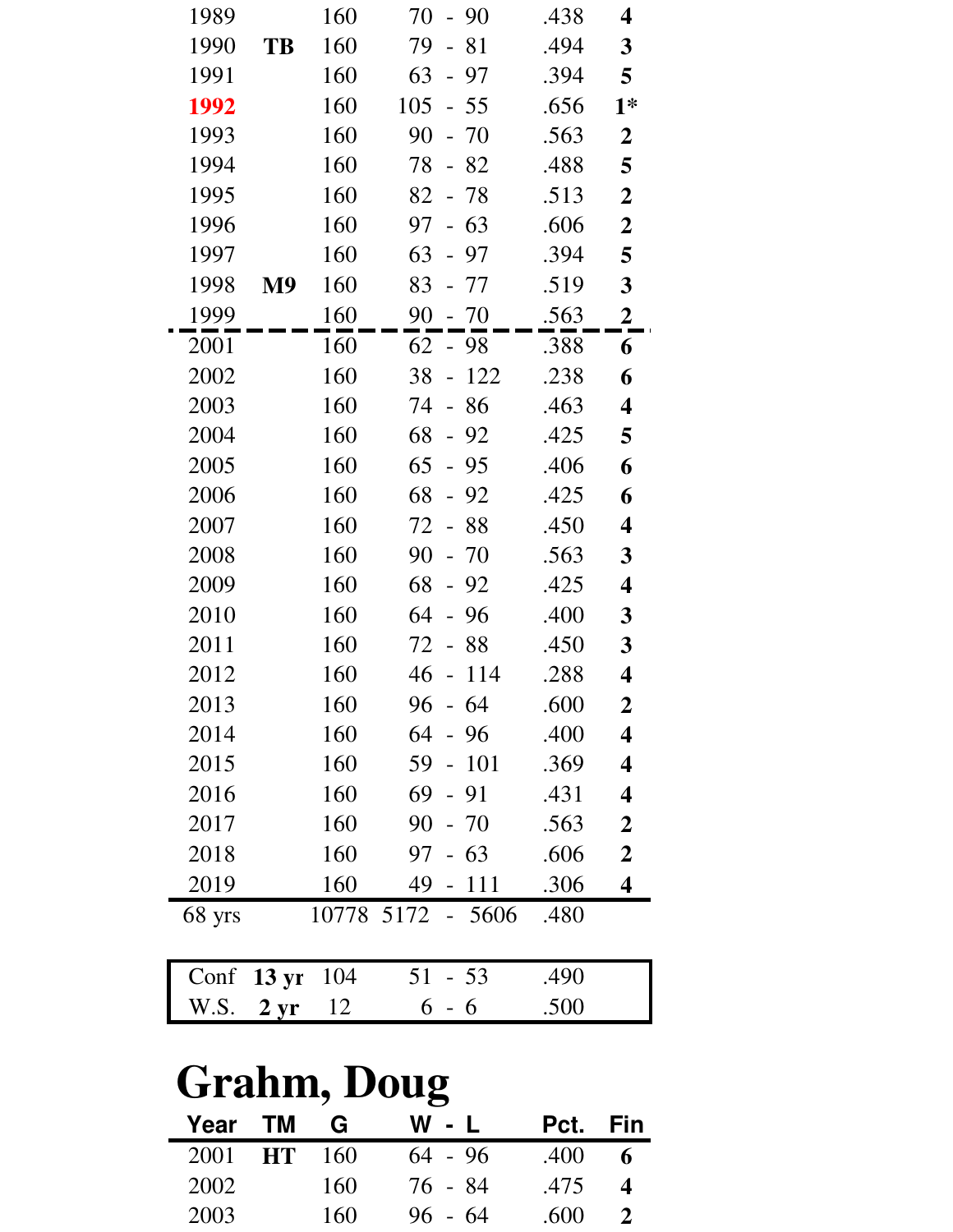| 2004  | 160             | $94 - 66$ | .588 | 3 |
|-------|-----------------|-----------|------|---|
| 2005  | 160             | $84 - 76$ | .525 | 2 |
| 2006  | 160             | $92 - 68$ | .575 | 3 |
| 2007  | 160             | 77 - 83   | .481 | 5 |
| 7 yrs | 1120            | 583 - 537 | .521 |   |
|       |                 |           |      |   |
| Conf  | $2 \, yr$<br>19 | $-11$     | 42.1 |   |

### **Hall, Rocky M.**

| Year  | <b>TM</b>       | G   | W - L      | Pct. | Fin  |
|-------|-----------------|-----|------------|------|------|
| 1981  | AT              | 72  | $25 - 47$  | .347 | 5    |
| 1982  | <b>ME</b>       | 160 | $48 - 112$ | .300 | 5    |
| 1997  | CL              | 160 | $66 - 94$  | .413 | 6    |
| 1998  | KН              | 160 | $105 - 55$ | .656 | 1    |
| 2018  | <b>KY</b>       | 160 | $66 - 94$  | .413 | 3    |
| 2019  |                 | 160 | $123 - 37$ | .769 | $1*$ |
| 6 yrs |                 | 872 | 433 - 439  | .497 |      |
|       |                 |     |            |      |      |
| Conf  | $1 \mathrm{yr}$ | 10  | $8 - 2$    | .800 |      |
| W.S.  | 1 <sub>vr</sub> | 6   | $4 - 2$    | .667 |      |

### **Helsel, Ron**

| Year  | <b>TM</b> | G   | W - L       | Pct. | Fin |
|-------|-----------|-----|-------------|------|-----|
| 1983  | <b>HD</b> | 160 | 76 - 84     | .475 |     |
| 1984  |           | 160 | $68 - 92$   | .425 |     |
| 1985  |           | 160 | $67 - 93$   | .419 | 4   |
| 1986  |           | 160 | 57 - 103    | .356 | 5   |
| 4 yrs |           | 640 | $268 - 372$ | .419 |     |

## **Hetterich, Mark**

| <b>TM</b> | G   | W - L     | Pct. | Fin          |
|-----------|-----|-----------|------|--------------|
| <b>PS</b> | 160 | 77 - 83   | .481 |              |
|           | 160 | 82 - 78   | .513 | 4            |
|           | 160 | $65 - 95$ | .406 | 8            |
|           | 160 | $61 - 99$ | .381 |              |
|           | 160 | 76 - 84   | .475 | 5            |
|           | 160 | 83 - 77   | .519 | $\mathbf{3}$ |
|           |     |           |      |              |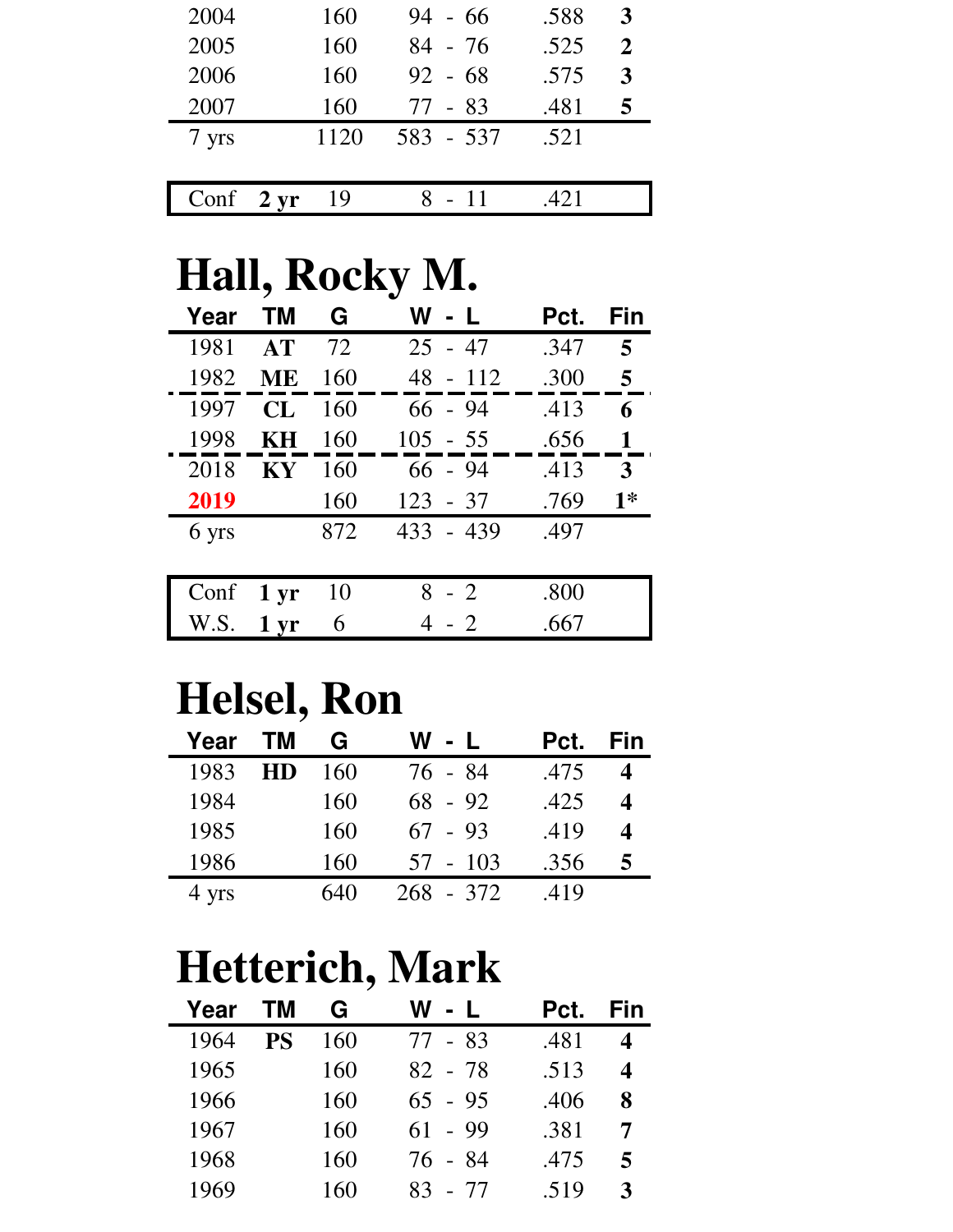| 1970 |           | 160 | 55<br>105<br>$\overline{\phantom{0}}$  | .344 | 5                       |
|------|-----------|-----|----------------------------------------|------|-------------------------|
| 1971 |           | 160 | 100<br>60<br>$\frac{1}{2}$             | .375 | 5                       |
| 1972 |           | 160 | 68<br>$-92$                            | .425 | $\overline{\mathbf{4}}$ |
| 1973 |           | 160 | 95<br>$-65$                            | .594 | $\boldsymbol{2}$        |
| 1974 |           | 160 | 104<br>$-56$                           | .650 | $\mathbf{1}$            |
| 1975 |           | 160 | 110<br>$-50$                           | .688 | $\mathbf{1}$            |
| 1976 |           | 160 | 111<br>- 49                            | .694 | $\boldsymbol{2}$        |
| 1977 |           | 160 | 113<br>- 47                            | .706 | $1*$                    |
| 1978 |           | 160 | 83<br>- 77                             | .519 | $\boldsymbol{2}$        |
| 1980 | AG        | 160 | $53 - 107$                             | .331 | 5                       |
| 1981 | <b>KS</b> | 112 | 36<br>$-76$                            | .321 | 5                       |
| 1982 |           | 160 | 75<br>$-85$                            | .469 | $\mathbf{3}$            |
| 1983 |           | 160 | 107<br>$-53$                           | .669 | $\boldsymbol{2}$        |
| 1984 |           | 160 | 88<br>$-72$                            | .550 | $\mathbf{3}$            |
| 1985 | <b>PS</b> | 163 | 94<br>- 69                             | .577 | $\mathbf{1}$            |
| 1986 |           | 160 | 74<br>86<br>$\overline{a}$             | .463 | 5                       |
| 1987 |           | 160 | 44<br>116<br>$\overline{\phantom{0}}$  | .275 | 5                       |
| 1988 |           | 160 | 109<br>51<br>$\overline{a}$            | .319 | 5                       |
| 1989 |           | 160 | 49<br>111<br>$\overline{\phantom{0}}$  | .306 | 5                       |
| 1990 |           | 160 | 100<br>60<br>$\mathbb{L}^{\mathbb{N}}$ | .625 | $\mathbf{1}$            |
| 1991 |           | 160 | 90<br>$-70$                            | .563 | $\mathbf{1}$            |
| 1992 |           | 160 | 84<br>- 76                             | .525 | $\boldsymbol{2}$        |
| 1993 |           | 160 | 121<br>$-39$                           | .756 | $1*$                    |
| 1994 |           | 160 | 113<br>47                              | .706 | $\mathbf{1}$            |
| 1995 |           | 160 | $115 - 45$                             | .719 | 1                       |
| 1996 |           | 160 | 87<br>- 73                             | .544 | $\boldsymbol{2}$        |
| 1997 |           | 160 | 71<br>- 89                             | .444 | 5                       |
| 2000 | <b>DW</b> | 160 | 69<br>$-91$                            | .431 | 4                       |
| 2001 |           | 160 | $102 - 58$                             | .638 | $\mathbf{1}$            |
| 2002 |           | 160 | 96<br>$-64$                            | .600 | $\boldsymbol{2}$        |
| 2003 |           | 160 | 89<br>$-71$                            | .556 | $\overline{\mathbf{4}}$ |
| 2004 |           | 160 | 75<br>$-85$                            | .469 | $\overline{\mathbf{4}}$ |
| 2005 |           | 160 | 102<br>58<br>$\frac{1}{2}$             | .363 | 6                       |
| 2006 |           | 160 | 60<br>100<br>$\equiv$                  | .375 | 5                       |
| 2007 |           | 160 | 104<br>56<br>$\blacksquare$            | .350 | 6                       |
| 2008 |           | 160 | 108<br>$-52$                           | .675 | $\boldsymbol{2}$        |
| 2009 |           | 160 | 107<br>$-53$                           | .669 | $\overline{2}$          |
| 2010 |           | 160 | 103<br>- 57                            | .644 | $\mathbf{1}$            |
| 2011 |           | 160 | 97<br>$-63$                            | .606 | $\mathbf{1}$            |
| 2012 |           | 160 | 106<br>- 54                            | .663 | $\mathbf{1}$            |
| 2013 |           | 160 | 78<br>$-82$                            | .488 | $\boldsymbol{3}$        |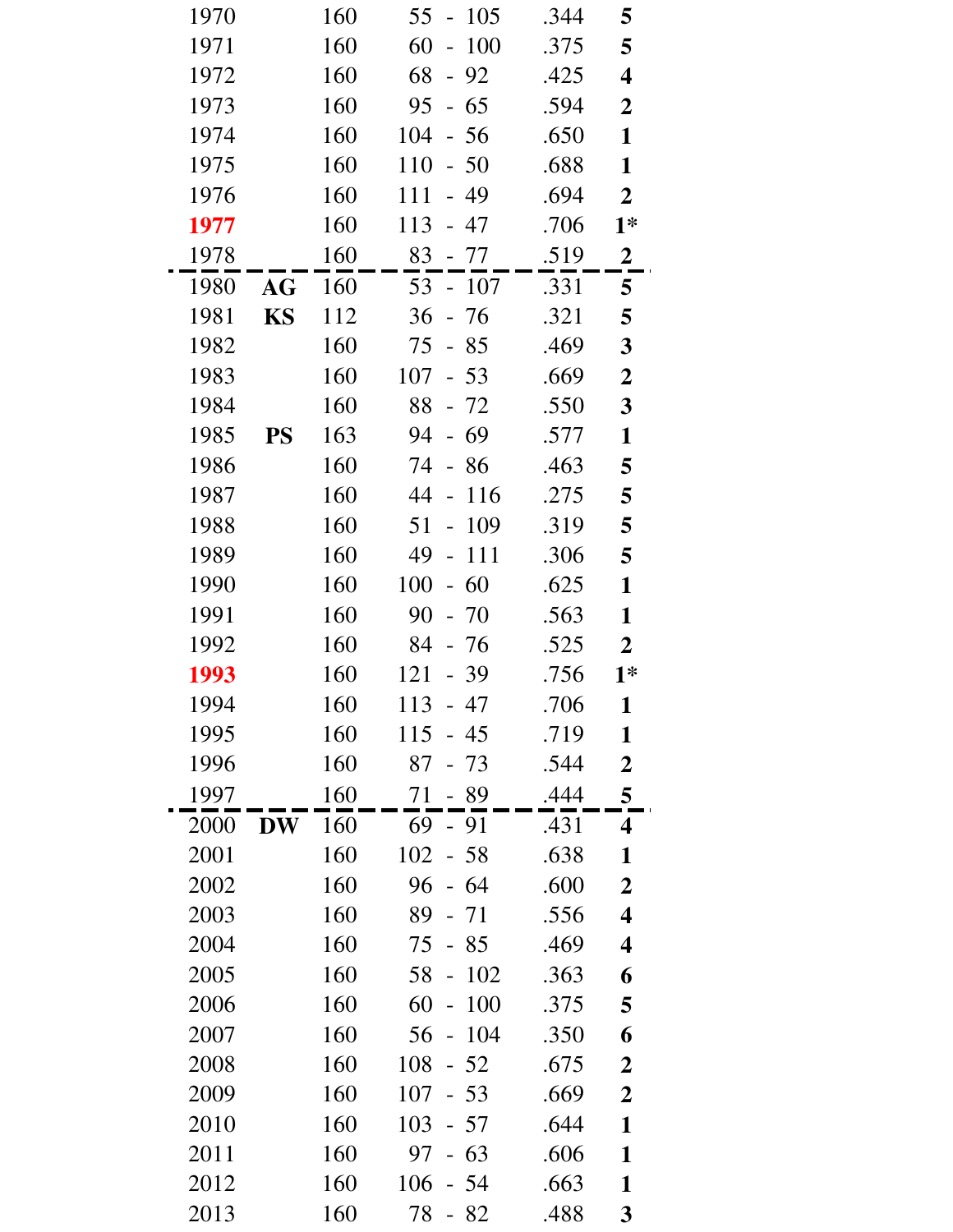| 2014                 | 160  | $75 - 85$   | .469 | 3                       |
|----------------------|------|-------------|------|-------------------------|
| 2015                 | 160  | $57 - 103$  | .356 | $\overline{\mathbf{4}}$ |
| 2016                 | 160  | $80 - 80$   | .500 | 3                       |
| 2017                 | 160  | $67 - 93$   | .419 | $\overline{\mathbf{4}}$ |
| 2018                 | 160  | $112 - 48$  | .700 | 1                       |
| 2019                 | 160  | 84 - 76     | .525 | 3                       |
| 53 yrs               | 8435 | 4374 - 4061 | .519 |                         |
|                      |      |             |      |                         |
| Conf $19 \text{ yr}$ | 156  | - 77<br>79  | .506 |                         |

## **Hines, Doug**

|  | Year TM G W - L Pct. Fin   |  |
|--|----------------------------|--|
|  | 1981 HP 90 35 - 55 389 dnf |  |

W.S. **5yr** 30 18 - 12 .600

## **Jelks, Willie**

| Year | ТM        | G   | W<br>- L                             | Pct. | Fin              |
|------|-----------|-----|--------------------------------------|------|------------------|
| 1942 | <b>AR</b> | 154 | 99<br>$-55$                          | .643 | $\mathbf{1}$     |
| 1943 |           | 154 | 50<br>104<br>$\overline{a}$          | .325 | 7                |
| 1944 |           | 154 | 51<br>103<br>$\overline{a}$          | .331 | 7                |
| 1945 |           | 154 | 40<br>114<br>$\overline{a}$          | .260 | 7                |
| 1946 |           | 154 | 103<br>51<br>$\frac{1}{2}$           | .331 | 7                |
| 1947 |           | 154 | 54<br>100<br>$\overline{a}$          | .351 | 7                |
| 1948 |           | 154 | 33<br>121<br>$\overline{a}$          | .214 | 7                |
| 1949 |           | 154 | 101<br>53<br>$\frac{1}{2}$           | .344 | 7                |
| 1950 |           | 154 | 37<br>117<br>$\overline{a}$          | .240 | 7                |
| 1951 |           | 154 | 107<br>47<br>$\overline{a}$          | .305 | 7                |
| 1952 |           | 154 | $-43$<br>111                         | .721 | 1                |
| 1953 |           | 154 | 103<br>- 51                          | .669 | 1                |
| 1954 |           | 154 | 93<br>$-61$                          | .604 | $\boldsymbol{2}$ |
| 1955 |           | 154 | 95<br>$-59$                          | .617 | $\boldsymbol{2}$ |
| 1956 |           | 154 | 84<br>- 70                           | .545 | 5                |
| 1957 |           | 154 | 63<br>$-91$                          | .409 | 6                |
| 1958 |           | 154 | 63<br>91<br>$\overline{\phantom{0}}$ | .591 | $\boldsymbol{2}$ |
| 1959 |           | 154 | 69<br>85<br>$\overline{\phantom{0}}$ | .448 | 6                |
| 1960 |           | 154 | 60<br>$-94$                          | .390 | 6                |
| 1961 |           | 160 | 40<br>120<br>$\overline{a}$          | .250 | 8                |
| 1962 |           | 160 | 127<br>33<br>$\overline{a}$          | .206 | 8                |
| 1963 |           | 160 | 24<br>136<br>$\blacksquare$          | .150 | 8                |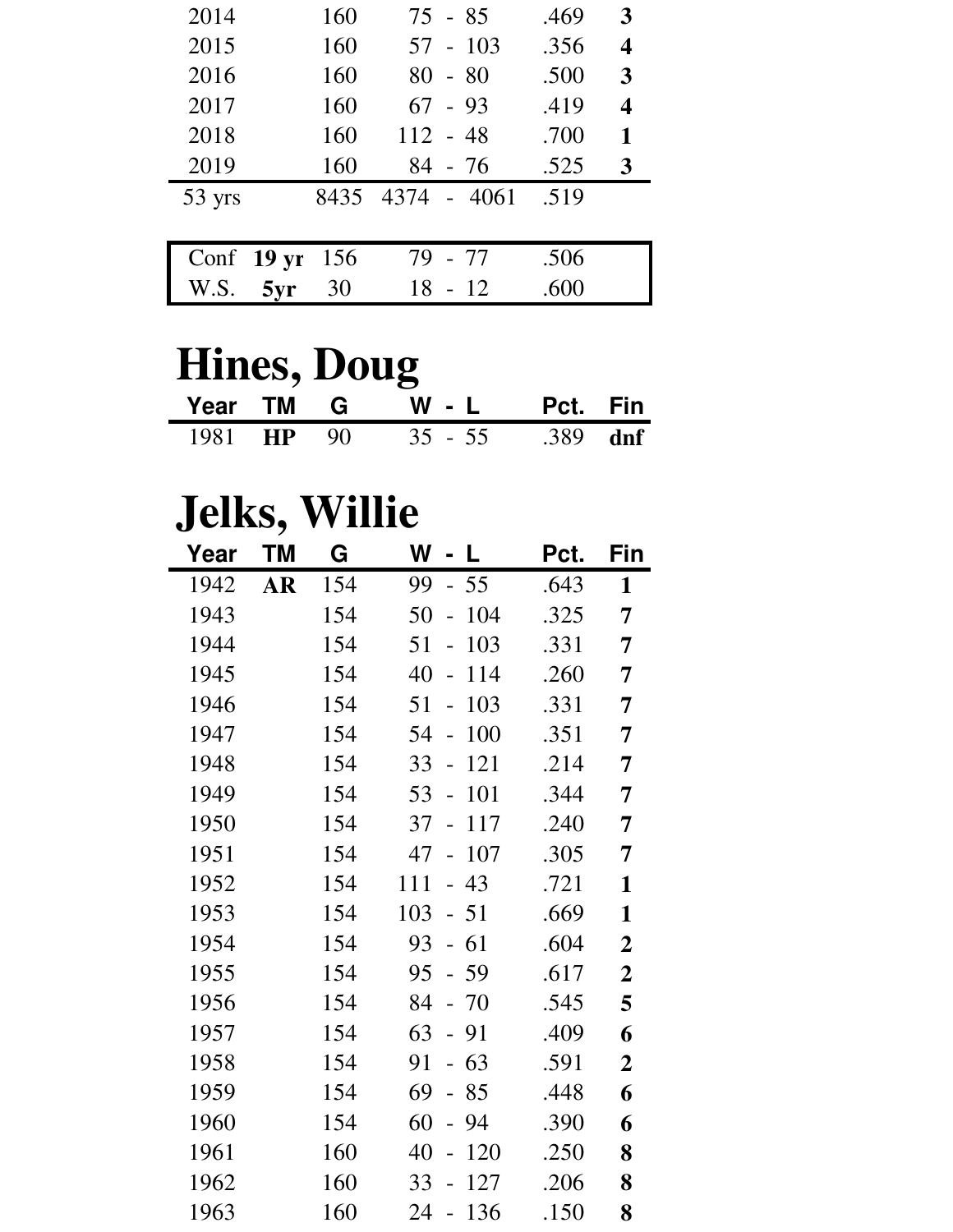| 1964   |                      | 160  | 108<br>$-52$                           | .675 | 1                       |
|--------|----------------------|------|----------------------------------------|------|-------------------------|
| 1965   |                      | 160  | 101<br>$-59$                           | .631 | $\mathbf{1}$            |
| 1966   |                      | 160  | 113<br>- 47                            | .706 | $\mathbf{1}$            |
| 1967   |                      | 160  | 95<br>$-65$                            | .594 | $\overline{2}$          |
| 1968   |                      | 160  | 100<br>$-60$                           | .625 | $\mathbf{1}$            |
| 1969   |                      | 160  | 101<br>$-59$                           | .631 | $1*$                    |
| 1970   |                      | 160  | 82<br>$-78$                            | .513 | $\mathbf{3}$            |
| 1971   |                      | 160  | 109<br>$-51$                           | .681 | $\mathbf{1}$            |
| 1972   |                      | 160  | 58<br>102<br>$\mathbb{L}^{\mathbb{N}}$ | .363 | 5                       |
| 1973   |                      | 160  | $-104$<br>56                           | .350 | 5                       |
| 1974   |                      | 160  | 47<br>113<br>$\mathbb{L}^{\mathbb{N}}$ | .294 | 5                       |
| 1975   |                      | 160  | 123<br>37<br>$\overline{\phantom{a}}$  | .231 | 5                       |
| 1976   |                      | 160  | 104<br>56<br>$\equiv$                  | .350 | 5                       |
| 1977   |                      | 160  | 106<br>54<br>$\mathbb{L}^{\mathbb{N}}$ | .338 | 5                       |
| 1978   |                      | 160  | 42 - 118                               | .263 | 5                       |
| 1989   | <b>NS</b>            | 160  | $100 - 60$                             | .625 | $\mathbf{1}$            |
| 2001   | <b>SN</b>            | 160  | - 79<br>81                             | .506 | $\overline{\mathbf{4}}$ |
| 2002   |                      | 160  | $-103$<br>57                           | .356 | 6                       |
| 2003   |                      | 160  | 105<br>$-55$                           | .656 | $\mathbf{1}$            |
| 2004   | <b>AR</b>            | 160  | 107<br>$-53$                           | .669 | $\mathbf{1}$            |
| 2005   |                      | 160  | 102<br>$-58$                           | .638 | $\mathbf{1}$            |
| 2006   |                      | 160  | 106<br>$-54$                           | .663 | $\mathbf{1}$            |
| 2007   |                      | 160  | 113<br>- 47                            | .706 | $1*$                    |
| 2008   |                      | 160  | 49<br>111<br>$\overline{\phantom{a}}$  | .306 | 6                       |
| 2009   |                      | 160  | 114<br>- 46                            | .713 | $\mathbf{1}$            |
| 2010   |                      | 160  | 61<br>$-99$                            | .381 | $\overline{\mathbf{4}}$ |
| 2011   |                      | 160  | 71<br>- 89                             | .444 | $\overline{\mathbf{4}}$ |
| 2012   |                      | 160  | $-104$<br>56                           | .350 | $\overline{\mathbf{4}}$ |
| 2013   |                      | 160  | 107<br>$-53$                           | .669 | $\mathbf{1}$            |
| 2014   |                      | 160  | 107<br>$-53$                           | .669 | $\mathbf{1}$            |
| 2015   |                      | 160  | $112 - 48$                             | .700 | $\mathbf{1}$            |
| 2016   |                      | 160  | 106<br>- 54                            | .663 | $\boldsymbol{2}$        |
| 2017   |                      | 160  | 74<br>$-86$                            | .463 | $\boldsymbol{2}$        |
| 2018   |                      | 160  | $43 - 117$                             | .269 | $\overline{\mathbf{4}}$ |
| 2019   |                      | 160  | 42<br>$-118$                           | .263 | $\overline{\mathbf{4}}$ |
| 57 yrs |                      | 9006 | 4253 - 4753                            | .472 |                         |
|        | Conf $24 \text{ yr}$ | 179  | 101<br>- 78                            | .564 |                         |

W.S. **13 yr** 76 26 - 50 .342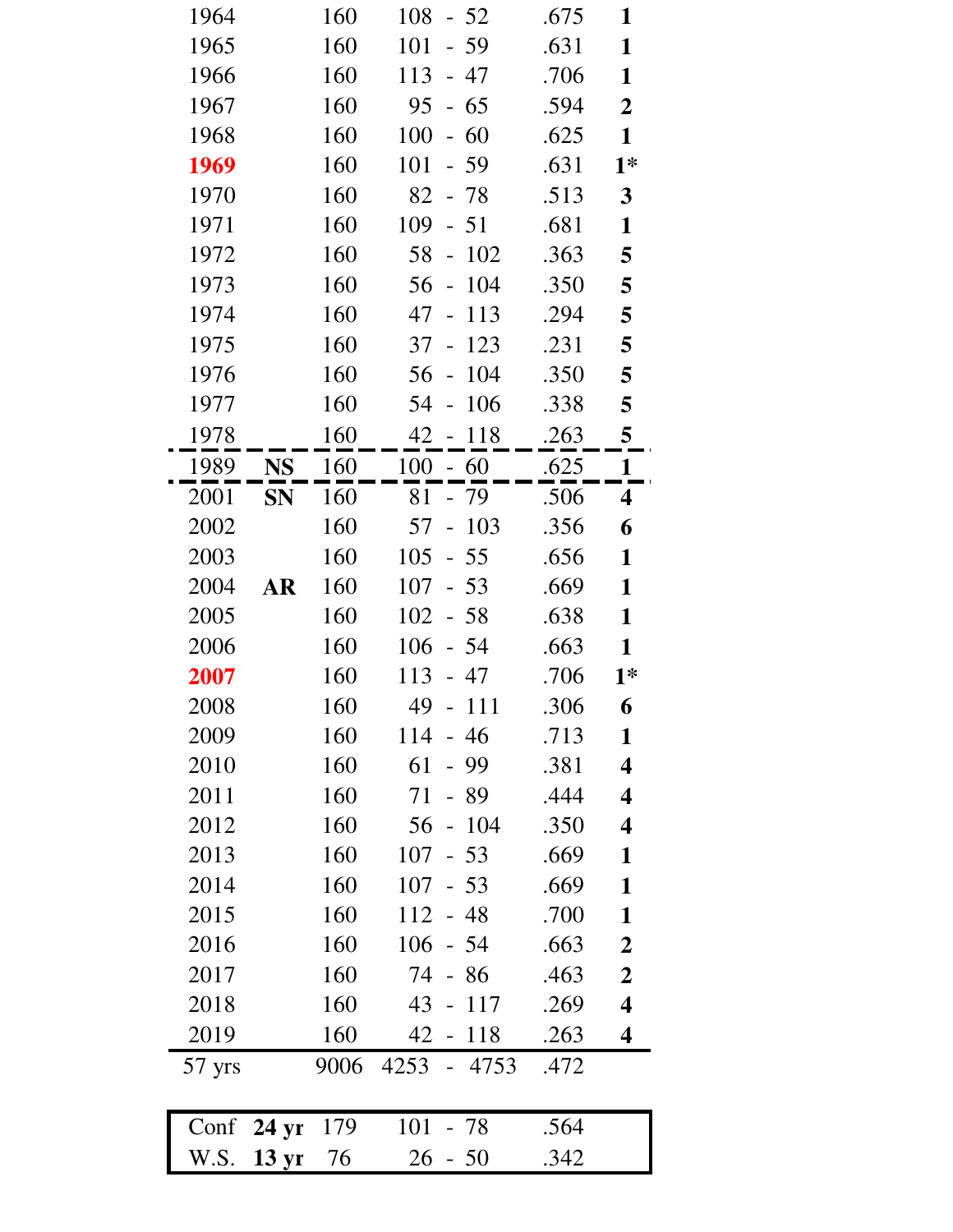| <b>Jensen, Roy</b> |  |  |               |                 |  |  |
|--------------------|--|--|---------------|-----------------|--|--|
|                    |  |  | Year TM G W-L | <b>Pct.</b> Fin |  |  |
| 1979 SV 160        |  |  | 76 - 84       | $.475$ 3        |  |  |

### **Kackley, Tom**

|  | Year TM G W - L Pct. Fin           |  |
|--|------------------------------------|--|
|  | 2000 <b>SO</b> 160 49 - 111 .306 6 |  |

### **Kane, Mike**

| Year TM         | G          | $W - L$   | Pct. Fin |   |
|-----------------|------------|-----------|----------|---|
| 1979            | $KG = 160$ | $62 - 98$ | .388     | 5 |
| 1980            | 160        | $66 - 94$ | .413     |   |
| $2 \text{ yrs}$ | 320        | 128 - 192 | .400     |   |

#### **Kelsey, Eric**

| Year TM         | G     | W - L       | Pct. Fin |     |
|-----------------|-------|-------------|----------|-----|
| 2004 NV         | - 160 | 71 - 89     | .444     | - 5 |
| 2005            | 160   | $66 - 94$   | .413     |     |
| $2 \text{ yrs}$ | 320   | $137 - 183$ | .428     |     |

### **King, Jason**

| Year                | <b>TM</b> | G   | W - L       | Pct. | Fin |
|---------------------|-----------|-----|-------------|------|-----|
| 2018                | <b>CX</b> | 160 | $55 - 105$  | .344 |     |
| 2019                |           | 160 | $99 - 61$   | .619 |     |
| $2 \text{ yrs}$     |           | 320 | $154 - 166$ | .481 |     |
|                     |           |     |             |      |     |
| Conf $1 \text{ yr}$ |           |     |             | .200 |     |

# **Kirkwood, Chuck**

| Year TM         |          | G     | W - L      | Pct. Fin |                |
|-----------------|----------|-------|------------|----------|----------------|
| 1982            | $\bf FP$ | - 162 | $92 - 70$  | .568     | $\blacksquare$ |
| 1983            |          | 160   | $53 - 107$ | .331     | 5              |
| $2 \text{ yrs}$ |          | 322   | 145 - 177  | .450     |                |

|   |          |   | ~ ~ |
|---|----------|---|-----|
| I | ---<br>— | - | ш   |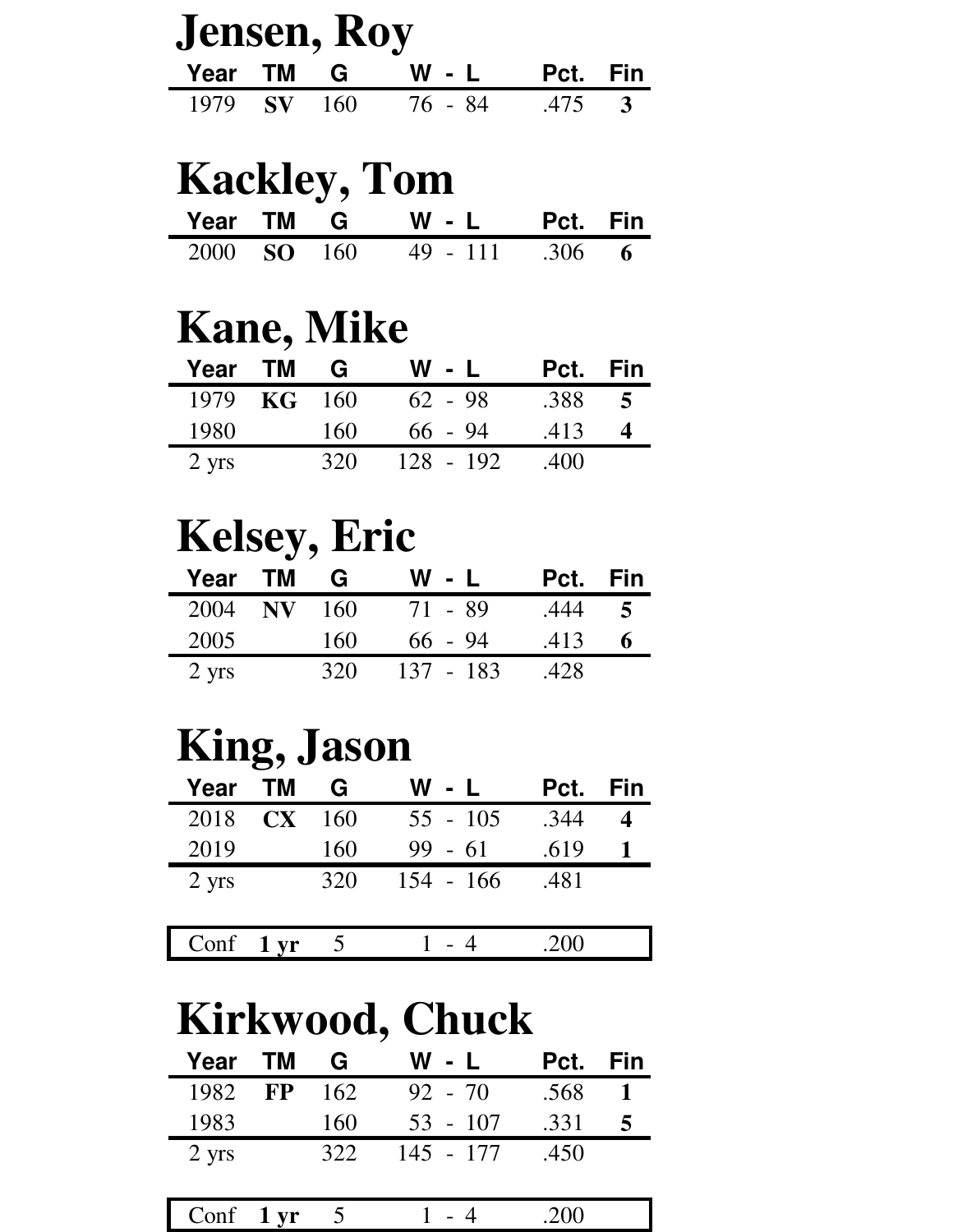| Klug, Gerry |           |     |           |      |     |  |  |
|-------------|-----------|-----|-----------|------|-----|--|--|
| Year        | <b>TM</b> | G   | W<br>- L  | Pct. | Fin |  |  |
| 1983        | WS        | 38  | $21 - 17$ | .553 |     |  |  |
| 1989        |           | 160 | 75 - 85   | .469 | 3   |  |  |
| 1990        | МP        | 160 | $80 - 80$ | .500 | 3   |  |  |
| 1991        |           | 160 | 79 - 81   | .494 |     |  |  |
| 1992        | <b>BT</b> | 160 | 71 - 89   | .444 |     |  |  |
| 1993        |           | 160 | 81 - 79   | .506 |     |  |  |
| 6 yrs       |           | 838 | - 431     | .486 |     |  |  |

## **R: Kohn, Jack**

| Year     | ΤM        | G    | W<br>- L                    | Pct. | Fin              |
|----------|-----------|------|-----------------------------|------|------------------|
| 1942     | <b>SE</b> | 154  | 82 - 72                     | .532 | 5                |
| 1943     |           | 154  | 78<br>- 76                  | .506 | 5                |
| 1944     |           | 154  | 96<br>$-58$                 | .623 | $\overline{2}$   |
| 1945     |           | 154  | 89<br>-65<br>$\blacksquare$ | .578 | 3                |
| 1946     | EL        | 154  | 62<br>92<br>$\overline{a}$  | .597 | $\boldsymbol{2}$ |
| 1947     |           | 154  | 74<br>$-80$                 | .481 | 3                |
| 1948     |           | 154  | 72 - 82                     | .468 | 4                |
| 1949     |           | 154  | $-79$<br>75                 | .487 | 4                |
| 1950     |           | 154  | 68<br>- 86                  | .442 | 5                |
| 1951     |           | 154  | 62<br>$-92$                 | .403 | 5                |
| 1952     |           | 154  | 85<br>69<br>$\overline{a}$  | .552 | 4                |
| 1953     |           | 154  | 61<br>93<br>$\overline{a}$  | .396 | 7                |
| 1954     |           | 154  | 73<br>-81<br>$\overline{a}$ | .474 | 6                |
| 1955     |           | 154  | 75<br>- 79                  | .487 | 6                |
| $14$ yrs |           | 2156 | 1082<br>1074                | .502 |                  |
|          |           |      |                             |      |                  |

| <b>Kopp, Mike</b> |  |
|-------------------|--|

Conf **2 yr** 11 3 - 8 .273

|      | .              |     |           |      |     |
|------|----------------|-----|-----------|------|-----|
| Year | TM.            | G   | W - L     | Pct. | Fin |
| 1990 | R <sub>O</sub> | 160 | $98 - 62$ | .613 |     |
| 1991 |                | 160 | $85 - 75$ | .531 |     |
| 1992 |                | 160 | $70 - 90$ | .438 | 5   |
| 1993 |                | 160 | $67 - 93$ | .419 | 5   |
| 1994 |                | 160 | $69 - 91$ | .431 |     |
|      |                |     |           |      |     |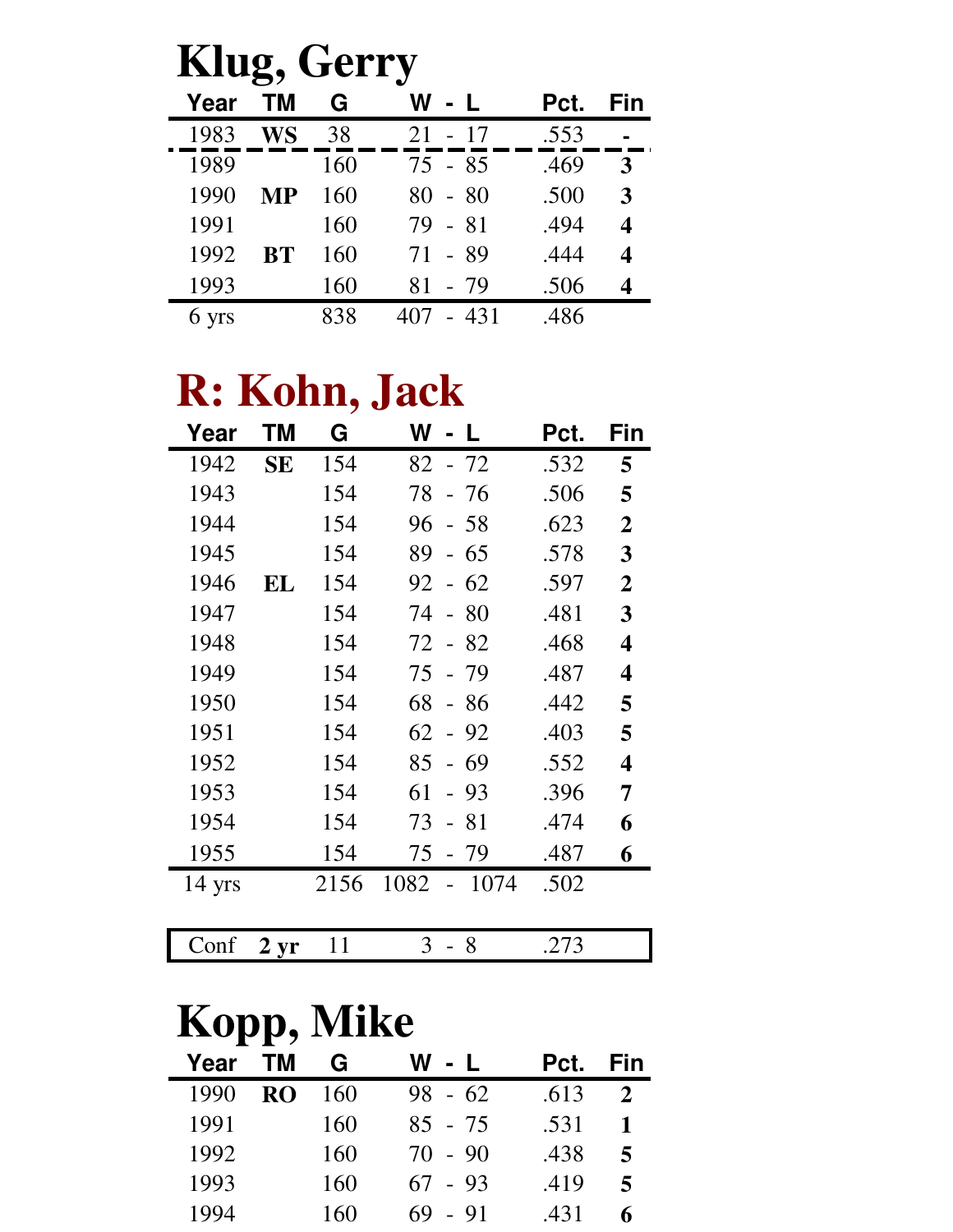| 1995     |                    | 160  | 76 - 84       | .475 | 5              |
|----------|--------------------|------|---------------|------|----------------|
| 1996     |                    | 160  | 99<br>$-61$   | .619 | 1              |
| 1997     |                    | 160  | 72 - 88       | .450 | 6              |
| 1998     |                    | 160  | $67 - 93$     | .419 | 6              |
| 1999     |                    | 160  | $-69$<br>91   | .569 | $\mathbf{2}$   |
| 2000     |                    | 160  | 78 - 82       | .488 | 3              |
| 2001     |                    | 160  | $106 - 54$    | .663 | $1*$           |
| 2002     |                    | 160  | 98<br>$-62$   | .613 | 1              |
| 2003     |                    | 160  | 83<br>- 77    | .519 | $\overline{2}$ |
| $14$ yrs |                    | 1920 | 978<br>$-942$ | .509 |                |
|          |                    |      |               |      |                |
| Conf     | $7 \mathrm{yr}$    | 64   | 31<br>$-33$   | .484 |                |
| W.S.     | $2 \, \mathrm{yr}$ | 12   | 5 - 7         | .417 |                |

| Kopp, Tom |                |      |               |      |                |
|-----------|----------------|------|---------------|------|----------------|
| Year      | ΤM             | G    | W - L         | Pct. | Fin            |
| 1982      | R <sub>O</sub> | 160  | 76 - 84       | .475 | 4              |
| 1983      |                | 160  | 78 - 82       | .488 | 3              |
| 1984      |                | 160  | $65 - 95$     | .406 | 5              |
| 1985      |                | 163  | $86 - 77$     | .528 | $\overline{2}$ |
| 1986      |                | 160  | $87 - 73$     | .544 | 1              |
| 1987      |                | 160  | 81<br>- 79    | .506 | 3              |
| 1988      |                | 160  | - 83<br>77    | .481 | 3              |
| 1989      |                | 160  | 83<br>- 77    | .519 | $\overline{2}$ |
| 8 yrs     |                | 1283 | 633<br>$-650$ | .493 |                |
|           |                |      |               |      |                |
|           | $2 \,\rm yr$   | 18   |               | .389 |                |

## **Kramer, Marc**

| Year  | тм        | G   | W<br>$-1$   | Pct. | Fin |
|-------|-----------|-----|-------------|------|-----|
| 1958  | <b>JM</b> | 154 | $96 - 58$   | .623 | 1   |
| 1959  |           | 154 | $-60$<br>94 | .610 | 1   |
| 1960  |           | 154 | $90 - 64$   | .584 | 3   |
| 1961  |           | 160 | 84 - 76     | .525 | 4   |
| 1962  |           | 160 | 82 - 78     | .513 | 4   |
| 1963  |           | 160 | $102 - 58$  | .638 | 1   |
| 6 yrs |           | 942 | 548 - 394   | .582 |     |
|       |           |     |             |      |     |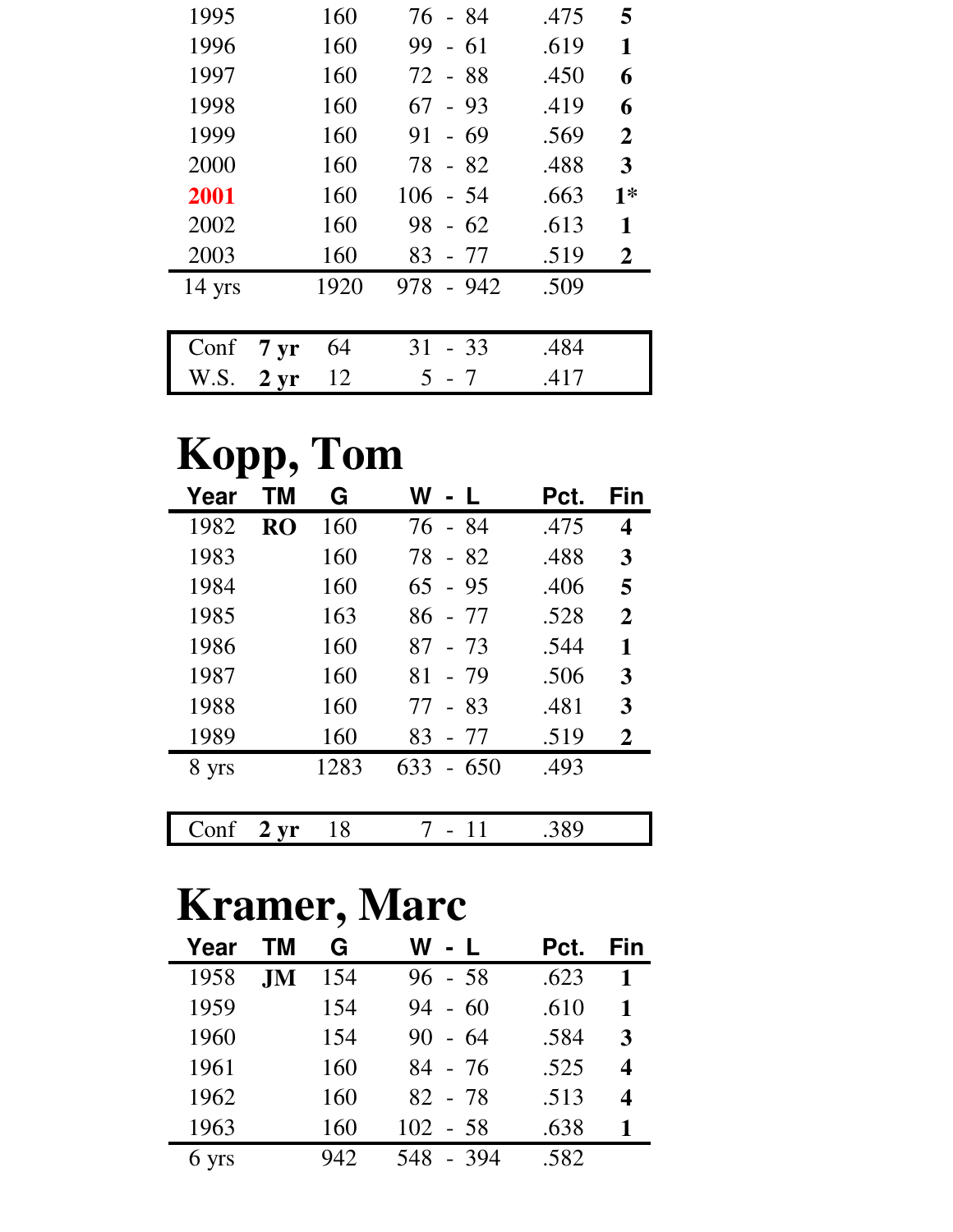| Conf $3 \text{ yr}$ 14 |  | 6 - 8 | -429  |
|------------------------|--|-------|-------|
| W.S. $1 \text{ yr}$    |  |       | - 200 |

## **Laing, Ed**

| Year                | <b>TM</b>       | G    | W - L       | Pct.  | Fin          |
|---------------------|-----------------|------|-------------|-------|--------------|
| 1980                | <b>HD</b>       | 122  | $72 - 50$   | .590  | $1*$         |
| 1981                |                 | 160  | $73 - 87$   | .456  | $\mathbf{2}$ |
| 1982                |                 | 160  | $41 - 119$  | .256  |              |
| 3 yrs               |                 | 2363 | 1296 - 1067 | .548  |              |
|                     |                 |      |             |       |              |
| Conf $1 \text{ yr}$ |                 | 3    | $3 - 0$     | 1.000 |              |
| W.S.                | 1 <sub>yr</sub> | 4    | - ()        | 1.000 |              |

## **Landin, Mike**

| Year | <b>TM</b> | G   | W<br>$-1$                             | Pct. | Fin                     |
|------|-----------|-----|---------------------------------------|------|-------------------------|
| 1942 | OK        | 154 | 60<br>$-94$                           | .390 | 5                       |
| 1943 |           | 154 | 99<br>$-55$                           | .643 | $\mathbf{1}$            |
| 1944 |           | 154 | 103<br>$-51$                          | .669 | $1*$                    |
| 1945 |           | 154 | $-49$<br>105                          | .682 | $\mathbf{1}$            |
| 1946 |           | 154 | 104<br>$-50$                          | .675 | $\overline{\mathbf{3}}$ |
| 1947 |           | 154 | 108<br>$-46$                          | .701 | $1*$                    |
| 1948 |           | 154 | 110<br>44<br>$\equiv$                 | .714 | $1*$                    |
| 1949 |           | 154 | 68<br>$-86$                           | .442 | 6                       |
| 1950 |           | 154 | 80<br>$-74$                           | .519 | 5                       |
| 1951 |           | 154 | 46<br>$-108$                          | .299 | 7                       |
| 1952 |           | 154 | 55<br>99<br>$\overline{\phantom{0}}$  | .357 | 5                       |
| 1953 |           | 154 | 43<br>111<br>$\overline{a}$           | .279 | 7                       |
| 1954 | EQ        | 154 | 35<br>119<br>$\overline{a}$           | .227 | 7                       |
| 1955 |           | 154 | 37<br>117<br>$\overline{\phantom{a}}$ | .240 | 7                       |
| 1956 |           | 154 | 74<br>80<br>$\mathbb{L}^{\mathbb{N}}$ | .481 | $\mathbf{3}$            |
| 1957 |           | 154 | 89<br>$-65$                           | .578 | $\mathbf{3}$            |
| 1958 |           | 154 | $-62$<br>92                           | .597 | $\boldsymbol{2}$        |
| 1959 |           | 154 | 100<br>$-54$                          | .649 | $\boldsymbol{2}$        |
| 1960 |           | 154 | 98<br>$-56$                           | .636 | $\overline{2}$          |
| 1961 |           | 160 | 113<br>$-47$                          | .706 | $1*$                    |
| 1962 |           | 160 | 90<br>$-70$                           | .563 | 5                       |
| 1963 |           | 160 | $-67$<br>93                           | .581 | $\mathbf{3}$            |
| 1964 |           | 160 | 91<br>$-69$                           | .569 | $\boldsymbol{2}$        |
| 1965 |           | 160 | $-68$<br>92                           | .575 | $\boldsymbol{2}$        |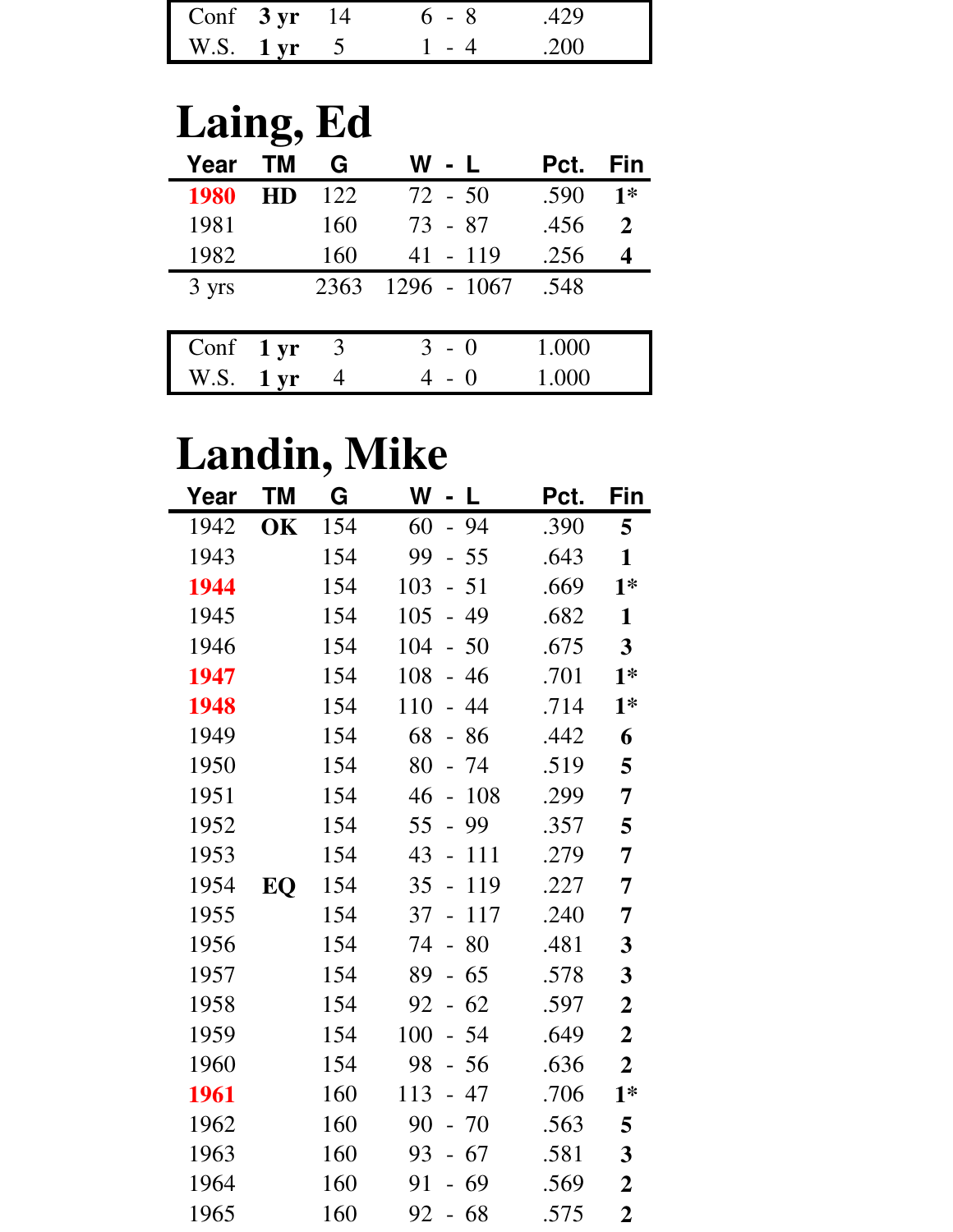| 1966 |    | 160 | 67<br>$-93$                            | .419 | 7                       |
|------|----|-----|----------------------------------------|------|-------------------------|
| 1967 |    | 160 | 55<br>105<br>$\frac{1}{2}$             | .344 | 8                       |
| 1968 |    | 160 | 46<br>114<br>$\mathbb{L}^{\mathbb{N}}$ | .288 | 8                       |
| 1969 |    | 160 | 43<br>117<br>$\frac{1}{2}$             | .269 | 5                       |
| 1970 |    | 160 | $82 - 78$                              | .513 | $\mathbf{3}$            |
| 1971 |    | 160 | 89<br>$-71$                            | .556 | $\boldsymbol{2}$        |
| 1972 |    | 160 | 95<br>$-65$                            | .594 | $\mathbf{1}$            |
| 1973 |    | 160 | 113<br>$-47$                           | .706 | $\mathbf{1}$            |
| 1974 |    | 160 | 96<br>$-64$                            | .600 | $\mathbf{1}$            |
| 1975 |    | 160 | 93<br>$-67$                            | .581 | $\mathbf{1}$            |
| 1976 |    | 160 | 106<br>$-54$                           | .663 | $\mathbf{1}$            |
| 1977 |    | 160 | 107<br>$-53$                           | .669 | $\mathbf{1}$            |
| 1978 |    | 160 | 109<br>$-51$                           | .681 | $1*$                    |
| 1979 | OC | 160 | $80 - 80$                              | .500 | 3 <sup>1</sup>          |
| 1980 |    | 160 | 115<br>$-45$                           | .719 | $\mathbf{1}$            |
| 1981 |    | 112 | $-61$<br>51                            | .455 | $\mathbf{3}$            |
| 1982 |    | 160 | 100<br>$-60$                           | .625 | $\boldsymbol{2}$        |
| 1983 | DF | 160 | 87<br>$-73$                            | .544 | $\mathbf{3}$            |
| 1984 |    | 160 | $-62$<br>98                            | .613 | $1*$                    |
| 1985 |    | 160 | 99<br>$-61$                            | .619 | $\mathbf{1}$            |
| 1986 |    | 160 | 87<br>$-73$                            | .544 | $\mathbf{1}$            |
| 1987 |    | 160 | $-67$<br>93                            | .581 | $\boldsymbol{2}$        |
| 1988 |    | 160 | 89<br>$-71$                            | .556 | $\mathbf{1}$            |
| 1989 |    | 160 | 90<br>70                               | .563 | 3                       |
| 1990 |    | 159 | $-62$<br>97                            | .610 | $\boldsymbol{2}$        |
| 1991 |    | 160 | 82<br>- 78                             | .513 | $\overline{\mathbf{4}}$ |
| 1992 | AC | 160 | 104<br>$-56$                           | .650 | $\mathbf{1}$            |
| 1993 |    | 160 | 85<br>- 75                             | .531 | $\overline{2}$          |
| 1994 |    | 160 | 74<br>$-86$                            | .463 | $\overline{\mathbf{4}}$ |
| 1995 | TX | 160 | 107<br>$-53$                           | .669 | $1*$                    |
| 1996 |    | 160 | 94<br>$-66$                            | .588 | $\boldsymbol{2}$        |
| 1997 |    | 160 | 93<br>$-67$                            | .581 | $\overline{2}$          |
| 1998 |    | 160 | 99<br>$-61$                            | .619 | $\mathbf{1}$            |
| 1999 |    | 160 | 103<br>$-57$                           | .644 | $\mathbf{1}$            |
| 2000 |    | 160 | 80<br>-80                              | .500 | $\boldsymbol{2}$        |
| 2001 |    | 160 | 30<br>130<br>$\overline{\phantom{a}}$  | .188 | 6                       |
| 2002 |    | 160 | 44<br>116<br>$\overline{a}$            | .275 | 6                       |
| 2003 |    | 160 | 46<br>114<br>$\frac{1}{2}$             | .288 | 6                       |
| 2004 |    | 160 | 68<br>$-92$                            | .425 | $\overline{\mathbf{4}}$ |
| 2005 |    | 160 | 108<br>$-52$                           | .675 | $1*$                    |
| 2006 |    | 160 | 105<br>$-55$                           | .656 | $\mathbf{1}$            |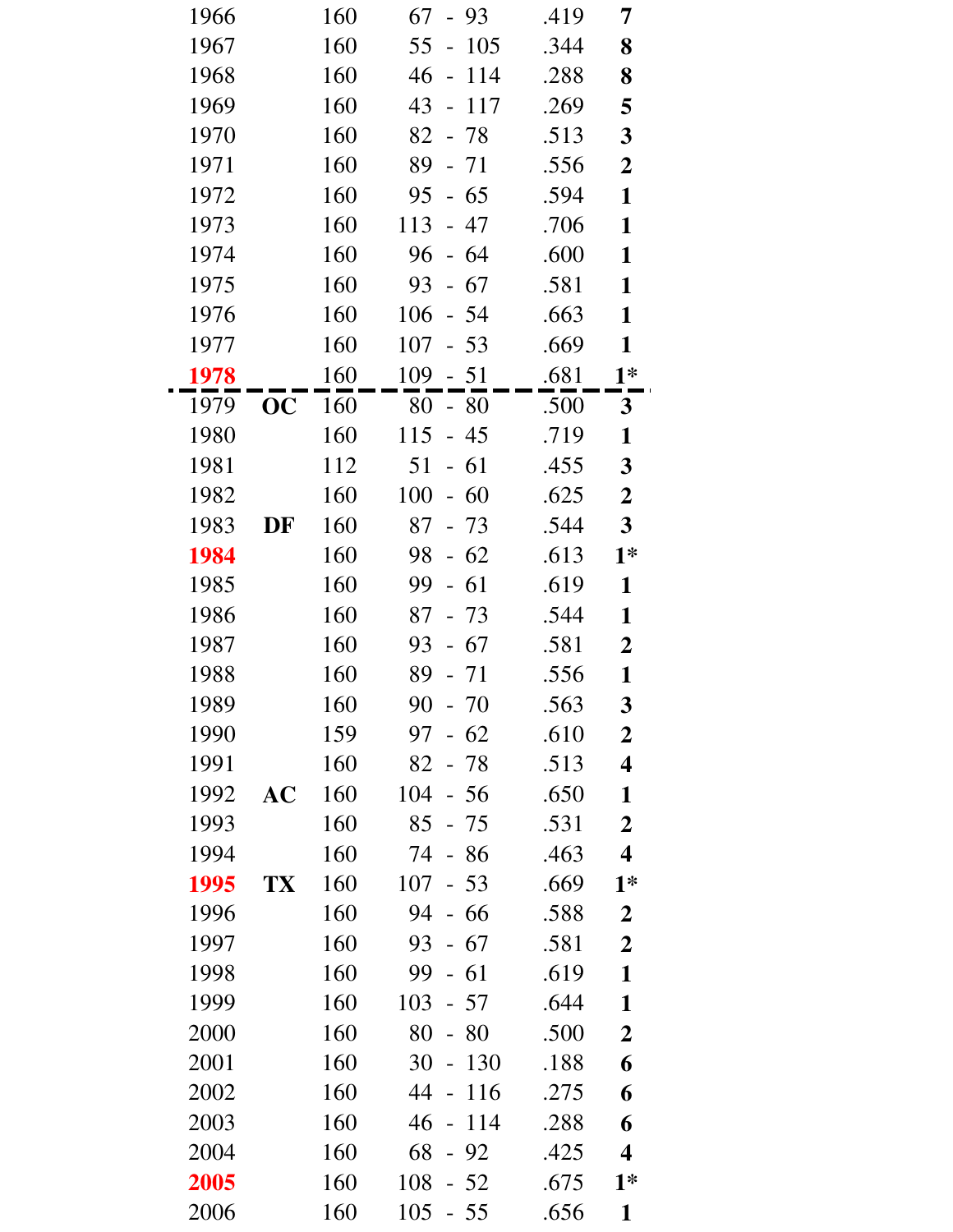| 2007   | 161   | 86 - 75        | .534 | 3              |
|--------|-------|----------------|------|----------------|
| 2008   | 160   | - 64<br>96     | .600 | 1              |
| 2009   | 160   | 104<br>- 56    | .650 | 1              |
| 2010   | 160   | 88<br>$-72$    | .550 | 1              |
| 2011   | 160   | 47<br>$-113$   | .294 | 4              |
| 2012   | 160   | - 99<br>61     | .381 | 3              |
| 2013   | 160   | 75 - 85        | .469 | $\overline{2}$ |
| 2014   | 160   | $-49$<br>111   | .694 | $1*$           |
| 2015   | 160   | 109<br>$-51$   | .681 | $1*$           |
| 2016   | 160   | $102 - 58$     | .638 | 1              |
| 2017   | 160   | 96<br>- 64     | .600 | $\overline{2}$ |
| 2018   | 160   | 99<br>$-61$    | .619 | 1              |
| 2019   | 160   | 76<br>- 84     | .475 | 3              |
| 78 yrs | 12318 | 6644<br>- 5674 | .539 |                |
|        |       |                |      |                |

|                | Conf 41 yr 305 159 - 146 .521 |  |
|----------------|-------------------------------|--|
| W.S. 18 yr 105 | $56 - 49$ .533                |  |

## **Landin, Teri**

| Year                | <b>TM</b> | G   | W - L     | Pct. Fin |              |
|---------------------|-----------|-----|-----------|----------|--------------|
| 1980                | <b>HP</b> | 70  | $50 - 20$ | .714     | $\mathbf{3}$ |
| 1981                | AT        | 40  | $16 - 24$ | .400     | dnf          |
| 1988                | LM        | 42  | $27 - 15$ | .643     |              |
| 3 yrs               |           | 152 | $93 - 59$ | .612     |              |
|                     |           |     |           |          |              |
| Conf $1 \text{ yr}$ |           | 12  | $6 - 6$   | .500     |              |
|                     |           |     |           |          |              |

## **Lang, James**

| Year  | <b>TM</b> | G   | W - L         | Pct. | Fin |
|-------|-----------|-----|---------------|------|-----|
| 2013  | VS        | 160 | $60 - 100$    | .375 |     |
| 2014  |           | 160 | $87 - 73$     | .544 | 3   |
| 2015  |           | 160 | 82 - 78       | .513 |     |
| 3 yrs |           | 480 | $-251$<br>229 | .477 |     |

|  | <b>Lantz, Randy</b>         |  |
|--|-----------------------------|--|
|  | Year TM G W - L Pct. Fin    |  |
|  | 1984 MI 56 27 - 29 .482 dnf |  |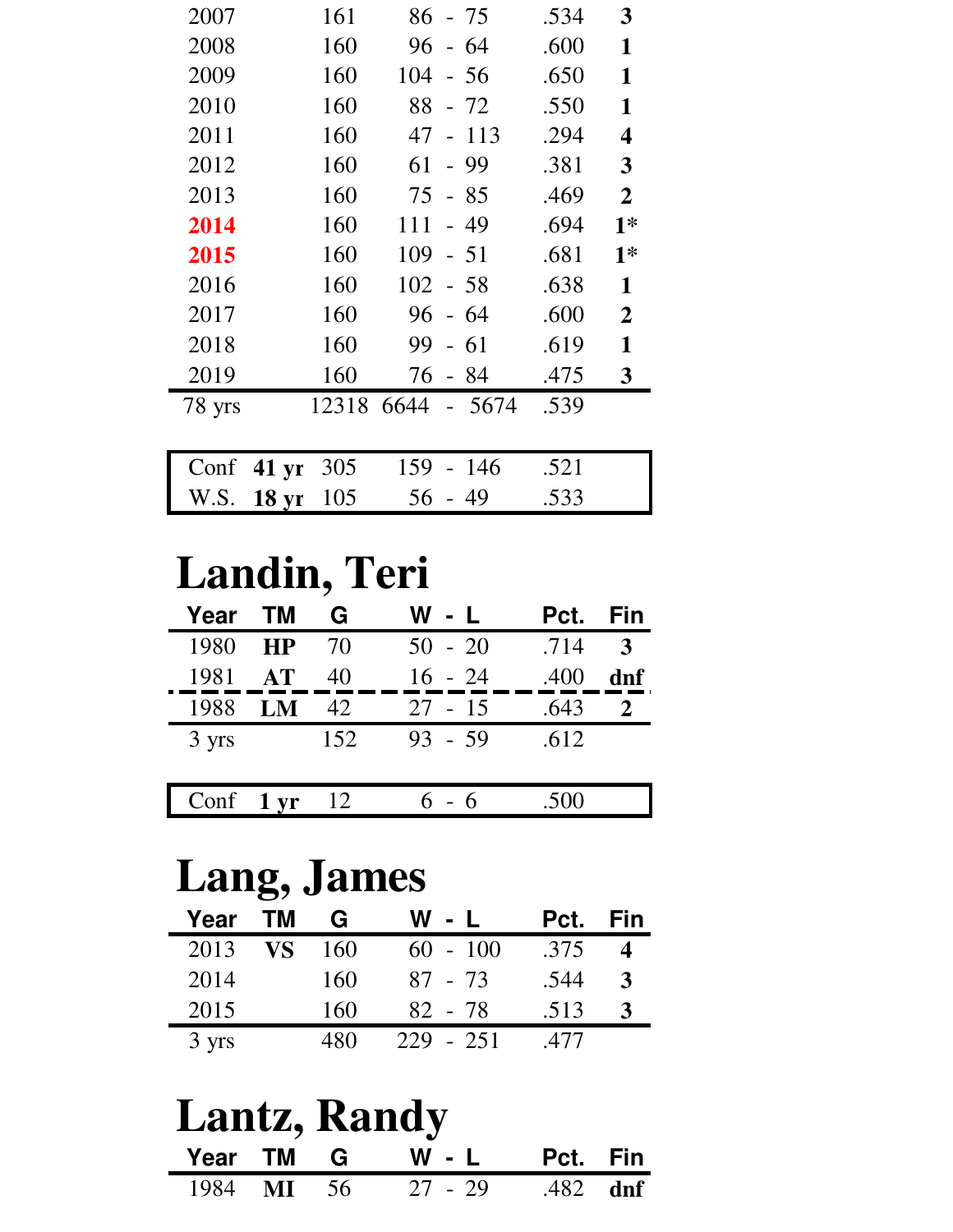| Lay, Bob |                 |     |             |      |                |
|----------|-----------------|-----|-------------|------|----------------|
| Year     | ΤM              | G   | W - L       | Pct. | Fin            |
| 1979     | CF              | 160 | $97 - 63$   | .606 | $\mathbf{1}$   |
| 1980     |                 | 160 | $85 - 75$   | .531 | 3              |
| 1981     |                 | 112 | $77 - 35$   | .688 | $1*$           |
| 1982     |                 | 160 | $75 - 85$   | .469 | $\mathbf{2}$   |
| 1983     |                 | 160 | $82 - 78$   | .513 | 3              |
| 1984     |                 | 160 | $94 - 66$   | .588 | $\overline{2}$ |
| 6 yrs    |                 | 912 | $510 - 402$ | .559 |                |
|          |                 |     |             |      |                |
| Conf     | $3 \mathrm{yr}$ | 14  | 8<br>- 6    | .571 |                |
| W.S.     | $2 \, yr$       | 10  | $5 - 5$     | .500 |                |

## **Lazear, Ross**

| Year                | ΤM                | G    | W<br>$\mathbf{L}$            | Pct. | Fin            |  |
|---------------------|-------------------|------|------------------------------|------|----------------|--|
| 2008                | MN                | 160  | 86<br>$-74$                  | .538 | 3              |  |
| 2009                |                   | 160  | 74<br>- 86<br>$\overline{a}$ | .463 | 3              |  |
| 2010                |                   | 160  | 80<br>80<br>$\overline{a}$   | .500 | $\overline{2}$ |  |
| 2011                |                   | 160  | 91<br>- 69                   | .569 | $\overline{2}$ |  |
| 2012                |                   | 160  | 86<br>- 74                   | .538 | $\overline{2}$ |  |
| 2013                |                   | 160  | 82<br>$-78$                  | .513 | $\overline{2}$ |  |
| 2014                |                   | 160  | 76<br>-84                    | .475 | 3              |  |
| 2015                |                   | 160  | 73<br>-87<br>$\overline{a}$  | .456 | 3              |  |
| 2016                |                   | 160  | 78<br>$-82$                  | .488 | 3              |  |
| 2017                |                   | 160  | 63<br>97<br>$\overline{a}$   | .606 | $1*$           |  |
| 2018                |                   | 160  | 90<br>-70                    | .563 | $\overline{2}$ |  |
| 2019                |                   | 160  | 63<br>97<br>$\overline{a}$   | .606 | $\overline{2}$ |  |
| $12 \text{ yrs}$    |                   | 1920 | 1010<br>910                  | .526 |                |  |
| Conf                | 3 <sub>yr</sub>   | 34   | -11<br>23                    | .676 |                |  |
| W.S.                | $2 \,\mathrm{yr}$ | 10   | 4<br>-6<br>$\overline{a}$    | .400 |                |  |
| <b>LeClerc, Gil</b> |                   |      |                              |      |                |  |
| Year                | ΤM                | G    | W                            | Pct. | Fin            |  |

|      |  | 1980 <b>RI</b> 160 85 - 75 .531 3 |                |  |
|------|--|-----------------------------------|----------------|--|
| 1981 |  | $112 \t 44 - 68$                  | $.393 \quad 4$ |  |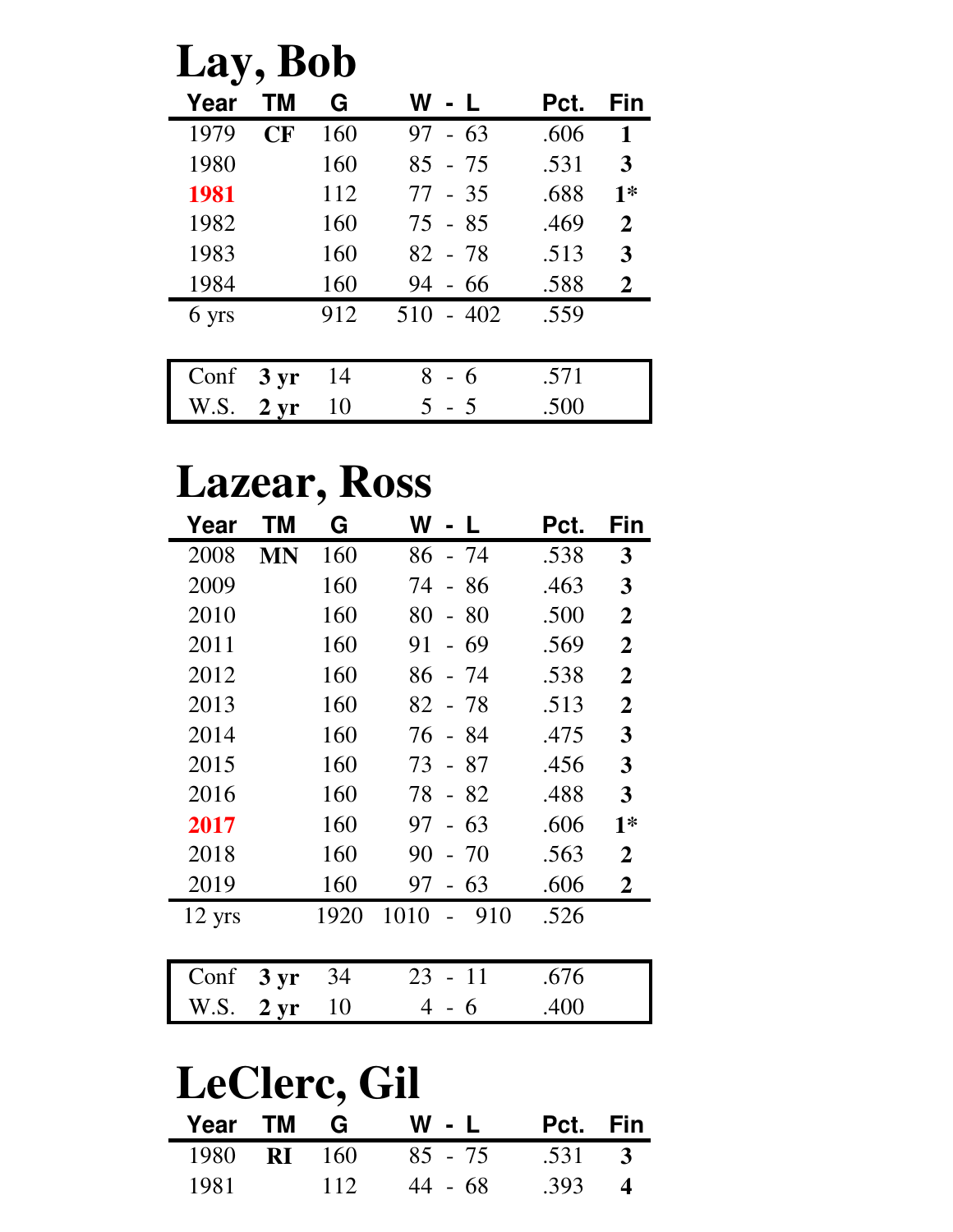| 1982            | 38 | $16 - 22$ .421 dnf        |  |
|-----------------|----|---------------------------|--|
| $3 \text{ yrs}$ |    | $310 \t 145 - 165 \t 468$ |  |

#### **Mahan, Nite**

| Year TM         |                    | G   | W - L      | Pct. Fin |                |
|-----------------|--------------------|-----|------------|----------|----------------|
|                 | 1990 <b>NS</b> 160 |     | $65 - 95$  | .406     | $\overline{5}$ |
| 1991            | OZ.                | 68  | $25 - 43$  | .368     | dnf            |
| $2 \text{ yrs}$ |                    | 228 | $90 - 138$ | .395     |                |

### **Marconi, Ted**

| Year TM         |             | G   | W - L       | Pct. Fin |          |
|-----------------|-------------|-----|-------------|----------|----------|
|                 | 1983 MC 160 |     | $46 - 114$  | .288     | $\Delta$ |
| 1984            |             | 160 | $67 - 93$   | .419     |          |
| $2 \text{ yrs}$ |             | 32O | $113 - 207$ | .353     |          |

### **Mayko, Mike**

| <b>Year</b> TM  |             | G   | W - L       | Pct. | Fin |
|-----------------|-------------|-----|-------------|------|-----|
|                 | 1997 MW 160 |     | $95 - 65$   | .594 |     |
| 1998            | <b>NR</b>   | 160 | $62 - 98$   | .388 | 6   |
| $2 \text{ yrs}$ |             | 320 | $157 - 163$ | .491 |     |
|                 |             |     |             |      |     |
| Conf 1 yr       |             |     |             | .429 |     |

#### **McCorkindale, Stu**

|  | Year TM G W - L Pct. Fin   |  |
|--|----------------------------|--|
|  | 1979 PR 160 84 - 76 .525 3 |  |

### **McClurg, Mike**

|  | Year TM G W - L Pct. Fin   |  |
|--|----------------------------|--|
|  | 1979 VG 160 83 - 77 .519 3 |  |

## **McGrath, Martin**

| Year TM G          |      | W - L     | Pct. Fin   |  |
|--------------------|------|-----------|------------|--|
| 2002 <b>PA</b> 160 |      | $81 - 79$ | $.506 - 3$ |  |
| 2003               | 160- | $91 - 69$ | .569       |  |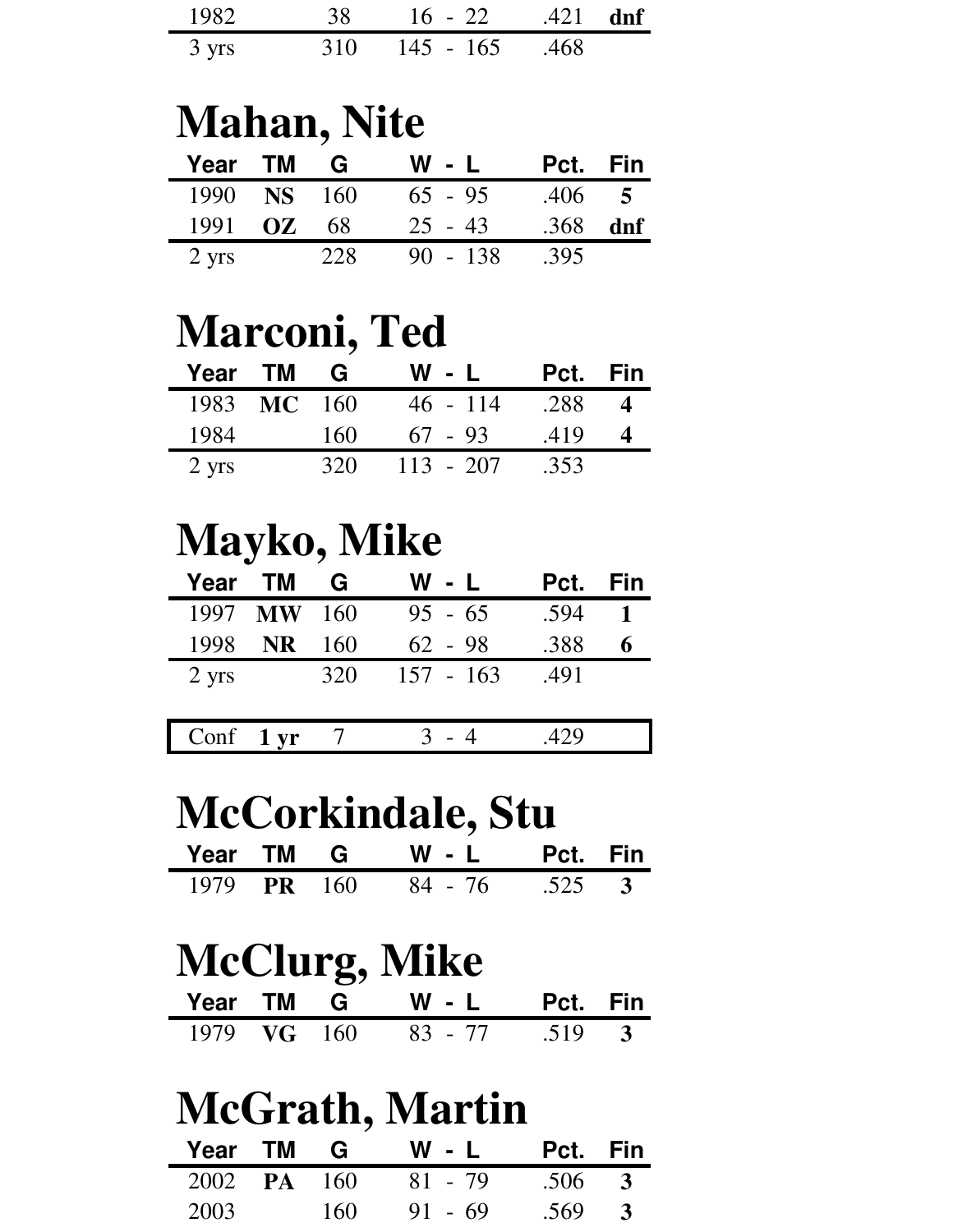#### **Merchant, Red Year TM G W - L Pct. Fin** 1981 **AI** 112 68 - 44 .607 **1** Conf **1 yr** 5 1 - 4 .200

### **Moore, Bob**

| Year  | <b>TM</b> | G   | W - L       | Pct. | Fin          |
|-------|-----------|-----|-------------|------|--------------|
| 1979  | <b>SH</b> | 160 | $64 - 96$   | .400 | 4            |
| 1980  |           | 160 | $92 - 68$   | .575 | $\mathbf{2}$ |
| 1981  |           | 112 | $52 - 60$   | .464 | 3            |
| 3 yrs |           | 432 | $208 - 224$ | .481 |              |

## **R: Mowry, George**

| Year  | ΤM              | G    | W             | Pct. | Fin            |
|-------|-----------------|------|---------------|------|----------------|
| 1974  | <b>CD</b>       | 160  | 82 - 78       | .513 | 3              |
| 1975  |                 | 160  | $83 - 77$     | .519 | 3              |
| 1976  |                 | 160  | $81 - 79$     | .506 | $\overline{2}$ |
| 1977  |                 | 160  | $90 - 70$     | .563 | 1              |
| 1978  |                 | 160  | 79 - 81       | .494 | $\overline{2}$ |
| 2001  | CD              | 160  | 72 - 88       | .450 | 4              |
| 2002  |                 | 160  | $61 - 99$     | .381 | 5              |
| 2003  |                 | 160  | 44 - 116      | .275 | 6              |
| 8 yrs |                 | 1280 | 592 - 688     | .463 |                |
|       |                 |      |               |      |                |
| Conf  | 1 <sub>vr</sub> |      | $\mathcal{R}$ | .571 |                |

W.S. **1 yr** 6 4 - 2 .667

## **Muledy, Tim**

| Year | <b>TM</b>    | G   | W - L       | Pct. | Fin                   |
|------|--------------|-----|-------------|------|-----------------------|
| 1979 | $\mathbf{A}$ | 160 | $91 - 69$   | .569 | $\mathcal{D}_{\cdot}$ |
| 1980 |              | 160 | $81 - 79$   | .506 | 3                     |
| 1981 |              | 112 | $45 - 67$   | .402 | 3                     |
| 1982 |              | 162 | $90 - 72$   | .556 | $\mathbf{2}$          |
| 1983 |              | 160 | $-62$<br>98 | .613 |                       |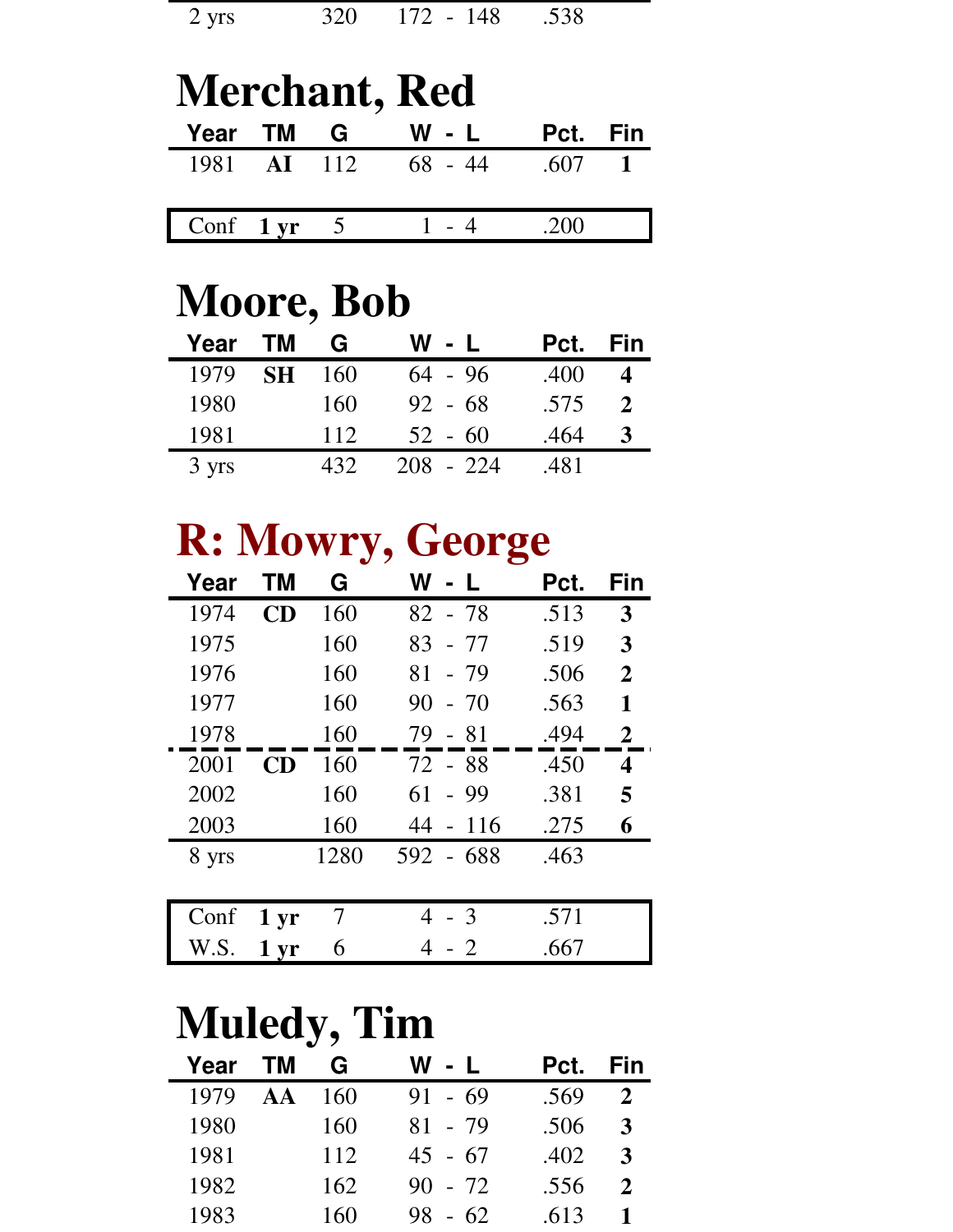| 1984                | 160  | $106 - 54$ | .663 |  |
|---------------------|------|------------|------|--|
| 1985                | 160  | $80 - 80$  | .500 |  |
| 7 yrs               | 1074 | 591 - 483  | .550 |  |
|                     |      |            |      |  |
| Conf $2 \text{ yr}$ | 14   | $6 - 8$    | 429  |  |

## **Nocera, Joe**

| Year   | <b>TM</b> | G    | W<br>L                                | Pct. | Fin                     |
|--------|-----------|------|---------------------------------------|------|-------------------------|
| 1969   | <b>RS</b> | 160  | 76<br>- 84                            | .475 | $\mathbf{3}$            |
| 1970   |           | 160  | 83<br>77<br>$\overline{a}$            | .519 | $\mathbf{3}$            |
| 1971   |           | 160  | 94<br>66<br>$\qquad \qquad -$         | .413 | $\overline{\mathbf{4}}$ |
| 1972   |           | 160  | 94<br>66<br>$\frac{1}{2}$             | .588 | $\boldsymbol{2}$        |
| 1973   |           | 160  | 68<br>92<br>$\equiv$                  | .575 | $\overline{2}$          |
| 1974   |           | 160  | 67<br>93<br>$\frac{1}{2}$             | .419 | 4                       |
| 1975   |           | 160  | 66<br>94<br>$\overline{a}$            | .413 | $\overline{\mathbf{4}}$ |
| 1976   |           | 160  | 49<br>111<br>$\frac{1}{2}$            | .306 | $\overline{\mathbf{4}}$ |
| 1977   |           | 160  | 70<br>90<br>$\qquad \qquad -$         | .438 | 5                       |
| 1978   |           | 160  | $-62$<br>98                           | .613 | $\mathbf{1}$            |
| 2000   | <b>RS</b> | 160  | 97<br>$-63$                           | .606 | 1                       |
| 2001   |           | 160  | 80<br>80<br>$\frac{1}{2}$             | .500 | 3                       |
| 2002   |           | 160  | 110<br>50<br>$\overline{\phantom{0}}$ | .688 | $\mathbf{1}$            |
| 2003   |           | 160  | 86<br>- 74                            | .538 | $\boldsymbol{2}$        |
| 2004   |           | 160  | 88<br>$-72$                           | .550 | $\boldsymbol{2}$        |
| 2005   |           | 160  | 99<br>61                              | .619 | $\mathbf{1}$            |
| 2006   |           | 160  | 89<br>- 71                            | .556 | $\boldsymbol{2}$        |
| 2007   |           | 160  | 93<br>67<br>$\frac{1}{2}$             | .581 | $\overline{\mathbf{3}}$ |
| 2008   |           | 160  | 95<br>65<br>$\overline{a}$            | .594 | $\mathbf{1}$            |
| 2009   |           | 160  | 94<br>- 66                            | .588 | $\mathbf{1}$            |
| 2010   |           | 160  | 79<br>81                              | .494 | $\mathbf{3}$            |
| 2011   | VC        | 160  | 68<br>92                              | .575 | $\mathbf{1}$            |
| 2012   |           | 160  | 55<br>105                             | .344 | 3                       |
| 2013   |           | 160  | 57<br>103                             | .356 | 4                       |
| 2014   |           | 160  | 35<br>125                             | .219 | 4                       |
| 2015   |           | 160  | 77<br>83                              | .481 | $\boldsymbol{2}$        |
| 2016   |           | 160  | 81<br>79                              | .506 | $\boldsymbol{2}$        |
| 2017   |           | 160  | 74<br>86<br>$\overline{\phantom{0}}$  | .463 | $\boldsymbol{2}$        |
| 2018   |           | 160  | 79<br>81                              | .494 | $\overline{\mathbf{4}}$ |
| 2019   |           | 160  | 103<br>- 57                           | .644 | $\mathbf{1}$            |
| 30 yrs |           | 4800 | 2424<br>2376                          | .505 |                         |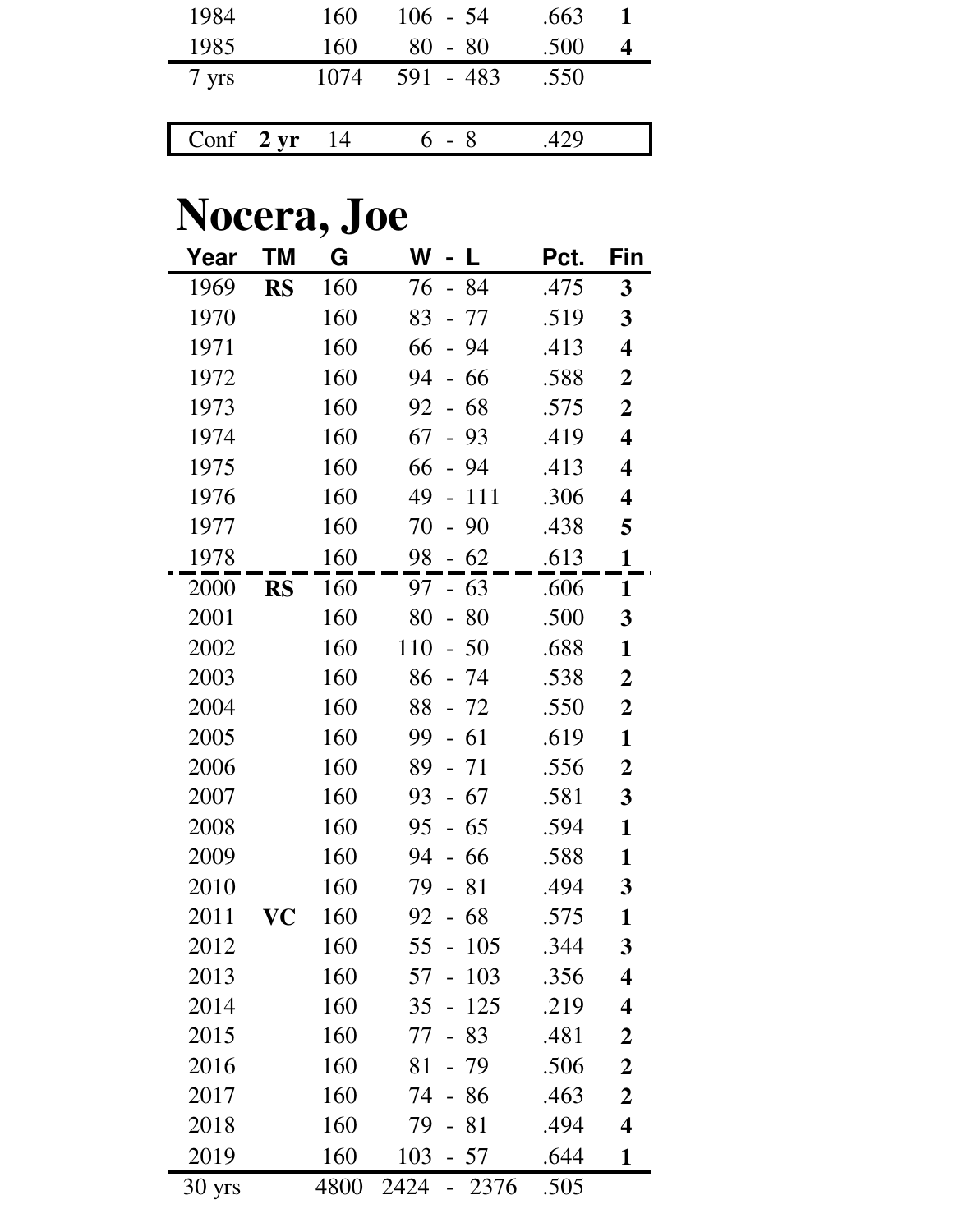| Conf 11 $yr$ 74        | $33 - 41$ | .446 |
|------------------------|-----------|------|
| W.S. $2 \text{ yr}$ 12 | 4 - 8     | .333 |

### **Parafinczuk, Ray**

| Year            | <b>TM</b> | G   | W - L      | Pct. | Fin |
|-----------------|-----------|-----|------------|------|-----|
| 1991            | <b>WF</b> | 160 | $50 - 110$ | .313 | 5   |
| 1992            |           | 160 | 48 - 112   | .300 |     |
| $2 \text{ yrs}$ |           | 320 | 98 - 222   | .306 |     |

### **Parks, Bill**

| Year  | ΤM              | G    | W             | Pct. | Fin  |
|-------|-----------------|------|---------------|------|------|
| 1979  | <b>TT</b>       | 160  | $62 - 98$     | .388 | 5    |
| 1980  |                 | 160  | $77 - 83$     | .481 | 5    |
| 1981  |                 | 112  | $66 - 46$     | .589 | 4    |
| 1982  |                 | 160  | $110 - 50$    | .688 | $1*$ |
| 1983  |                 | 160  | $102 - 58$    | .638 | 1    |
| 1984  |                 | 160  | $102 - 58$    | .638 | 1    |
| 1985  |                 | 160  | $62 - 98$     | .388 | 5    |
| 1986  |                 | 160  | 69<br>$-91$   | .431 | 4    |
| 8 yrs |                 | 1232 | 650<br>$-582$ | .528 |      |
|       |                 |      |               |      |      |
| Conf  | $3 \, yr$       | 24   | 16<br>- 8     | .667 |      |
| W.S.  | 3 <sub>yr</sub> | 15   | 5<br>$-10$    | .333 |      |

### **Pawlicki, Joe**

| Year      | <b>TM</b> | G   | W - L       | Pct. | Fin |
|-----------|-----------|-----|-------------|------|-----|
| 2004      | CT        | 160 | $95 - 65$   | .594 |     |
| 2005      |           | 160 | $79 - 81$   | .494 | 3   |
| 2 yrs     |           | 320 | $174 - 146$ | .544 |     |
|           |           |     |             |      |     |
| Conf 1 yr |           | -6  |             | .333 |     |

## **Pedicone, Hank**

| Year TM G |  | W - L Pct. Fin                        |  |
|-----------|--|---------------------------------------|--|
|           |  | $1942$ <b>BX</b> $154$ 93 - 61 .604 2 |  |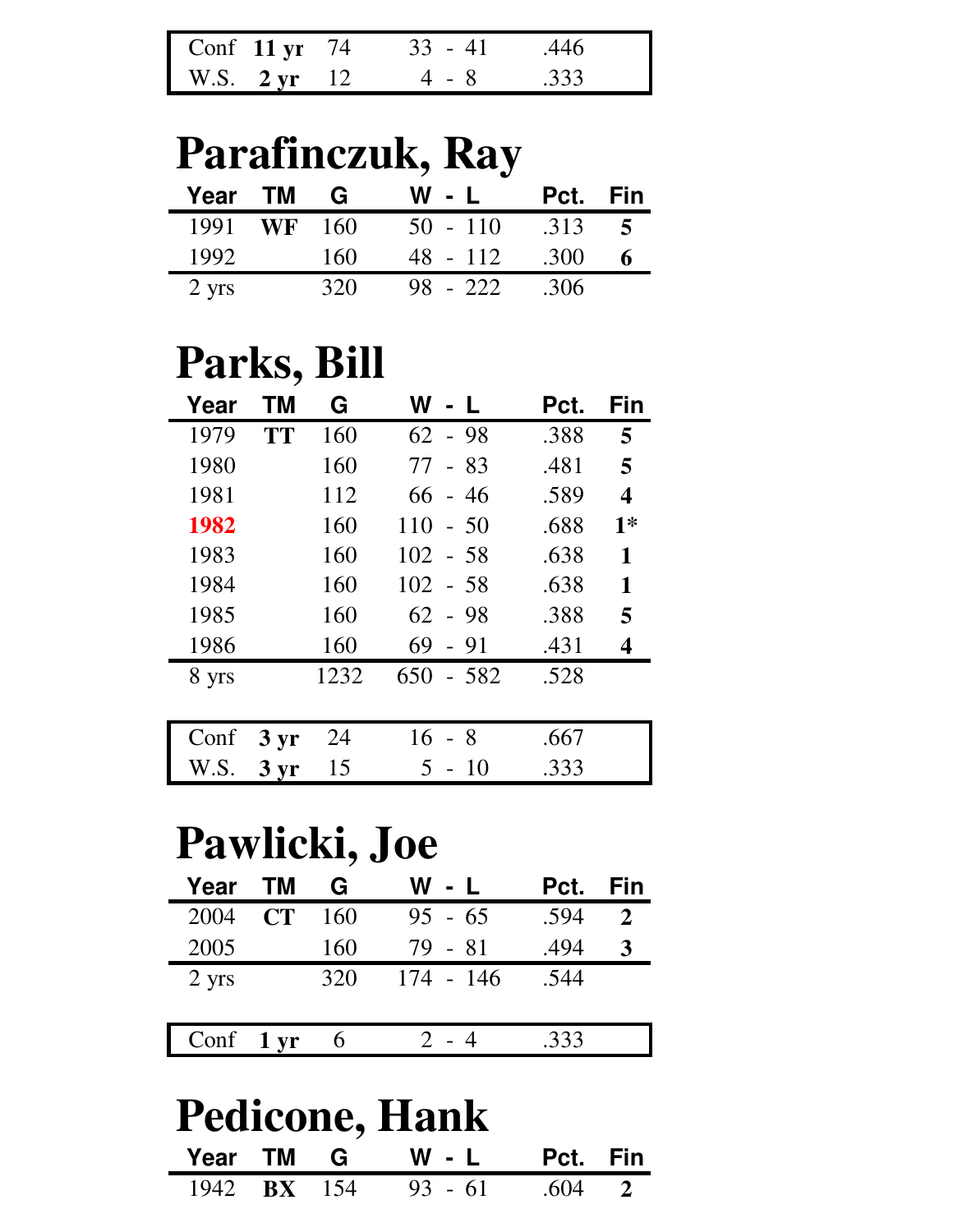| 1943   |           | 154  | - 74<br>80                           | .519 | 4                       |
|--------|-----------|------|--------------------------------------|------|-------------------------|
| 1944   |           | 154  | 87<br>- 67                           | .565 | 3                       |
| 1945   |           | 154  | 89<br>- 65                           | .578 | $\mathbf{3}$            |
| 1946   |           | 154  | 83<br>71<br>$\overline{\phantom{0}}$ | .461 | $\overline{\mathbf{4}}$ |
| 1989   | <b>SS</b> | 44   | 18<br>$-26$                          | .409 | $\mathbf{3}$            |
| 1990   |           | 160  | 75<br>$-85$                          | .469 | $\mathbf{3}$            |
| 1991   |           | 160  | $-94$<br>66                          | .413 | $\overline{\mathbf{3}}$ |
| 1992   |           | 160  | 101<br>$-59$                         | .631 | $\mathbf{3}$            |
| 1993   |           | 160  | 70<br>90<br>$\blacksquare$           | .438 | 5                       |
| 1994   |           | 160  | 88<br>- 72                           | .550 | $\boldsymbol{2}$        |
| 1995   |           | 160  | 75<br>$-85$                          | .469 | 4                       |
| 1996   |           | 160  | 60<br>100<br>$\frac{1}{2}$           | .375 | 5                       |
| 1997   |           | 160  | 85<br>$-75$                          | .531 | $\mathbf{3}$            |
| 1998   |           | 160  | 106<br>54<br>$\frac{1}{2}$           | .338 | 6                       |
| 1999   |           | 160  | 74<br>$-86$                          | .463 | 4                       |
| 2000   |           | 160  | 70<br>$-90$                          | .438 | 6                       |
| 2001   |           | 160  | 78<br>- 82                           | .488 | $\mathbf{3}$            |
| 2002   |           | 160  | 82<br>$-78$                          | .513 | $\mathbf{3}$            |
| 2003   |           | 160  | 111<br>- 49                          | .694 | $\mathbf{1}$            |
| 2004   |           | 160  | 83<br>- 77                           | .519 | 3                       |
| 2005   |           | 160  | - 67<br>93                           | .581 | $\overline{2}$          |
| 2006   |           | 160  | - 84<br>76                           | .475 | 4                       |
| 2007   |           | 160  | 83<br>77                             | .481 | $\mathbf{3}$            |
| 2008   |           | 160  | 93<br>$-67$                          | .581 | $\overline{2}$          |
| 2009   |           | 160  | 89<br>$-71$                          | .556 | $\boldsymbol{2}$        |
| 2010   |           | 160  | 87<br>$-73$                          | .544 | $\boldsymbol{2}$        |
| 2011   |           | 160  | 80<br>$-80$                          | .500 | $\boldsymbol{2}$        |
| 2012   |           | 160  | 90<br>$-70$                          | .563 | $\mathbf{3}$            |
| 2013   |           | 160  | 70<br>$-90$                          | .438 | $\boldsymbol{3}$        |
| 2014   |           | 160  | 89<br>- 71                           | .556 | $\mathbf{3}$            |
| 2015   |           | 160  | 87<br>$-73$                          | .544 | $\boldsymbol{2}$        |
| 2016   |           | 160  | 71<br>- 89                           | .444 | 3                       |
| 2017   |           | 160  | 85<br>75<br>$\overline{a}$           | .469 | $\overline{\mathbf{4}}$ |
| 2018   |           | 160  | 77<br>83<br>$\frac{1}{2}$            | .481 | 4                       |
| 2019   |           | 160  | 86<br>- 74                           | .538 | $\mathbf{3}$            |
| 36 yrs |           | 5614 | 2850<br>2764                         | .508 |                         |
| Conf   | 6 yr      | 46   | 21<br>$-25$                          | .457 |                         |

W.S. 2 yr 13 5 - 8 .385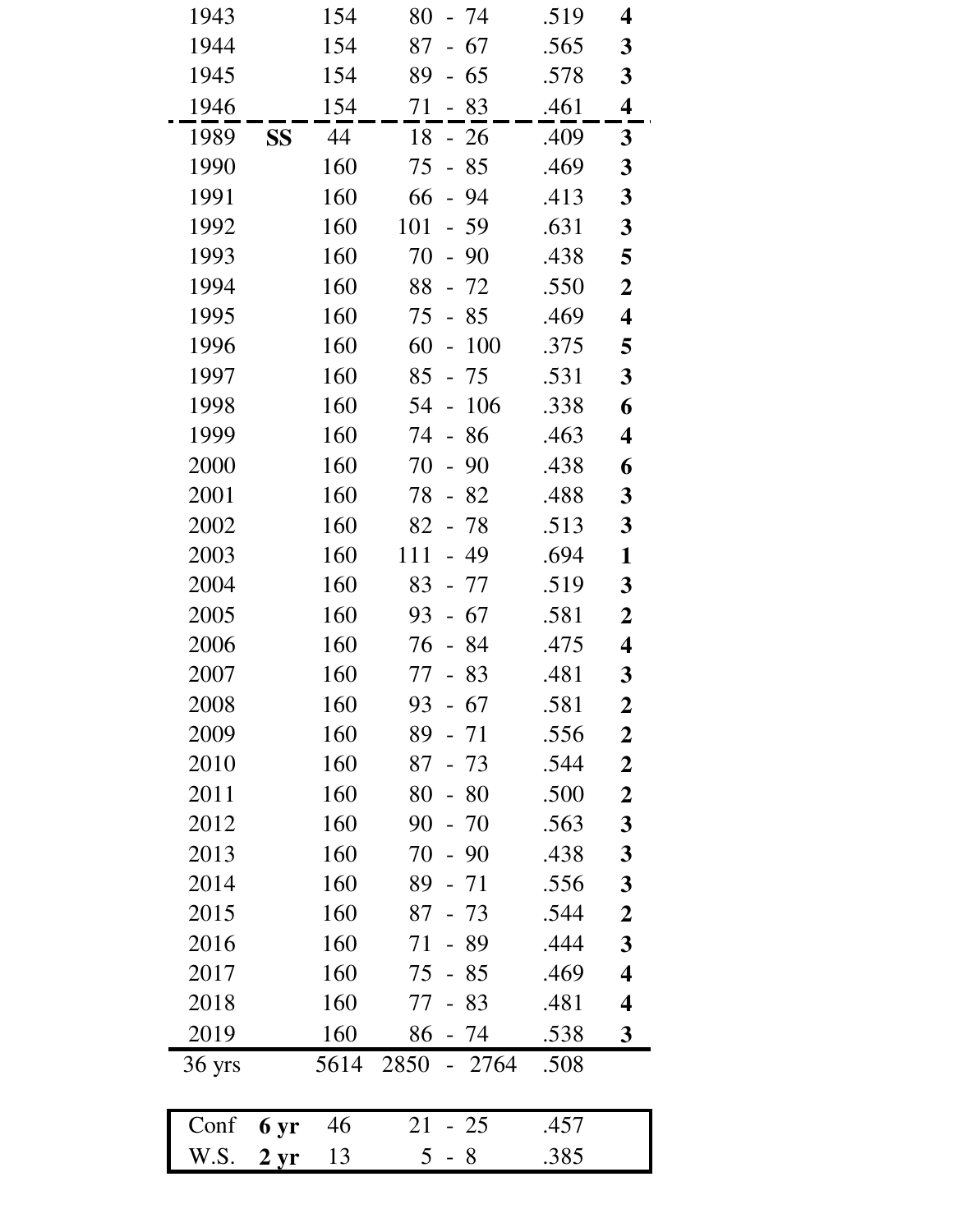| Perez, Steven |                                                                     |              |  |  |  |  |
|---------------|---------------------------------------------------------------------|--------------|--|--|--|--|
|               | Pct. Fin                                                            |              |  |  |  |  |
|               | .406                                                                | 4            |  |  |  |  |
|               | .506                                                                | $\mathbf{2}$ |  |  |  |  |
|               | .306                                                                | 4            |  |  |  |  |
|               | .381                                                                | 3            |  |  |  |  |
|               | .400                                                                |              |  |  |  |  |
|               | W - L<br>$65 - 95$<br>$81 - 79$<br>$49 - 111$<br>$61 - 99$<br>- 384 |              |  |  |  |  |

## **Perrotti, Rich**

| Year     | <b>TM</b>       | G    | W - L                              | Pct. | Fin            |
|----------|-----------------|------|------------------------------------|------|----------------|
| 1985     | NJ              | 160  | 98<br>$-62$                        | .613 | $\overline{2}$ |
| 1986     |                 | 160  | 75<br>$-85$                        | .469 | 4              |
| 1987     |                 | 160  | 76 - 84                            | .475 | 3              |
| 1988     |                 | 160  | $64 - 96$                          | .400 | 5              |
| 1989     |                 | 160  | 55 - 105                           | .344 | 5              |
| 1990     |                 | 160  | 64 - 96                            | .400 | 5              |
| 1991     |                 | 160  | 97<br>$-63$                        | .606 | $\overline{2}$ |
| 1992     |                 | 159  | $102 - 57$                         | .642 | $\overline{2}$ |
| 1993     |                 | 160  | 84<br>- 76                         | .525 | 3              |
| 1994     |                 | 160  | 90<br>$-70$                        | .563 | $\overline{2}$ |
| $10$ yrs |                 | 1599 | 805<br>- 794                       | .503 |                |
|          |                 |      |                                    |      |                |
| Conf     | 4 <sub>yr</sub> | 47   | 26<br>$-21$                        | .553 |                |
| W.S.     | $2 \,\rm yr$    | 10   | 2<br>8<br>$\overline{\phantom{a}}$ | .200 |                |

## **Pertierra, Jim**

| Year | ΤM        | G   | W<br>- 11                               | Pct. | Fin |
|------|-----------|-----|-----------------------------------------|------|-----|
| 1947 | <b>BB</b> | 154 | 88<br>- 66                              | .571 | 3   |
| 1948 |           | 154 | 90<br>-64<br>$\overline{\phantom{a}}$   | .584 | 3   |
| 1949 |           | 154 | 84<br>$-70$                             | .545 | 5   |
| 1950 |           | 154 | 72 - 82                                 | .468 | 7   |
| 1951 |           | 154 | 62 - 92                                 | .403 | 5   |
| 1952 |           | 154 | 44<br>11 <sub>0</sub><br>$\overline{a}$ | .286 | 7   |
| 1953 |           | 154 | -109<br>45<br>$\sim$ $-$                | .292 | 6   |
| 1954 |           | 154 | $36 -$<br>-118                          | .234 | 6   |
| 1955 |           | 154 | - 97<br>57                              | .370 | 4   |
| 1956 |           | 154 | 76 - 78                                 | .494 | 2   |
| 1957 |           | 154 | 78<br>- 76                              | .506 | 4   |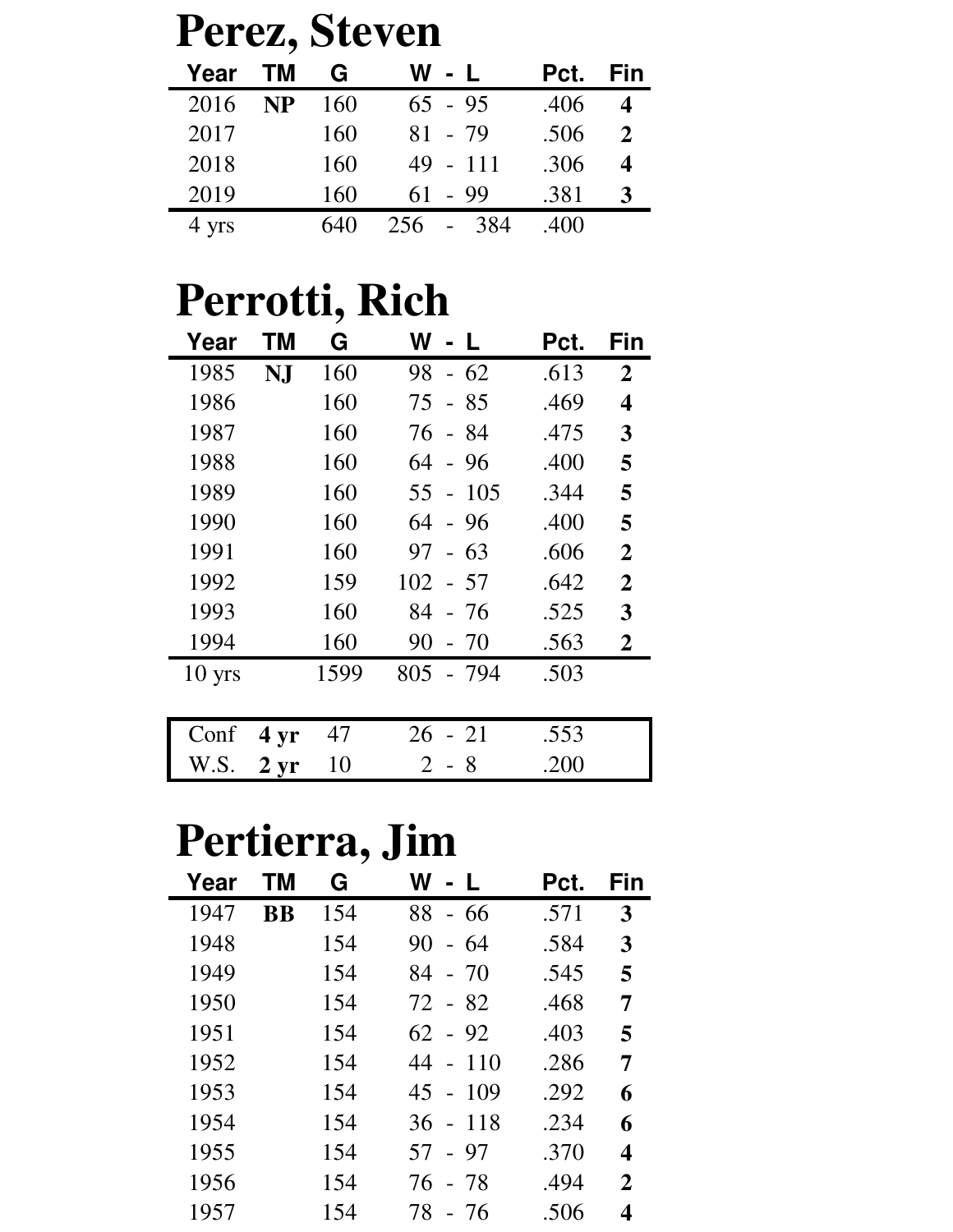| 1958 | SВ        | 154 | 67<br>- 87                            | .435 | 4                       |
|------|-----------|-----|---------------------------------------|------|-------------------------|
| 1959 |           | 154 | 85<br>$-69$                           | .552 | 3                       |
| 1960 |           | 154 | 70<br>$-84$                           | .455 | 4                       |
| 1961 |           | 160 | 108<br>$-52$                          | .675 | $\boldsymbol{2}$        |
| 1962 |           | 160 | 95<br>$-65$                           | .594 | $\overline{\mathbf{3}}$ |
| 1963 |           | 160 | 97<br>$-63$                           | .606 | $2*$                    |
| 1964 |           | 160 | 127<br>$-33$                          | .794 | $1*$                    |
| 1965 |           | 160 | 102<br>$-58$                          | .638 | $1*$                    |
| 1966 |           | 160 | 102<br>$-58$                          | .638 | $1*$                    |
| 1967 |           | 160 | 121<br>$-39$                          | .756 | $1*$                    |
| 1968 |           | 162 | 109<br>$-53$                          | .673 | $2*$                    |
| 1969 |           | 160 | 115<br>$-45$                          | .719 | $\mathbf{1}$            |
| 1970 |           | 160 | 101<br>$-59$                          | .631 | $\mathbf{1}$            |
| 1971 |           | 160 | 93<br>$-67$                           | .581 | $1*$                    |
| 1972 |           | 160 | 77<br>$-83$                           | .481 | $\boldsymbol{2}$        |
| 1973 |           | 160 | 96<br>$-64$                           | .600 | $\boldsymbol{2}$        |
| 1974 |           | 160 | 80<br>$-80$                           | .500 | $\mathbf{3}$            |
| 1975 |           | 160 | 79<br>$-81$                           | .494 | $\boldsymbol{2}$        |
| 1976 |           | 160 | 70<br>$-90$                           | .438 | 4                       |
| 1977 |           | 160 | 75<br>$-85$                           | .469 | 4                       |
| 1978 |           | 160 | 108<br>52<br>$\frac{1}{2}$            | .325 | 5                       |
| 1998 | <b>PS</b> | 160 | - 84<br>76                            | .475 | 5                       |
| 1999 |           | 160 | $77 - 83$                             | .481 | 4                       |
| 2000 |           | 160 | 84<br>76                              | .525 | $\boldsymbol{3}$        |
| 2001 | NY        | 160 | 68<br>$-92$                           | .425 | 5                       |
| 2002 |           | 160 | - 88<br>72                            | .450 | $\overline{\mathbf{4}}$ |
| 2004 | <b>BB</b> | 160 | $-80$<br>80                           | .500 | 4                       |
| 2005 |           | 160 | 69<br>- 91                            | .431 | 5                       |
| 2006 |           | 160 | 78<br>$-82$                           | .488 | 3                       |
| 2007 |           | 160 | 66<br>94                              | .413 | 5                       |
| 2008 |           | 160 | 50<br>110<br>$\overline{\phantom{0}}$ | .313 | 6                       |
| 2009 |           | 160 | 106<br>54<br>$\overline{\phantom{0}}$ | .338 | $\overline{\mathbf{4}}$ |
| 2010 |           | 160 | 107<br>53<br>$\overline{\phantom{0}}$ | .331 | 4                       |
| 2011 |           | 160 | 54<br>106<br>$\equiv$                 | .338 | 3                       |
| 2012 |           | 160 | 109<br>51                             | .319 | $\overline{\mathbf{4}}$ |
| 2013 |           | 160 | 60<br>100<br>$\frac{1}{2}$            | .375 | 4                       |
| 2014 |           | 160 | 105<br>55<br>$\overline{a}$           | .344 | $\overline{\mathbf{4}}$ |
| 2015 |           | 160 | 84<br>- 76                            | .525 | $\boldsymbol{2}$        |
| 2016 |           | 160 | 84<br>- 76                            | .525 | $\boldsymbol{2}$        |
| 2017 |           |     |                                       |      |                         |
|      |           | 160 | 107<br>53                             | .669 | $\mathbf{1}$            |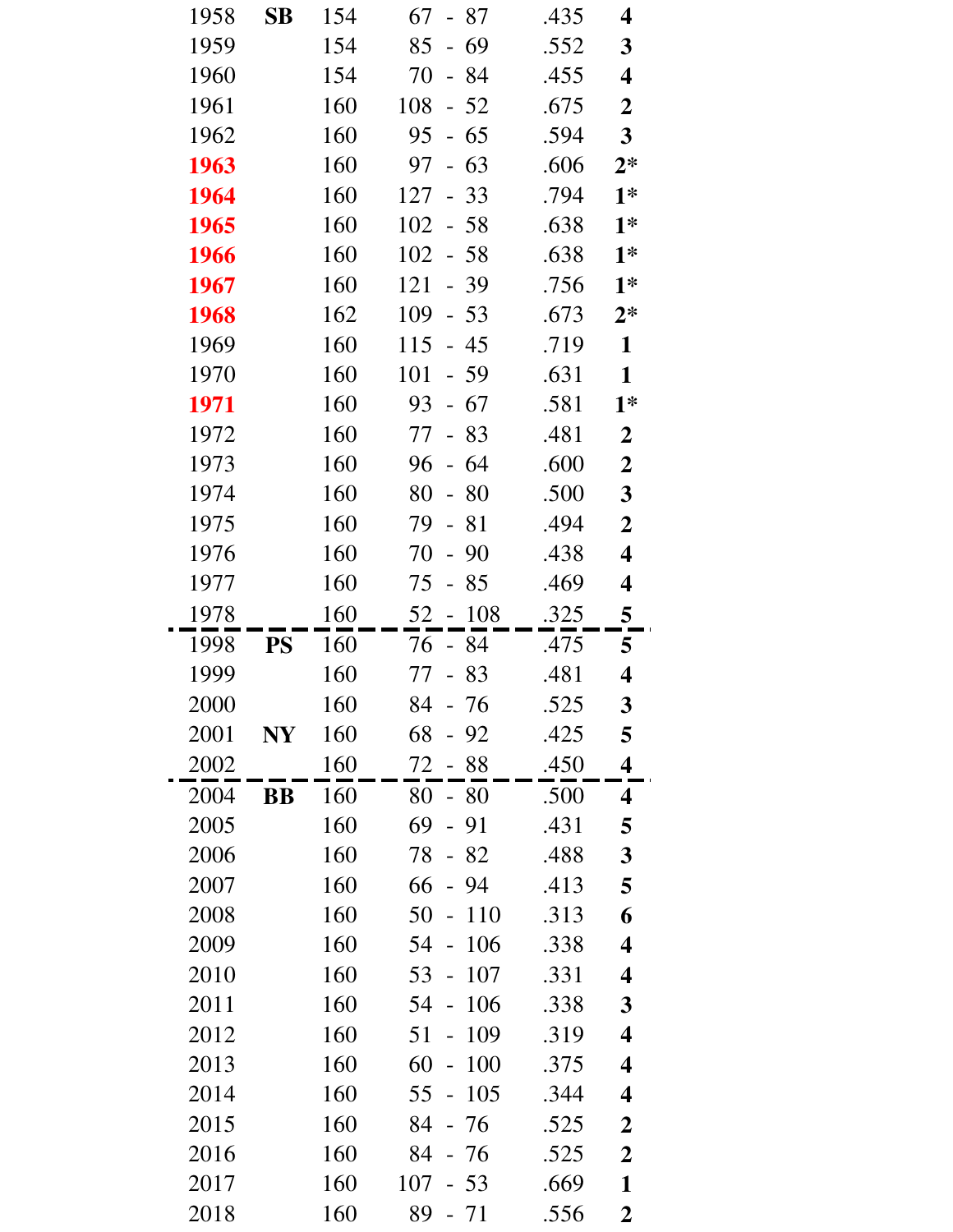| 2019             | 86           | $35 - 51$   | .407 | dnf |
|------------------|--------------|-------------|------|-----|
| $53 \text{ yrs}$ | 8324         | 4099 - 4225 | .492 |     |
|                  |              |             |      |     |
| Conf 13 yr 71    |              | $40 - 31$   | .563 |     |
|                  | W.S. 9 yr 52 | $34 - 18$   | .654 |     |

### **Pertierra, Matt**

| Year TM         |               | <b>G</b> | $W - L$   | Pct. Fin |   |
|-----------------|---------------|----------|-----------|----------|---|
| 1999            | <b>SY</b> 160 |          | $65 - 95$ | .406     | 6 |
| 2000            | <b>PN</b>     | 160      | 71 - 89   | .444     |   |
| $2 \text{ yrs}$ |               | 320      | 136 - 184 | .425     |   |

### **Pine, Jon**

|  | Year TM G W-L Pct. Fin           |  |
|--|----------------------------------|--|
|  | 1994 <b>RV</b> 160 82 - 78 513 3 |  |

### **Pittner, Dave**

| Year TM |           | G   | W - L       | Pct. | <b>Fin</b>     |
|---------|-----------|-----|-------------|------|----------------|
| 2001    | <b>PM</b> | 160 | $93 - 67$   | .581 | 3              |
| 2002    |           | 160 | $68 - 92$   | .425 | $\overline{5}$ |
| 2003    |           | 160 | $56 - 104$  | .350 | 6              |
| 3 yrs   |           | 480 | $217 - 263$ | .452 |                |

### **Plate, Mark**

| Year | ΤM | G   | W<br>$\mathbf{I}$           | Pct. | Fin |
|------|----|-----|-----------------------------|------|-----|
| 1990 | TO | 56  | $12 - 44$                   | .214 | 5   |
| 1991 | OS | 160 | 64<br>$-96$                 | .400 | 5   |
| 1992 |    | 160 | 65<br>- 95                  | .406 | 6   |
| 1993 |    | 160 | - 85<br>75                  | .469 | 4   |
| 1994 |    | 160 | 81<br>- 79                  | .506 | 3   |
| 1995 |    | 160 | $-82$<br>78                 | .488 | 4   |
| 1996 |    | 160 | 81<br>- 79                  | .506 | 4   |
| 1997 |    | 160 | -69<br>91<br>$\blacksquare$ | .569 | 3   |
| 1998 |    | 160 | 83<br>- 77                  | .519 | 4   |
| 1999 |    | 160 | - 87<br>73                  | .456 | 4   |
| 2000 |    | 160 | 76<br>- 84                  | .475 | 4   |
| 2001 |    | 161 | 84<br>- 77                  | .522 | 3   |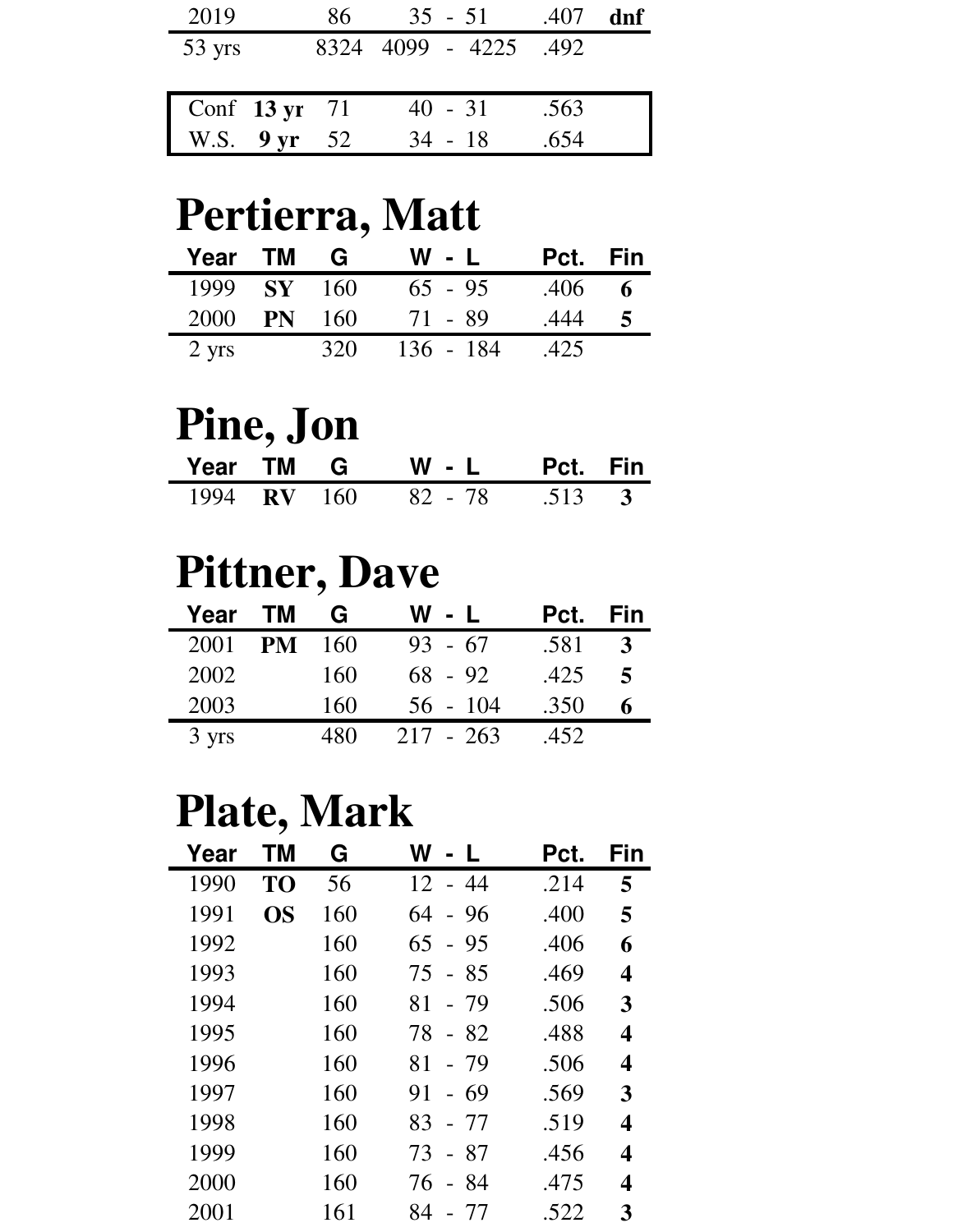| Conf   | $5 \,\mathrm{yr}$ | 38   | 18<br>$-20$                 | .474 |                         |
|--------|-------------------|------|-----------------------------|------|-------------------------|
| 28 yrs |                   | 4378 | 2078<br>$-2300$             | .475 |                         |
| 2017   |                   | 160  | 62<br>- 98                  | .388 | 4                       |
| 2016   |                   | 160  | 85<br>- 75                  | .531 | 1                       |
| 2015   |                   | 160  | 59<br>101<br>$\overline{a}$ | .369 | $\overline{\mathbf{4}}$ |
| 2014   |                   | 160  | 84<br>- 76                  | .525 | 1                       |
| 2013   |                   | 160  | 82<br>- 78                  | .513 | 3                       |
| 2012   |                   | 160  | 84<br>- 76                  | .525 | $\overline{2}$          |
| 2011   |                   | 160  | 63<br>$-97$                 | .394 | 4                       |
| 2010   |                   | 160  | -96<br>64<br>$\overline{a}$ | .400 | $\overline{\mathbf{4}}$ |
| 2009   |                   | 160  | - 87<br>73                  | .456 | $\overline{2}$          |
| 2008   |                   | 160  | 63<br>- 97                  | .394 | 6                       |
| 2007   |                   | 160  | 92<br>- 68                  | .575 | 1                       |
| 2006   |                   | 161  | 84<br>- 77                  | .522 | $\overline{2}$          |
| 2005   |                   | 160  | 73<br>- 87                  | .456 | 3                       |
| 2004   |                   | 160  | 79<br>$-81$                 | .494 | 3                       |
| 2003   |                   | 160  | 80<br>-80<br>$\frac{1}{2}$  | .500 | 5                       |
| 2002   |                   | 160  | 88<br>$-72$                 | .550 | $\overline{2}$          |

W.S. **1 yr** 6 2 - 4 .333

## **Rogers, Eric**

| Year | ΤM        | G   | W<br>$\mathbf{L}$          | Pct. | Fin              |
|------|-----------|-----|----------------------------|------|------------------|
| 1942 | <b>CH</b> | 154 | 58<br>$-96$                | .377 | 7                |
| 1943 |           | 154 | 70<br>84<br>$\equiv$       | .455 | 6                |
| 1944 |           | 154 | 71<br>83<br>$\overline{a}$ | .461 | 6                |
| 1945 |           | 154 | 75<br>- 79                 | .487 | 5                |
| 1946 |           | 154 | 75<br>- 79                 | .487 | 4                |
| 1947 |           | 154 | 84<br>$-70$                | .545 | 1                |
| 1948 |           | 155 | 84<br>$-71$                | .542 | 3                |
| 1949 |           | 154 | 79<br>- 75                 | .513 | $\overline{2}$   |
| 1950 | <b>CH</b> | 154 | 73<br>- 81                 | .474 | 3                |
| 1951 |           | 154 | 91<br>$-63$                | .591 | 1                |
| 1952 |           | 154 | 95<br>- 59                 | .617 | $\overline{2}$   |
| 1953 |           | 154 | 96<br>$-58$                | .623 | $\boldsymbol{2}$ |
| 1954 |           | 154 | 87<br>67<br>$\overline{a}$ | .565 | 3                |
| 1955 |           | 154 | 90<br>64<br>$\equiv$       | .584 | 3                |
| 1956 |           | 154 | 95<br>59<br>$\overline{a}$ | .617 | 3                |
| 1957 |           | 154 | 82<br>72                   | .532 | 3                |
| 1958 |           | 154 | 69<br>85                   | .448 | 6                |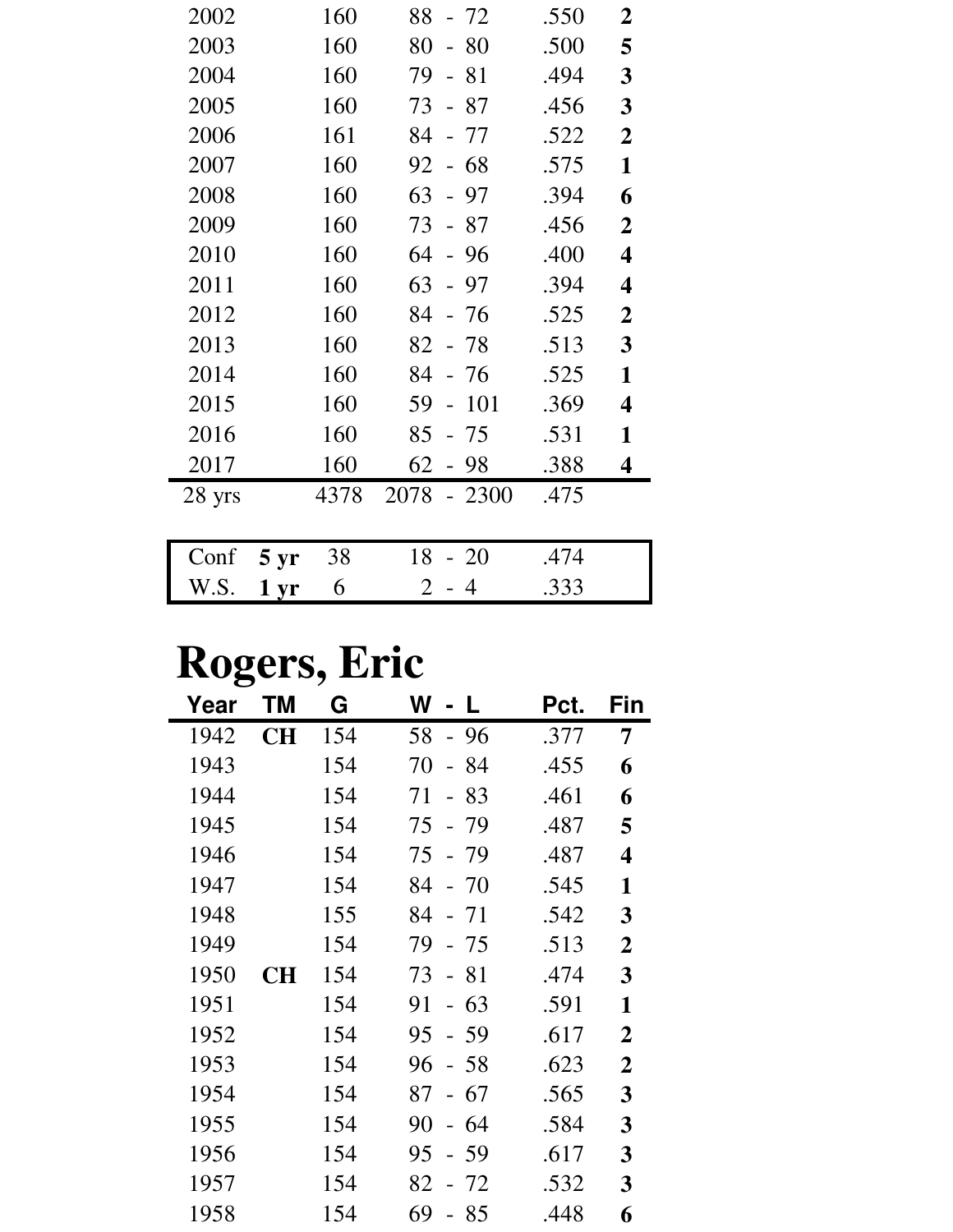| 1959 |           | 154 | 68<br>86<br>$\sim$                    | .558 | $2*$                    |
|------|-----------|-----|---------------------------------------|------|-------------------------|
| 1960 |           | 154 | 88<br>66<br>$\overline{\phantom{a}}$  | .571 | $\boldsymbol{2}$        |
| 1961 |           | 160 | 61<br>- 99                            | .381 | 6                       |
| 1962 |           | 160 | 63<br>$-97$                           | .394 | 7                       |
| 1963 |           | 160 | 67<br>$-93$                           | .419 | 5                       |
| 1964 |           | 160 | 106<br>54<br>$\overline{\phantom{a}}$ | .338 | $\overline{7}$          |
| 1965 |           | 160 | 102<br>58<br>$\overline{\phantom{0}}$ | .363 | 8                       |
| 1966 |           | 160 | 75<br>$-85$                           | .469 | $\overline{\mathbf{4}}$ |
| 1967 |           | 160 | 68<br>92<br>$\equiv$                  | .575 | $\mathbf{3}$            |
| 1968 |           | 160 | $85 - 75$                             | .531 | $\overline{\mathbf{4}}$ |
| 1969 |           | 160 | $-67$<br>93                           | .581 | $\mathbf{1}$            |
| 1970 |           | 160 | 110<br>$-50$                          | .688 | $1*$                    |
| 1971 |           | 160 | $-65$<br>95                           | .594 | $\overline{2}$          |
| 1972 |           | 160 | 116<br>$-44$                          | .725 | $\mathbf{1}$            |
| 1973 |           | 160 | $102 - 58$                            | .638 | $1*$                    |
| 1974 |           | 160 | 109<br>$-51$                          | .681 | $1*$                    |
| 1975 |           | 160 | 85<br>$-75$                           | .531 | $\mathbf{3}$            |
| 1976 |           | 160 | 100<br>$-60$                          | .625 | $\boldsymbol{2}$        |
| 1977 |           | 160 | 82<br>- 78                            | .513 | $\boldsymbol{2}$        |
| 1978 |           | 160 | $67 - 93$                             | .419 | 5                       |
| 1984 | MI        | 104 | 49<br>$-55$                           | .471 | $3\overline{)}$         |
| 1985 | <b>BF</b> | 160 | 72<br>$-88$                           | .450 | 5                       |
| 1986 |           | 160 | 63<br>$-97$                           | .394 | 5                       |
| 1987 |           | 160 | 89<br>71                              | .444 | 4                       |
| 1988 |           | 160 | $-93$<br>67                           | .419 | $\overline{\mathbf{4}}$ |
| 1989 |           | 160 | 70<br>90<br>$\blacksquare$            | .438 | 5                       |
| 1990 |           | 160 | 76<br>- 84                            | .475 | $\mathbf{3}$            |
| 1991 | <b>CH</b> | 160 | 83<br>- 77                            | .519 | $\boldsymbol{2}$        |
| 1992 |           | 160 | 95<br>$-65$                           | .594 | $\boldsymbol{2}$        |
| 1993 |           | 160 | 83<br>- 77                            | .519 | $\overline{\mathbf{3}}$ |
| 1994 |           | 160 | $-65$<br>95                           | .594 | $\mathbf{1}$            |
| 1995 |           | 160 | 80<br>$-80$                           | .500 | $\mathbf{3}$            |
| 1996 |           | 160 | 68<br>$-92$                           | .425 | 6                       |
| 1997 |           | 160 | 94<br>$-66$                           | .588 | 1                       |
| 1998 |           | 160 | 87<br>73                              | .456 | 5                       |
| 1999 |           | 160 | 78<br>$-82$                           | .488 | 3                       |
| 2000 |           | 160 | 62<br>- 98                            | .388 | 5                       |
| 2001 |           | 160 | 60<br>100<br>$\frac{1}{2}$            | .375 | 5                       |
| 2002 |           | 160 | 80<br>80<br>$\overline{\phantom{0}}$  | .500 | 3                       |
| 2003 |           | 160 | 81<br>79                              | .506 | $\overline{\mathbf{4}}$ |
| 2004 |           | 160 | 82<br>$-78$                           | .513 | $\boldsymbol{2}$        |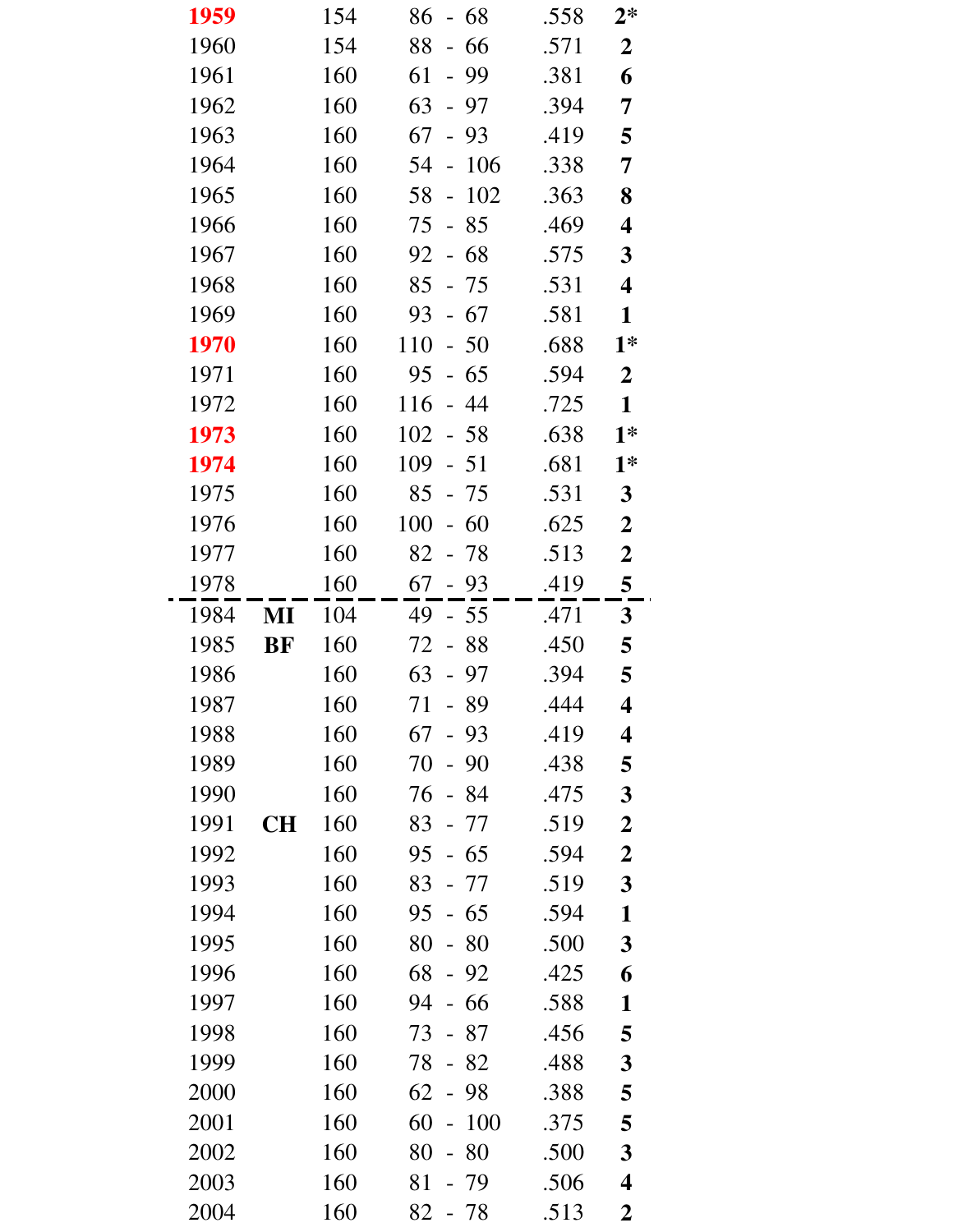| 2005                 |           | 160   | 68<br>$-92$                | .425 | 5                       |
|----------------------|-----------|-------|----------------------------|------|-------------------------|
| 2006                 |           | 160   | 84<br>- 76                 | .525 | 4                       |
| 2007                 |           | 160   | 80<br>- 80                 | .500 | 3                       |
| 2008                 |           | 160   | 68<br>$-92$                | .425 | $\overline{\mathbf{4}}$ |
| 2009                 |           | 160   | 66<br>- 94                 | .413 | 3                       |
| 2010                 | <b>CH</b> | 160   | 83<br>- 77                 | .519 | $\boldsymbol{2}$        |
| 2011                 |           | 160   | 80<br>- 80                 | .500 | $\boldsymbol{2}$        |
| 2012                 |           | 160   | 82<br>- 78                 | .513 | $\overline{2}$          |
| 2013                 |           | 160   | $-85$<br>75                | .469 | $\boldsymbol{2}$        |
| 2014                 |           | 160   | 94<br>66<br>$\sim$         | .413 | 3                       |
| 2015                 |           | 160   | 89<br>71                   | .444 | 3                       |
| 2016                 |           | 160   | 65<br>- 95                 | .406 | 3                       |
| 2017                 |           | 160   | 67<br>$-93$                | .419 | 3                       |
| 2018                 |           | 160   | 75<br>$-85$                | .469 | 3                       |
| 2019                 |           | 160   | 67<br>93<br>$\overline{a}$ | .581 | 1                       |
| 73 yrs               |           | 11511 | 5767<br>5744               | .501 |                         |
|                      |           |       |                            |      |                         |
| Conf $17 \text{ yr}$ |           | 100   | 44<br>- 56                 | .440 |                         |

### **Roots, L.C.**

| Year TM            | G        | W - L       | Pct. Fin |   |
|--------------------|----------|-------------|----------|---|
| 1979 <b>BS</b> 160 |          | $68 - 92$   | .425     |   |
| 1980               | $AK$ 160 | $52 - 108$  | .325     | 5 |
| 1981               | 112      | $42 - 70$   | .375     |   |
| 3 yrs              | 432      | $162 - 270$ | .375     |   |

W.S. **4 yr** 27 16 - 11 .593

## **R: Rose, Brandon**

| Year  | TМ | G    | W l<br>- L | Pct. | Fin          |
|-------|----|------|------------|------|--------------|
| 1974  | JJ | 160  | 84 - 76    | .525 | $\mathbf{2}$ |
| 1975  |    | 160  | $65 - 95$  | .406 | 5            |
| 1976  |    | 160  | 85 - 75    | .531 | 3            |
| 1977  |    | 160  | $85 - 75$  | .531 | 3            |
| 1986  | AA | 160  | 72 - 88    | .450 | 4            |
| 1987  | FF | 160  | $108 - 52$ | .675 | 1            |
| 1988  |    | 160  | 88 - 72    | .550 | $\mathbf 2$  |
| 1989  |    | 160  | - 94<br>66 | .413 |              |
| 8 yrs |    | 1280 | 653        | .510 |              |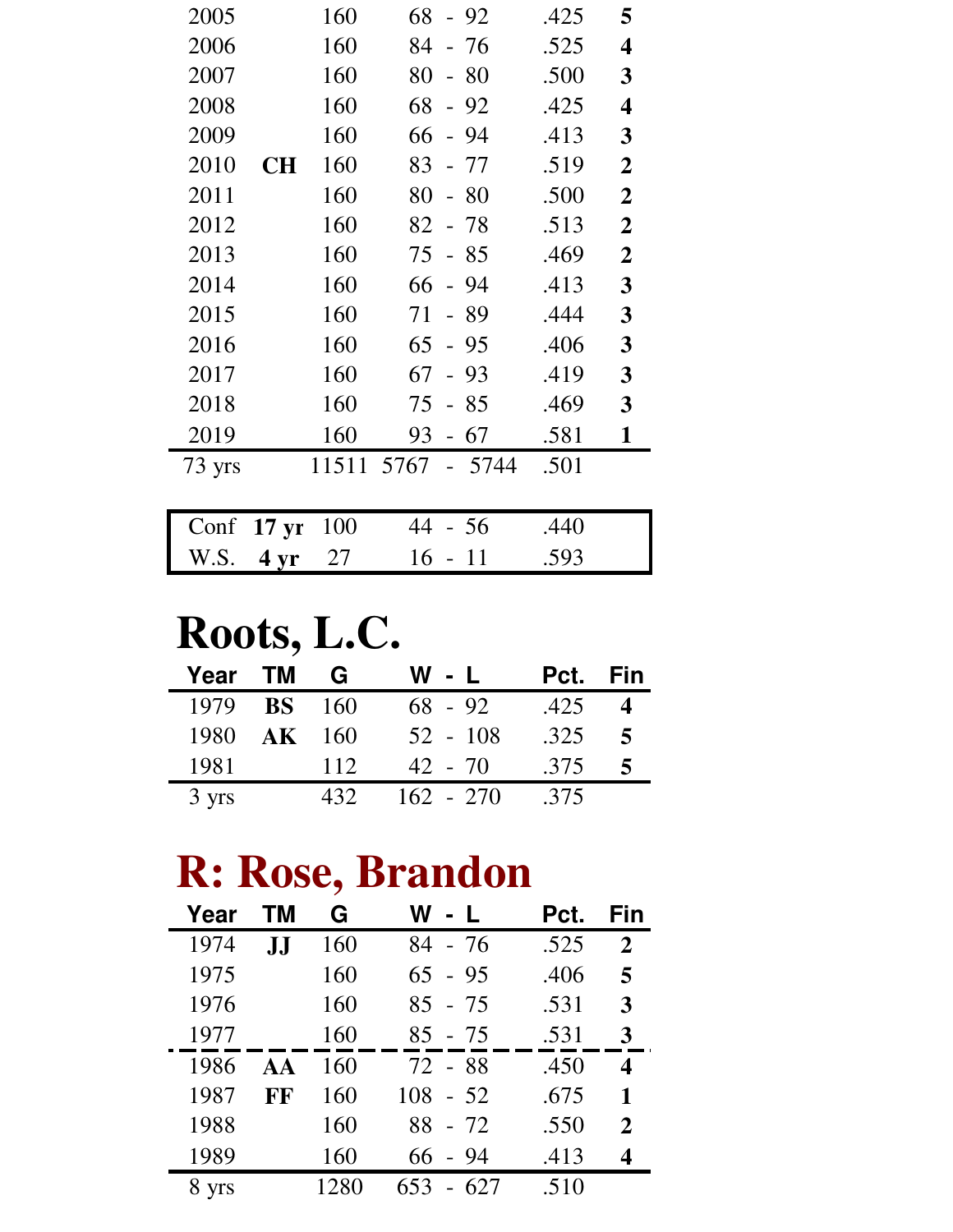| Conf $2 \text{ yr}$ 12 |  | 5 - 7   | 417   |
|------------------------|--|---------|-------|
| $W.S.$ 1 yr            |  | $3 - 4$ | - 429 |

## **Rumsey, Larry**

| Year             | ΤM | G    | W                                     | Pct. | Fin  |
|------------------|----|------|---------------------------------------|------|------|
| 1983             | CL | 160  | 47<br>113<br>$\overline{\phantom{0}}$ | .294 | 5    |
| 1984             |    | 160  | 62<br>-98<br>$\overline{a}$           | .388 | 5    |
| 1985             |    | 160  | 94<br>66<br>$\overline{a}$            | .588 | $1*$ |
| 1986             |    | 160  | 83<br>77<br>$\overline{a}$            | .481 | 3    |
| 1987             |    | 160  | 108<br>52<br>$\overline{a}$           | .325 | 5    |
| 1988             |    | 160  | 89<br>71<br>$\overline{a}$            | .444 | 5    |
| 1989             |    | 160  | 75<br>85<br>$\blacksquare$            | .469 | 3    |
| 1990             |    | 160  | 68<br>$-92$                           | .425 | 4    |
| 1991             |    | 160  | 91<br>69<br>$\equiv$                  | .569 | 3    |
| 1992             |    | 160  | 76<br>- 84                            | .475 | 3    |
| 1993             |    | 160  | 83<br>- 77                            | .519 | 4    |
| 1994             |    | 160  | 60<br>100<br>$\overline{\phantom{a}}$ | .375 | 5    |
| 1995             |    | 160  | 69<br>- 91                            | .431 | 5    |
| 1996             |    | 160  | 82<br>-78                             | .513 | 3    |
| $14 \text{ yrs}$ |    | 2240 | 1007<br>1233                          | .450 |      |
|                  |    |      |                                       |      |      |

| Conf $1 \text{ yr}$ 5 |  | - 800 |
|-----------------------|--|-------|
| W.S. $1 \text{ yr}$ 5 |  | - 800 |

### **Rumsey, Scott**

| Year                | <b>TM</b> | G   | W - L      | Pct. Fin |  |
|---------------------|-----------|-----|------------|----------|--|
| 1995 MW             |           | 160 | 71 - 89    | .444     |  |
| 1996                |           | 160 | $101 - 89$ | .532     |  |
| $2 \text{ yrs}$     |           | 320 | 172 - 148  | .538     |  |
|                     |           |     |            |          |  |
| Conf $1 \text{ yr}$ |           | 9   | $-5$       |          |  |

#### **Sakolsky, Bryan Year TM G W - L Pct. Fin**

|      | $\overline{1}$ cal INI C |     | $\mathbf{v}$ $\mathbf{v}$ $\mathbf{v}$ $\mathbf{v}$ $\mathbf{v}$ | F VL. 111 |  |
|------|--------------------------|-----|------------------------------------------------------------------|-----------|--|
|      | 1942 WW 154              |     | 38 - 116 .247 7                                                  |           |  |
| 1943 |                          | 154 | $40 - 114$ .260 7                                                |           |  |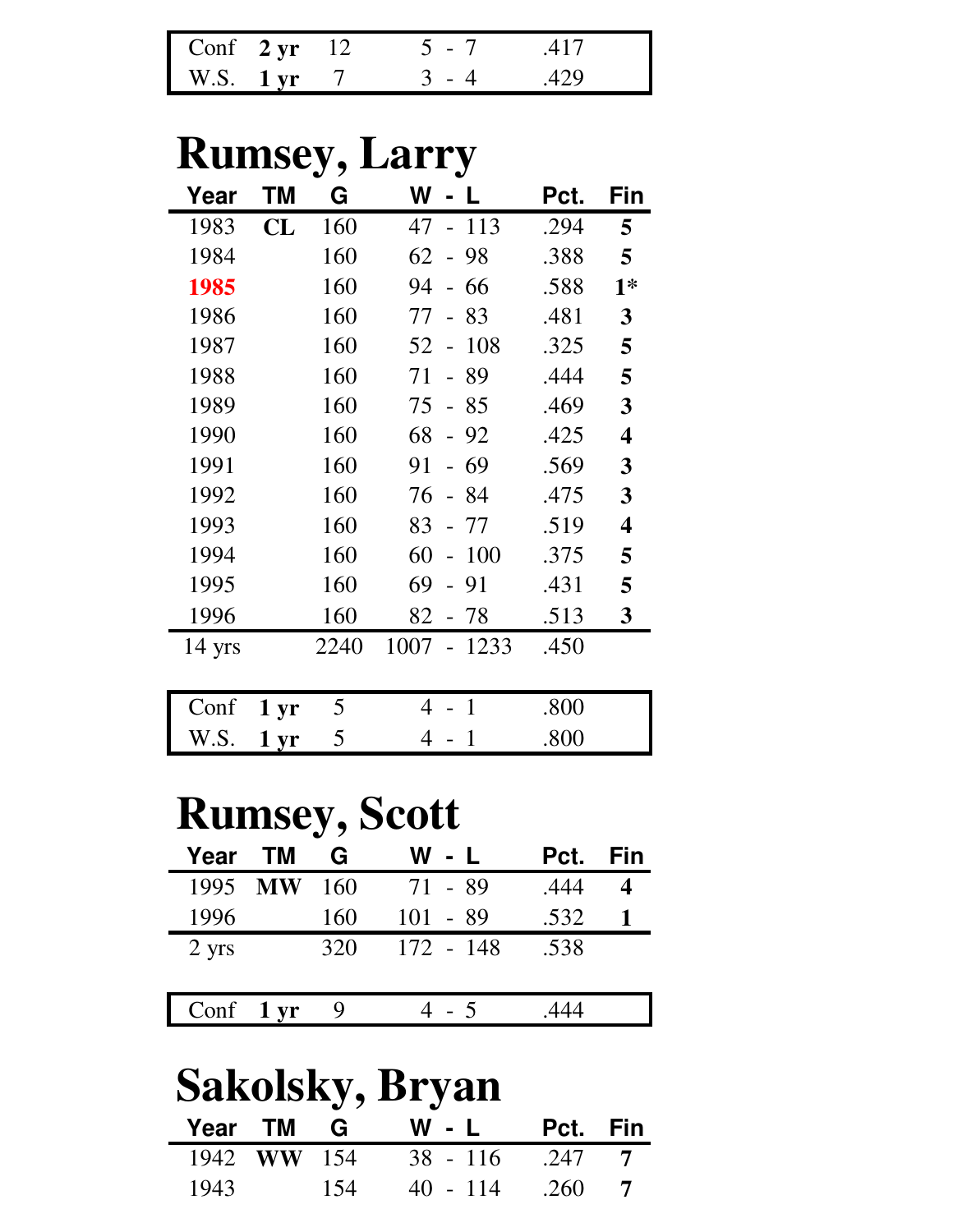| 1944 |           | 154 | 52<br>102<br>$\overline{\phantom{0}}$ | .338 | 6                |
|------|-----------|-----|---------------------------------------|------|------------------|
| 1945 |           | 154 | 121<br>33<br>$\overline{a}$           | .214 | 7                |
| 1946 |           | 154 | 37<br>117<br>$\blacksquare$           | .240 | 7                |
| 1947 |           | 154 | 99<br>55<br>$\frac{1}{2}$             | .357 | 7                |
| 1948 |           | 154 | 70<br>- 84                            | .455 | 6                |
| 1949 |           | 154 | 49<br>105<br>$\frac{1}{2}$            | .682 | $\mathbf{1}$     |
| 1950 |           | 154 | 81<br>$-73$                           | .526 | 4                |
| 1951 |           | 154 | 93<br>$-61$                           | .604 | $\mathbf{3}$     |
| 1952 |           | 154 | $-67$<br>87                           | .565 | $\mathbf{3}$     |
| 1953 |           | 154 | $103 - 51$                            | .669 | $\mathbf{1}$     |
| 1954 |           | 154 | 100<br>$-54$                          | .649 | $\boldsymbol{2}$ |
| 1955 |           | 154 | 69<br>$-85$                           | .448 | $\mathbf{3}$     |
| 1956 |           | 154 | 42 -<br>112                           | .273 | 7                |
| 1957 |           | 154 | $-57$<br>97                           | .630 | $\boldsymbol{2}$ |
| 1958 |           | 154 | 61<br>$-93$                           | .396 | 7                |
| 1959 |           | 154 | 69<br>85<br>$\overline{\phantom{a}}$  | .448 | 4                |
| 1960 |           | 154 | 68<br>86<br>$\Box$                    | .558 | 3                |
| 1961 |           | 160 | 68<br>$-92$                           | .425 | 6                |
| 1962 |           | 160 | 62<br>98<br>$\overline{a}$            | .613 | $2*$             |
| 1963 |           | 160 | 79 - 81                               | .494 | 6                |
| 1975 | <b>WW</b> | 160 | $45 - 115$                            | .281 | 5                |
| 1976 |           | 160 | 115<br>45<br>$\frac{1}{2}$            | .281 | 5                |
| 1977 |           | 160 | 77 - 83                               | .481 | $\mathbf{3}$     |
| 1978 |           | 160 | 84<br>76                              | .525 | 4                |
| 1985 | DB        | 44  | $23 - 21$                             | .523 | $\mathbf{3}$     |
| 1986 | <b>GS</b> | 160 | 67<br>93                              | .419 | 4                |
| 1987 | <b>TT</b> | 160 | 72<br>$-88$                           | .450 | $\mathbf{3}$     |
| 1988 | WW        | 160 | 93<br>- 67                            | .581 | $\mathbf{1}$     |
| 1989 |           | 160 | 93<br>$-67$                           | .581 | $1*$             |
| 1990 |           | 160 | 101<br>$-59$                          | .631 | $1*$             |
| 1991 |           | 160 | 83<br>- 77                            | .519 | $\boldsymbol{2}$ |
| 1992 |           | 160 | 109<br>$-51$                          | .681 | $\mathbf{1}$     |
| 1993 |           | 160 | 96<br>- 64                            | .600 | $\boldsymbol{2}$ |
| 1994 |           | 160 | 106<br>$-54$                          | .663 | $\boldsymbol{2}$ |
| 1995 |           | 160 | 84<br>- 76                            | .525 | $\boldsymbol{2}$ |
| 1996 |           | 160 | 68<br>$-92$                           | .425 | 6                |
| 1997 |           | 160 | 74<br>$-86$                           | .463 | 4                |
| 1998 |           | 160 | 96<br>-64                             | .600 | $\mathbf{3}$     |
| 1999 |           | 160 | 102<br>$-58$                          | .638 | $\mathbf{1}$     |
| 2000 |           | 160 | 103<br>57                             | .644 | $1*$             |
| 2001 |           | 160 | 102<br>$-58$                          | .638 | $\mathbf{1}$     |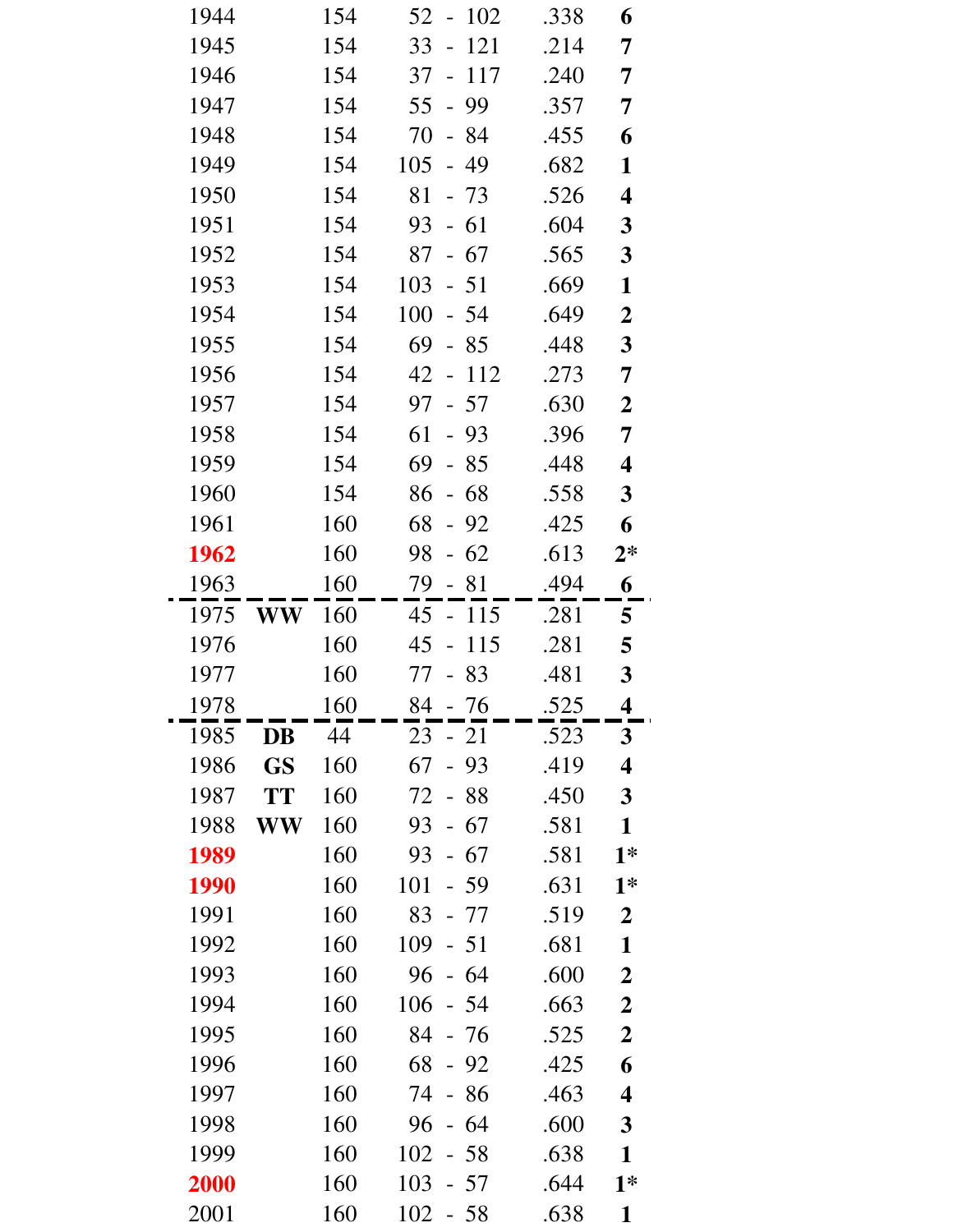| 2002   |                  | 160  | 108<br>$-52$                | .675 | $1*$                    |
|--------|------------------|------|-----------------------------|------|-------------------------|
| 2003   |                  | 160  | 67<br>93                    | .419 | 5                       |
| 2004   |                  | 160  | 106<br>54<br>$\overline{a}$ | .338 | 6                       |
| 2005   |                  | 160  | 78<br>$-82$                 | .488 | 5                       |
| 2006   |                  | 160  | 100<br>60<br>$\frac{1}{2}$  | .625 | $\overline{2}$          |
| 2007   |                  | 160  | 113<br>47<br>$\overline{a}$ | .706 | $\mathbf{1}$            |
| 2008   |                  | 160  | $125 - 35$                  | .781 | $1*$                    |
| 2009   |                  | 160  | $-68$<br>92                 | .575 | $\mathbf{1}$            |
| 2010   |                  | 160  | 100<br>60<br>$\overline{a}$ | .625 | $\mathbf{1}$            |
| 2011   |                  | 160  | 110<br>$-50$                | .688 | $\mathbf{1}$            |
| 2012   |                  | 160  | 116<br>- 44                 | .725 | $\mathbf{1}$            |
| 2013   |                  | 160  | 52<br>108                   | .325 | $\overline{\mathbf{4}}$ |
| 2014   |                  | 160  | 69<br>91<br>$\overline{a}$  | .569 | $\mathbf{1}$            |
| 2015   |                  | 160  | 72<br>$-88$                 | .450 | $\overline{\mathbf{3}}$ |
| 2016   |                  | 160  | 49<br>111<br>$\frac{1}{2}$  | .694 | $1*$                    |
| 2017   |                  | 160  | 113<br>- 47                 | .706 | $\mathbf{1}$            |
| 2018   |                  | 160  | $-68$<br>92                 | .575 | $\mathbf{3}$            |
| 2019   |                  | 160  | 105<br>$-55$                | .656 | $\mathbf{1}$            |
| 61 yrs |                  | 9530 | 4985<br>4545                | .523 |                         |
|        |                  |      |                             |      |                         |
| Conf   | <b>28 yr</b>     | 250  | $-110$<br>140               | .560 |                         |
| W.S.   | 12 <sub>yr</sub> | 71   | 39<br>$-32$                 | .549 |                         |

## **Schreck, Carl**

| Year  | ΤM              | G    | W<br>- L     | Pct. | Fin  |
|-------|-----------------|------|--------------|------|------|
| 2004  | <b>PM</b>       | 160  | 59<br>$-101$ | .369 | 5    |
| 2005  | CA              | 160  | 79<br>- 81   | .494 | 3    |
| 2006  |                 | 160  | 68<br>$-92$  | .425 | 5    |
| 2007  |                 | 160  | 42 - 118     | .263 | 6    |
| 2008  |                 | 160  | $62 - 98$    | .388 | 6    |
| 2009  |                 | 161  | $88 - 73$    | .547 | $2*$ |
| 2010  |                 | 160  | 77<br>- 83   | .481 | 4    |
| 2011  |                 | 160  | 92 - 68      | .575 | 3    |
| 2012  |                 | 160  | 95 - 65      | .594 | 2    |
| 9 yrs |                 | 1441 | 662 - 779    | .459 |      |
|       |                 |      |              |      |      |
| Conf  | $3 \, yr$       | 18   | 8<br>-10     | .444 |      |
| W.S.  | $1 \mathrm{yr}$ | 5    | 4            | .800 |      |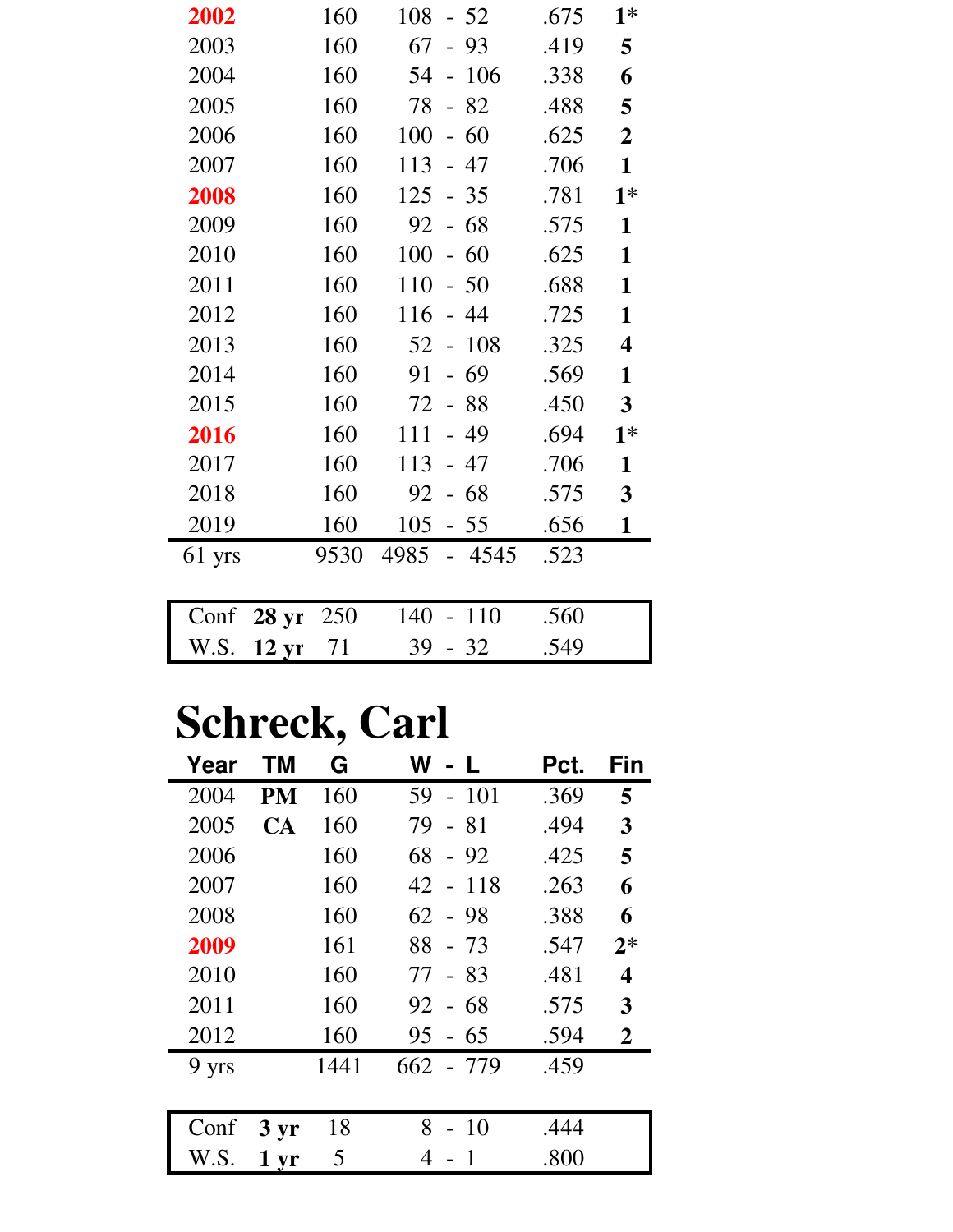| <b>Schumacher, Dave</b> |           |      |                                     |      |     |  |
|-------------------------|-----------|------|-------------------------------------|------|-----|--|
| Year                    | ΤM        | G    | W<br>$\mathbf{L}$<br>$\blacksquare$ | Pct. | Fin |  |
| 1992                    | WI        | 160  | $52 - 108$                          | .325 | 6   |  |
| 1993                    |           | 160  | $45 - 115$                          | .281 | 6   |  |
| 1994                    |           | 160  | $41 - 119$                          | .256 | 6   |  |
| 1995                    |           | 160  | $55 - 105$                          | .344 | 6   |  |
| 1996                    | <b>TD</b> | 160  | $55 - 105$                          | .344 | 6   |  |
| 1997                    |           | 160  | $70 - 90$                           | .438 | 4   |  |
| 1998                    |           | 160  | $67 - 93$                           | .419 | 4   |  |
| 1999                    |           | 160  | $-91$<br>69                         | .431 |     |  |
| 8 yrs                   |           | 1280 | 454 - 826                           | .355 |     |  |

### **Schumacher, Phil**

| Year     | ΤM                | G    | W - L                      | Pct. | Fin              |
|----------|-------------------|------|----------------------------|------|------------------|
| 1991     | <b>OZ</b>         | 92   | $42 - 50$                  | .457 | $\boldsymbol{2}$ |
| 1992     | MD                | 160  | 68<br>$-92$                | .425 | 5                |
| 1993     |                   | 160  | 87<br>$-73$                | .544 | $\overline{2}$   |
| 1994     |                   | 160  | 80<br>80<br>$\mathbb{L}^2$ | .500 | 4                |
| 1995     |                   | 160  | 91<br>$-69$                | .569 | $\overline{2}$   |
| 1996     |                   | 160  | - 87<br>73                 | .456 | 4                |
| 1997     |                   | 160  | 94<br>- 66                 | .588 | 1                |
| 1998     |                   | 160  | 79<br>- 81                 | .494 | 3                |
| 1999     |                   | 160  | 79<br>-81<br>$\Box$        | .494 | 4                |
| 2000     |                   | 160  | - 87<br>73                 | .456 | 5                |
| $10$ yrs |                   | 1532 | 766 - 766                  | .500 |                  |
|          |                   |      |                            |      |                  |
| Conf     | $3 \,\mathrm{yr}$ | 22   | 11<br>11                   | .500 |                  |
| W.S.     | 1 <sub>yr</sub>   | 5    | $\overline{4}$             | .200 |                  |

### **Scott, Dave**

| Year  | <b>TM</b> | G    | W - L       | Pct. | Fin |
|-------|-----------|------|-------------|------|-----|
| 1980  | WV        | 160  | 79 - 81     | .494 |     |
| 1981  |           | 112  | $60 - 52$   | .536 | 5   |
| 1982  |           | 160  | 74 - 86     | .463 | 3   |
| 3 yrs |           | 432. | $213 - 219$ | .493 |     |

### **Short, Mike**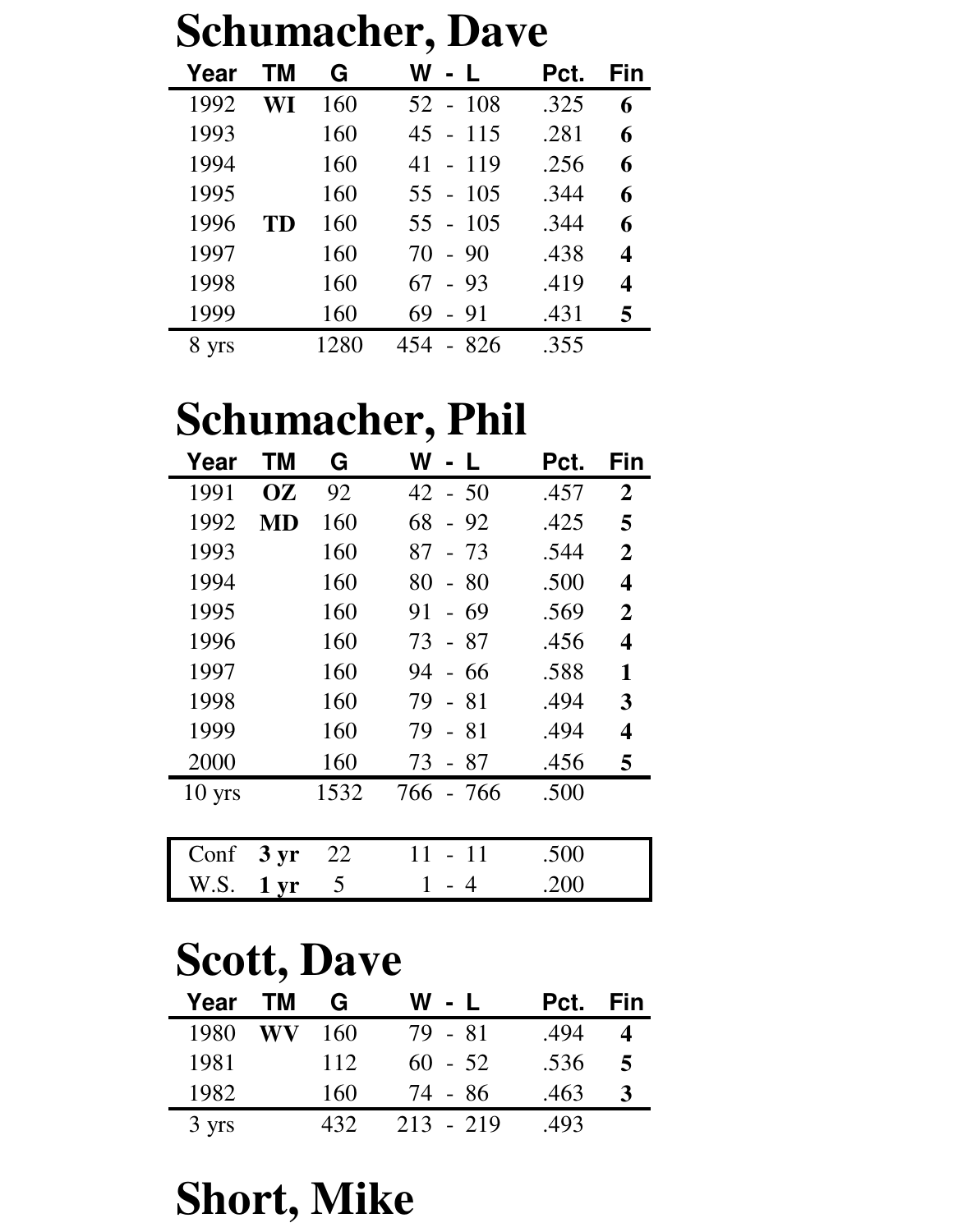| Year     | ΤM              | G    | W<br>- L                              | Pct. | Fin                     |
|----------|-----------------|------|---------------------------------------|------|-------------------------|
| 1985     | CF              | 160  | - 77<br>83                            | .519 | $\mathbf{3}$            |
| 1986     |                 | 160  | 105<br>$-55$                          | .656 | $1*$                    |
| 1987     |                 | 160  | 98<br>$-62$                           | .613 | $\mathbf{1}$            |
| 1988     |                 | 160  | 87<br>$-73$                           | .544 | $\overline{2}$          |
| 1989     |                 | 160  | 104<br>$-56$                          | .650 | $\mathbf{1}$            |
| 1990     |                 | 160  | 99<br>61<br>$\mathbb{L}^{\mathbb{R}}$ | .619 | 1                       |
| 1991     |                 | 160  | 106<br>- 54                           | .663 | 1                       |
| 1992     |                 | 160  | 102<br>$-58$                          | .638 | $\boldsymbol{2}$        |
| 1993     |                 | 160  | 102<br>$-58$                          | .638 | $\mathbf{1}$            |
| 1994     |                 | 160  | 96<br>$-64$                           | .600 | $1*$                    |
| 1995     | <b>CR</b>       | 160  | 107<br>$-53$                          | .669 | $\mathbf{1}$            |
| 1996     |                 | 160  | 77<br>$-83$                           | .481 | 3                       |
| 1997     |                 | 160  | 119<br>$-41$                          | .744 | $\mathbf{1}$            |
| 1998     |                 | 160  | 82<br>$-78$                           | .513 | $\overline{\mathbf{4}}$ |
| 1999     |                 | 160  | 109<br>$-51$                          | .681 | $1*$                    |
| 2000     |                 | 160  | 117<br>43<br>$\overline{a}$           | .731 | 1                       |
| 2001     |                 | 160  | $-64$<br>96                           | .600 | 1                       |
| 2002     |                 | 160  | 114<br>$-46$                          | .713 | 1                       |
| 2003     |                 | 160  | 67<br>$-93$                           | .419 | 5                       |
| 2004     |                 | 160  | 101<br>$-59$                          | .631 | $\mathbf{1}$            |
| $20$ yrs |                 | 3200 | 1971<br>1229<br>$\equiv$              | .616 |                         |
|          |                 |      |                                       |      |                         |
| Conf     | $15 \text{ yr}$ | 128  | 66<br>$-62$                           | .516 |                         |

### **Smiley, Mark**

|  | Year TM G W - L Pct. Fin    |  |
|--|-----------------------------|--|
|  | 1979 HW 163 105 - 58 .644 2 |  |

W.S. **4 yr** 25 14 - 11 .560

## **Srock, Alan**

| Year | ΤM | G   | W<br>$-L$    | Pct. | Fin |
|------|----|-----|--------------|------|-----|
| 2004 |    | 160 | $-100$<br>60 | .375 | 6   |
| 2005 |    | 160 | $-80$<br>80  | .500 | 3   |
| 2006 |    | 160 | 99<br>$-61$  | .619 | 1   |
| 2007 |    | 160 | 84 - 76      | .525 | 2   |
| 2008 |    | 160 | 94<br>- 66   | .588 | 1   |
| 2009 |    | 161 | 87 - 74      | .540 | 3   |
| 2010 |    | 160 | 102<br>- 58  | .638 |     |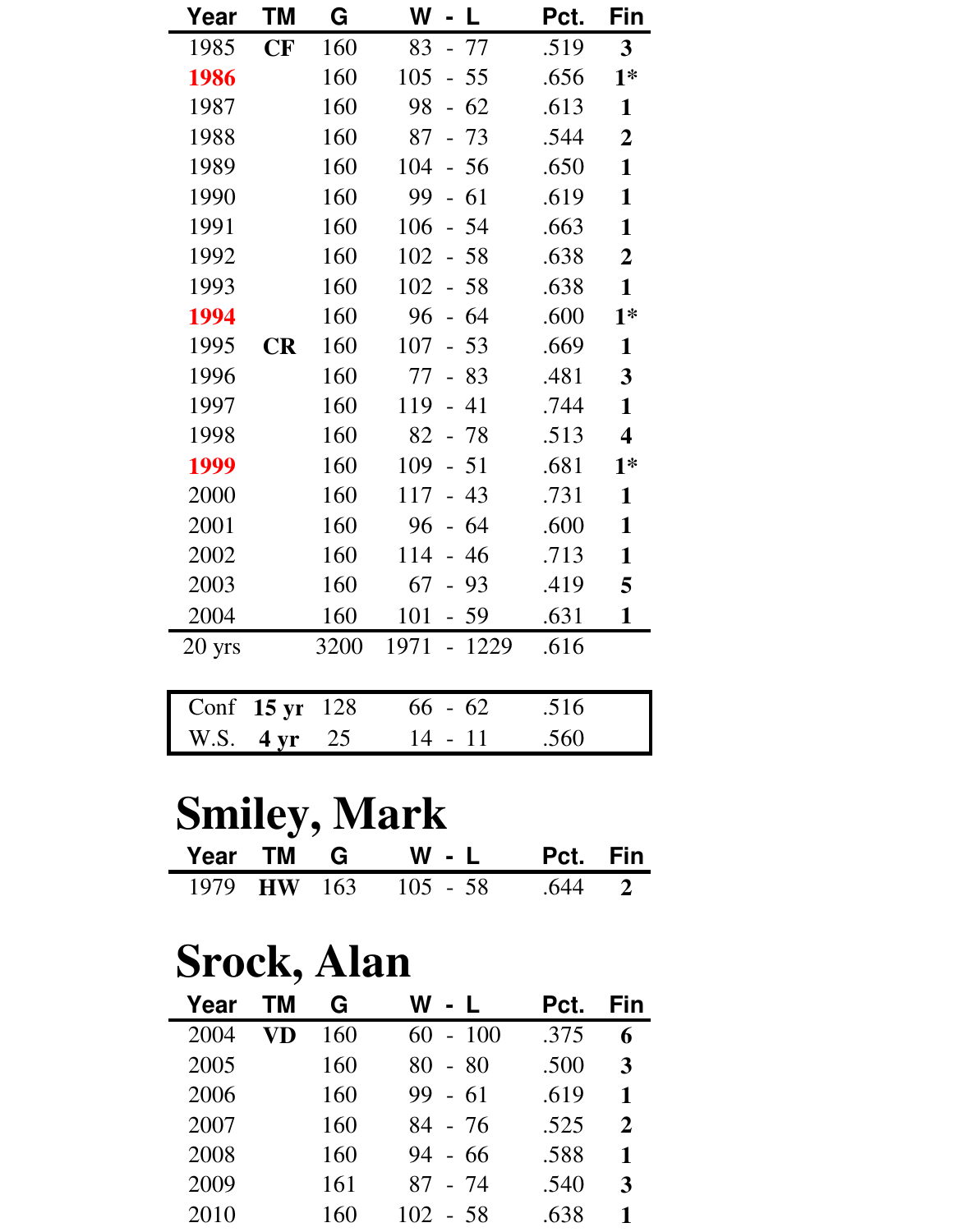| 2011             |      | 160  | $96 - 64$   | .600 | $\overline{2}$ |
|------------------|------|------|-------------|------|----------------|
| 2012             |      | 160  | 74 - 86     | .463 | 3              |
| 2013             |      | 160  | 88 - 72     | .550 | 1              |
| 2014             |      | 160  | $93 - 67$   | .581 | $\overline{2}$ |
| 2015             |      | 160  | $88 - 72$   | .550 | $\mathbf{2}$   |
| 2016             |      | 160  | $67 - 93$   | .419 | 3              |
| 2017             |      | 160  | $51 - 109$  | .319 | 4              |
| $14 \text{ yrs}$ |      | 2241 | 1163 - 1078 | .519 |                |
|                  |      |      |             |      |                |
| Conf             | 8 yr | 66   | 28<br>$-38$ | .424 |                |

# **Steinmetz, Joe**

| Year   | ΤM           | G    | W<br>L                                   | Pct. | Fin                     |
|--------|--------------|------|------------------------------------------|------|-------------------------|
| 1981   | PA           | 112  | $-64$<br>48                              | .429 | 3                       |
| 1982   |              | 160  | 70<br>90<br>$\overline{a}$               | .438 | $\overline{\mathbf{4}}$ |
| 1983   |              | 160  | 60<br>100<br>$\overline{a}$              | .375 | 5                       |
| 1984   |              | 160  | 79<br>81<br>$\overline{\phantom{0}}$     | .506 | $\overline{\mathbf{4}}$ |
| 1985   |              | 160  | 90<br>$-70$                              | .563 | 3                       |
| 1986   |              | 160  | 62<br>98<br>$\overline{\phantom{0}}$     | .613 | 1                       |
| 1987   |              | 160  | 90<br>70                                 | .563 | 3                       |
| 1988   |              | 160  | 83<br>- 77                               | .519 | $\overline{\mathbf{4}}$ |
| 1989   |              | 160  | 99<br>61                                 | .619 | $\overline{2}$          |
| 1990   |              | 160  | 74<br>-86<br>$\overline{a}$              | .463 | $\overline{\mathbf{4}}$ |
| 1991   |              | 160  | 69<br>91                                 | .569 | 3                       |
| 1992   |              | 160  | 58<br>102<br>$\overline{\phantom{0}}$    | .363 | $\overline{\mathbf{4}}$ |
| 1993   |              | 160  | 59<br>101<br>$\overline{a}$              | .369 | 6                       |
| 1994   |              | 160  | 79<br>81<br>$\overline{a}$               | .494 | $\overline{\mathbf{4}}$ |
| 1995   |              | 160  | 64<br>96<br>$\overline{a}$               | .400 | 6                       |
| 1996   |              | 160  | 74<br>86<br>$\overline{a}$               | .463 | $\overline{\mathbf{4}}$ |
| 1997   |              | 160  | $-72$<br>88                              | .550 | $\overline{2}$          |
| 1998   |              | 160  | 99<br>61<br>$\overline{\phantom{0}}$     | .619 | $2*$                    |
| 1999   |              | 160  | 79<br>81                                 | .494 | $\overline{\mathbf{3}}$ |
| 2000   |              | 160  | 82<br>$-78$                              | .513 | $\boldsymbol{2}$        |
| 2001   |              | 160  | 69<br>$-91$                              | .431 | 5                       |
| 2003   |              | 160  | 82<br>$-78$                              | .513 | $\overline{\mathbf{3}}$ |
| 22 yrs |              | 3472 | 1717<br>1755<br>$\overline{\phantom{a}}$ | .495 |                         |
|        |              |      |                                          |      |                         |
| Conf   | 5 yr         | 36   | 16<br><b>20</b>                          | .444 |                         |
| W.S.   | $2 \,\rm yr$ | 12   | 6<br>6<br>-                              | .500 |                         |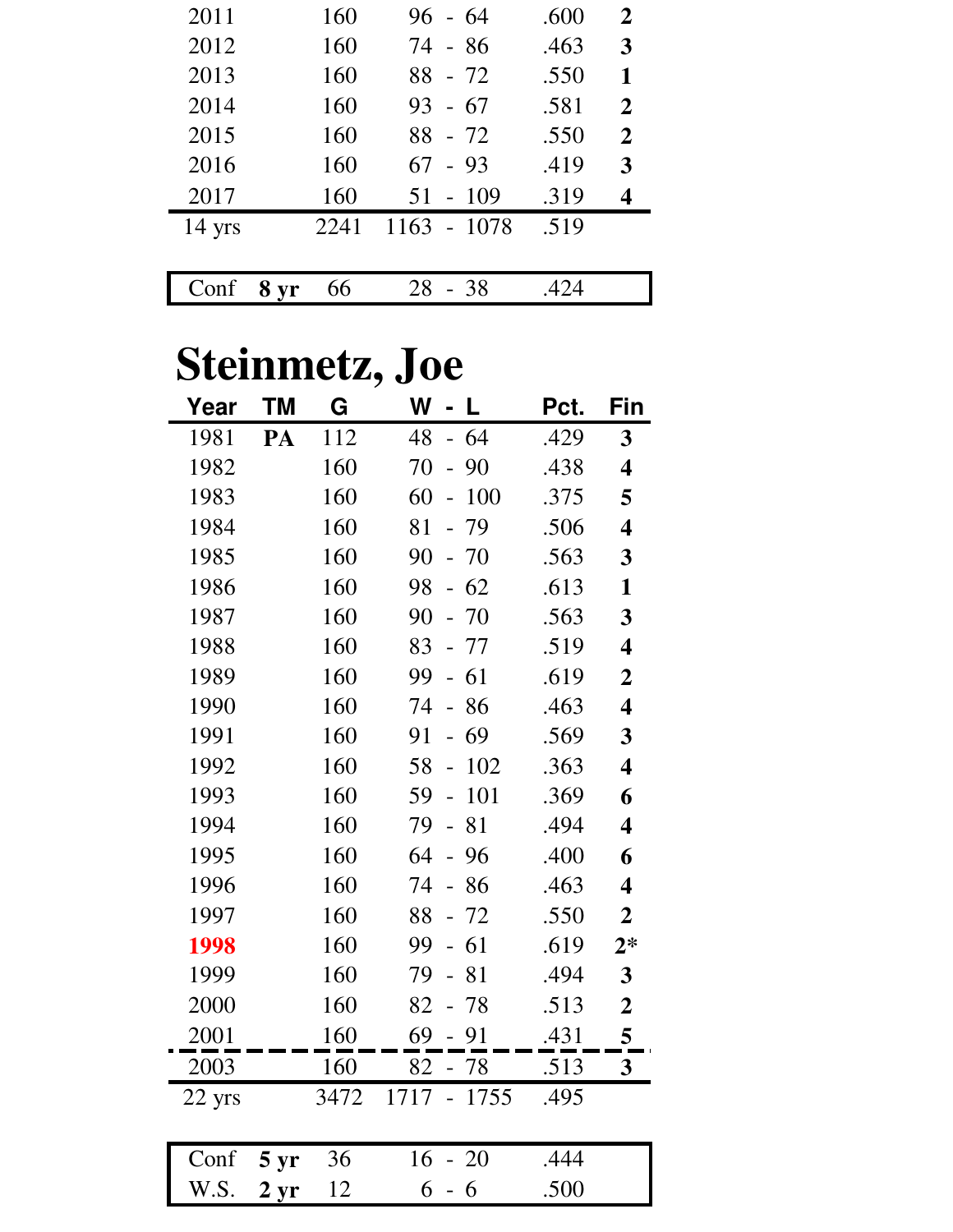| <b>Stephens, Jack</b> |           |     |           |      |            |  |  |
|-----------------------|-----------|-----|-----------|------|------------|--|--|
| Year                  | <b>TM</b> | G   | W - L     | Pct. | <b>Fin</b> |  |  |
| 1979                  | <b>MS</b> | 160 | $71 - 89$ | .444 | $\sqrt{2}$ |  |  |
| 1980                  |           | 160 | $62 - 98$ | .388 | 3          |  |  |
| 1990                  | TO        | 104 | $26 - 78$ | .250 |            |  |  |
| 2006                  | CT        | 160 | 48 - 112  | .300 | 6          |  |  |
| 2007                  | <b>JT</b> | 160 | $79 - 81$ | .494 |            |  |  |
| 5 yrs                 |           | 744 | 286 - 458 | .384 |            |  |  |

## **R: Stillwagon, Greg**

| Year TM     | G   | W - L     | Pct. Fin |     |
|-------------|-----|-----------|----------|-----|
| 1976 GK 100 |     | $37 - 63$ | .370     | dnf |
| 1977        | 160 | 71 - 89   | .444     | 5   |
| 1978        | 160 | $70 - 90$ | .438     |     |
| 3 yrs       | 42O | 178 - 242 | .424     |     |

### **R: Studenmund, Woody**

| Year             | ΤM                | G    | W<br>$\mathcal{L}$ | Pct. | Fin            |
|------------------|-------------------|------|--------------------|------|----------------|
| 1969             | <b>PD</b>         | 160  | $82 - 78$          | .513 | 4              |
| 1970             |                   | 160  | 104<br>$-56$       | .650 | 1              |
| 1971             |                   | 160  | 88<br>$-72$        | .550 | 3              |
| 1972             |                   | 160  | $95 - 65$          | .594 | 1              |
| 1973             |                   | 160  | 99<br>$-61$        | .619 | 1              |
| 1974             |                   | 160  | 83 - 77            | .519 | 3              |
| 1975             |                   | 160  | 104<br>- 56        | .650 | $\mathbf{2}$   |
| 1976             |                   | 160  | 115<br>- 45        | .719 | $1*$           |
| 1977             |                   | 160  | 106<br>- 54        | .663 | $\overline{2}$ |
| 1978             |                   | 160  | 114<br>$-46$       | .713 | 1              |
| $10 \text{ yrs}$ |                   | 1600 | 990<br>$-610$      | .619 |                |
|                  |                   |      |                    |      |                |
| Conf             | $5 \,\mathrm{yr}$ | 27   | 11<br>-16          | .407 |                |
| W.S.             | $2 \,\rm yr$      | 11   | 5<br>6             | .545 |                |

#### **Sylvester, Bob Year TM G W - L Pct. Fin**<br>1995 SL 160 72 - 88 .450 3 1995 **SL** 160 72 - 88 .450 **3**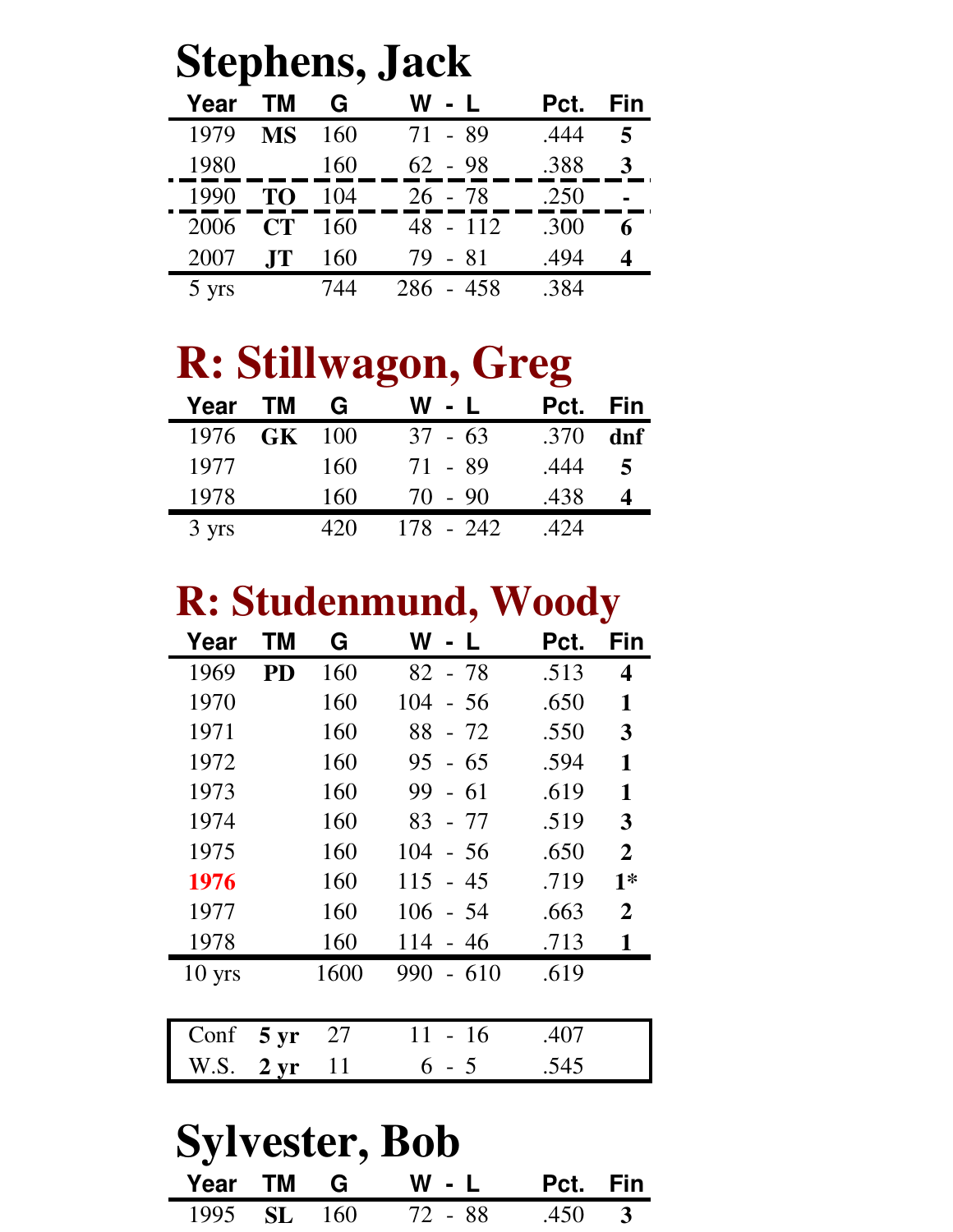| 1996  |                 | 160 | 74 - 86     | .463 |   |
|-------|-----------------|-----|-------------|------|---|
| 1997  | <b>SL</b>       | 160 | $75 - 85$   | .469 | 3 |
| 1998  |                 | 160 | $80 - 80$   | .500 | 3 |
| 1999  |                 | 160 | - 66<br>94  | .588 |   |
| 5 yrs |                 | 800 | $395 - 405$ | .494 |   |
|       |                 |     |             |      |   |
| Conf  | $1 \mathrm{yr}$ |     |             |      |   |

### **Syzdek, Steve**

| Year     | <b>TM</b>    | G    | W<br>L                                | Pct. | Fin                     |
|----------|--------------|------|---------------------------------------|------|-------------------------|
| 1961     | PC           | 160  | 106<br>$-54$                          | .663 | 1                       |
| 1962     |              | 160  | 105<br>$-55$                          | .656 | $\mathbf{1}$            |
| 1963     |              | 160  | 99<br>$-61$                           | .619 | 3                       |
| 1964     |              | 160  | $-62$<br>98                           | .613 | $\boldsymbol{2}$        |
| 1965     |              | 160  | 67<br>93<br>$\overline{\phantom{0}}$  | .581 | $\mathbf 2$             |
| 1966     |              | 160  | 89<br>$-71$                           | .556 | $\boldsymbol{2}$        |
| 1967     |              | 160  | 84<br>- 76                            | .525 | $\overline{\mathbf{4}}$ |
| 1968     |              | 160  | 90<br>$-70$                           | .563 | $\mathbf{3}$            |
| 2007     | <b>PC</b>    | 160  | 63<br>$-97$                           | .394 | 6                       |
| 2008     |              | 160  | 55<br>105                             | .344 | 5                       |
| 2009     |              | 160  | 59<br>101<br>$\overline{\phantom{0}}$ | .369 | $\overline{\mathbf{4}}$ |
| 2010     |              | 160  | 71<br>89                              | .444 | 3                       |
| 2011     |              | 160  | 78<br>$-82$                           | .488 | 3                       |
| 2012     |              | 160  | 61<br>99<br>$\overline{a}$            | .619 | $\boldsymbol{2}$        |
| 2013     |              | 160  | 90<br>$-70$                           | .563 | $\boldsymbol{2}$        |
| 2014     |              | 160  | 97<br>$-63$                           | .606 | $\mathbf 2$             |
| 2015     |              | 160  | $-63$<br>97                           | .606 | $\overline{2}$          |
| 2016     |              | 160  | 106<br>54                             | .663 | $\mathbf{1}$            |
| 2017     |              | 160  | 106<br>$-54$                          | .663 | $\mathbf{1}$            |
| 2018     |              | 160  | 96<br>-64                             | .600 | $\overline{2}$          |
| 2019     |              | 160  | 99<br>$-61$                           | .619 | $\overline{2}$          |
| $21$ yrs |              | 3360 | 1880<br>1480<br>$\overline{a}$        | .560 |                         |
|          |              |      |                                       |      |                         |
| Conf     | <b>10 yr</b> | 73   | 31<br>42                              | .425 |                         |
| W.S.     | 1 yr         | 5    | $\mathbf{1}$<br>$\overline{4}$        | .200 |                         |
|          |              |      |                                       |      |                         |

#### **Tobey, Doug Year TM G W - L Pct. Fin**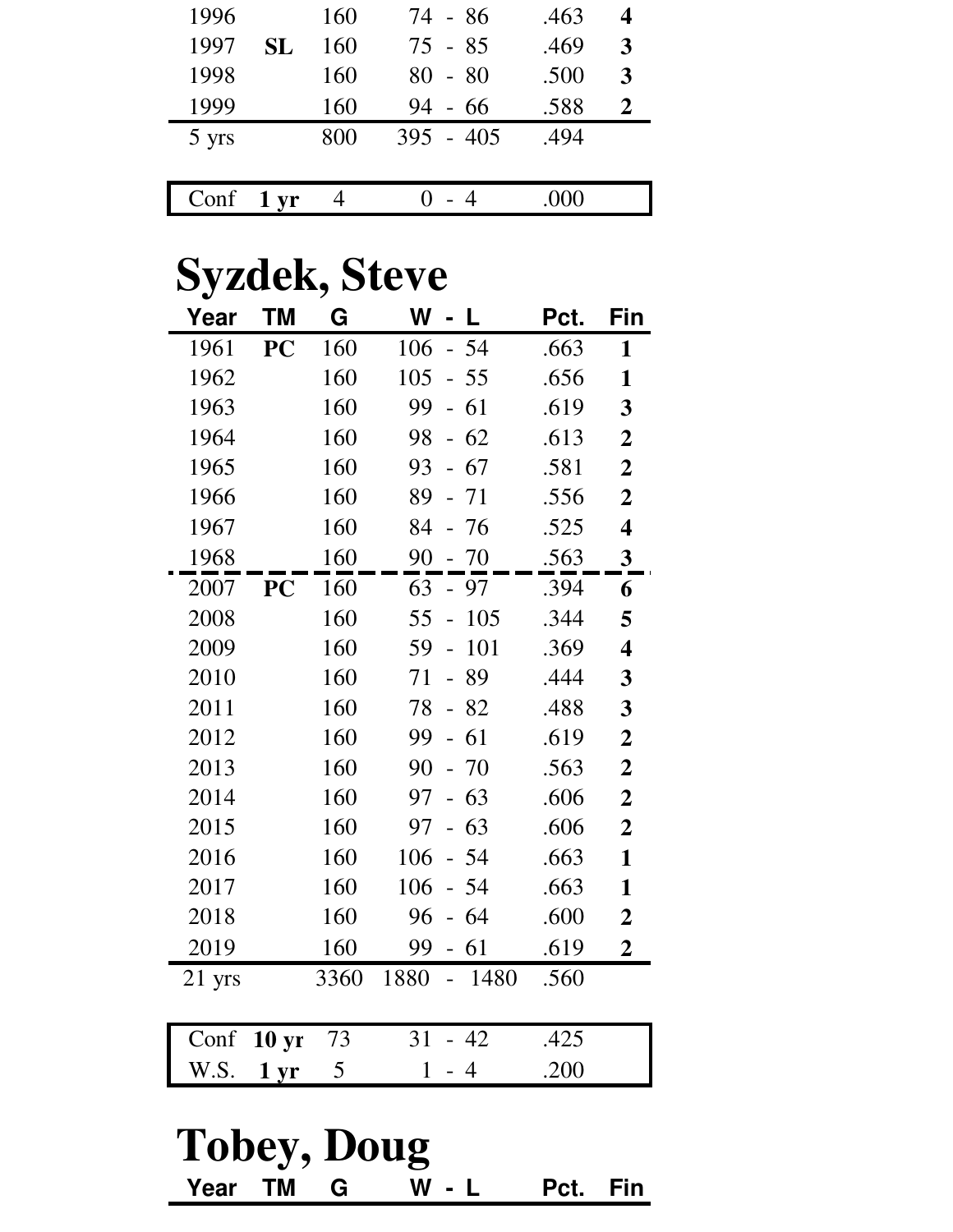|       | 1988 MK 159        |     | 73 - 86   | .459       | $\mathbf{3}$ |
|-------|--------------------|-----|-----------|------------|--------------|
|       | 1989 <b>SS</b> 116 |     | 59 - 57   | $.509$ dnf |              |
| 2 yrs |                    | 275 | 132 - 143 | .480       |              |

# **Tyle, Craig**

| Year  | <b>TM</b>              | G   | W<br>$\sim$ 1. | Pct. | Fin |
|-------|------------------------|-----|----------------|------|-----|
| 1999  | $\mathbf{C}\mathbf{V}$ | 160 | $85 - 75$      | .531 |     |
| 2000  |                        | 160 | $85 - 75$      | .531 |     |
| 2002  |                        | 160 | 79 - 81        | .494 |     |
| 3 yrs |                        | 480 | 249 - 231      | .519 |     |

## **Tyle, Kevin**

| Year | <b>TM</b> | G   | W   | $\blacksquare$             | L     | Pct. | Fin                     |
|------|-----------|-----|-----|----------------------------|-------|------|-------------------------|
| 1942 | <b>DT</b> | 154 | 80  |                            | - 74  | .519 | $\overline{\mathbf{4}}$ |
| 1943 |           | 154 | 94  | $\overline{\phantom{0}}$   | 60    | .610 | 3                       |
| 1944 |           | 154 | 93  | $\mathbf{L}^{\mathcal{A}}$ | 61    | .604 | $\overline{2}$          |
| 1945 |           | 154 | 105 | $\equiv$                   | 49    | .682 | $2*$                    |
| 1946 |           | 154 | 107 |                            | $-47$ | .695 | $\mathbf{1}$            |
| 1947 |           | 154 | 107 |                            | $-47$ | .695 | $\boldsymbol{2}$        |
| 1948 |           | 154 | 93  |                            | $-61$ | .604 | $\boldsymbol{2}$        |
| 1949 |           | 154 | 88  |                            | $-66$ | .571 | $\overline{\mathbf{3}}$ |
| 1950 |           | 154 | 98  |                            | $-56$ | .636 | $1*$                    |
| 1951 |           | 154 | 61  | $\overline{a}$             | 93    | .396 | 6                       |
| 1952 |           | 154 | 48  | $\frac{1}{2}$              | 106   | .312 | 6                       |
| 1953 |           | 154 | 55  | $\overline{a}$             | 99    | .357 | 5                       |
| 1954 |           | 154 | 46  | $\overline{a}$             | 108   | .299 | 5                       |
| 1955 |           | 154 | 53  | $\overline{a}$             | 101   | .344 | 6                       |
| 1956 |           | 154 | 46  | $\overline{a}$             | 108   | .299 | 6                       |
| 1957 |           | 154 | 58  | $\overline{a}$             | 96    | .377 | 6                       |
| 1958 |           | 154 | 67  | $\overline{\phantom{0}}$   | 87    | .435 | $\overline{\mathbf{4}}$ |
| 1959 |           | 154 | 52  | $\overline{a}$             | 102   | .338 | 7                       |
| 1960 |           | 154 | 64  | $\overline{a}$             | 90    | .416 | 5                       |
| 1961 |           | 160 | 86  |                            | - 74  | .538 | $\overline{\mathbf{4}}$ |
| 1962 |           | 160 | 98  |                            | $-62$ | .613 | $\mathbf{1}$            |
| 1963 |           | 160 | 88  | $\overline{\phantom{0}}$   | 72    | .550 | 5                       |
| 1964 |           | 160 | 90  | $\overline{\phantom{0}}$   | 70    | .563 | 3                       |
| 1965 |           | 160 | 89  |                            | 71    | .556 | 3                       |
| 1966 |           | 160 | 91  |                            | 69    | .569 | 3                       |
| 1967 |           | 160 | 82  |                            | $-78$ | .513 | 5                       |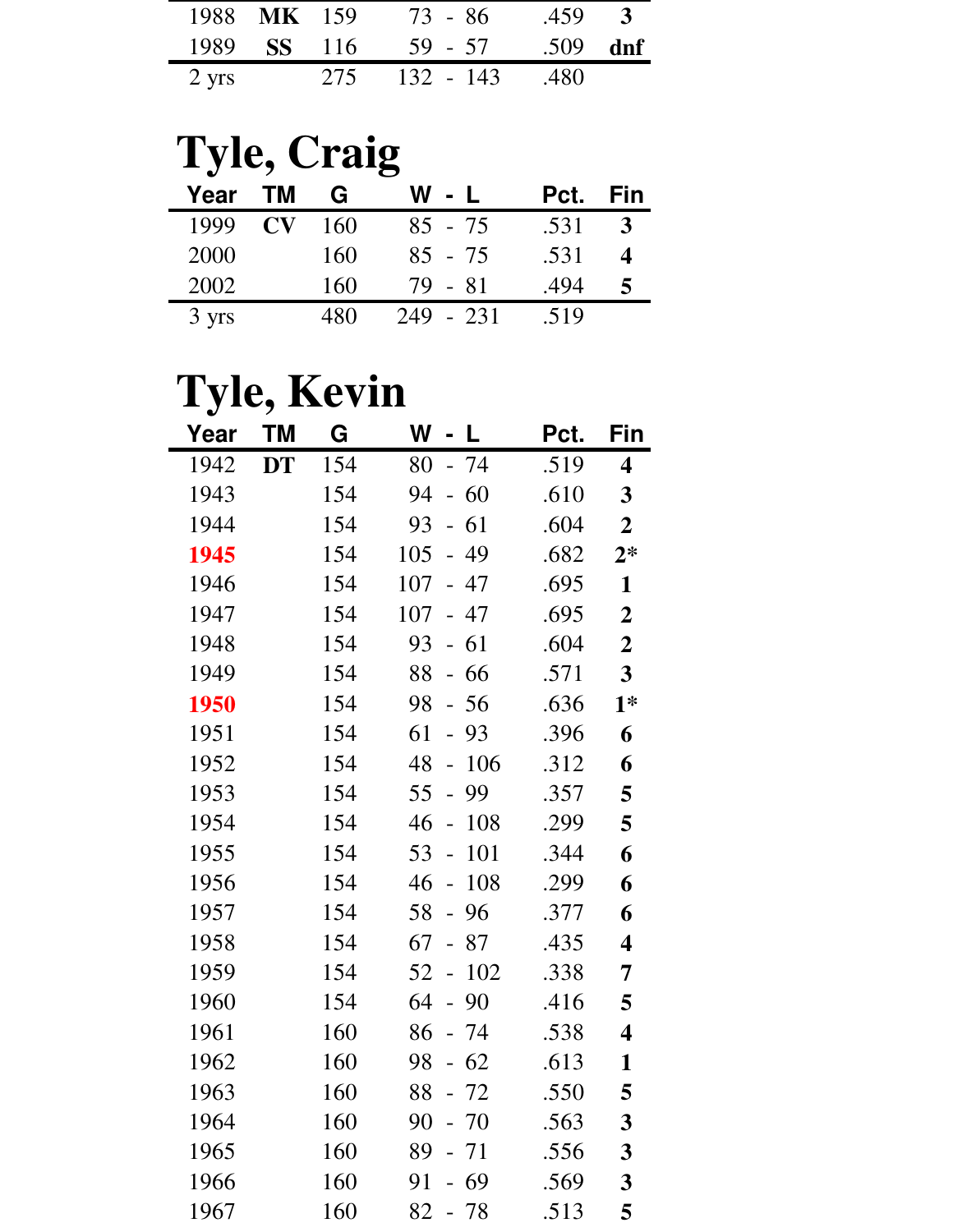| 1968   |                      | 160   | 81<br>- 79                            | .506 | 4                       |
|--------|----------------------|-------|---------------------------------------|------|-------------------------|
| 1969   |                      | 160   | $-82$<br>78                           | .488 | 3                       |
| 1970   |                      | 160   | 85<br>- 75                            | .531 | $\boldsymbol{2}$        |
| 1971   |                      | 160   | 69<br>$-91$                           | .431 | 5                       |
| 1972   |                      | 160   | 75<br>$-85$                           | .469 | $\overline{\mathbf{4}}$ |
| 1973   |                      | 160   | 80<br>80<br>$\equiv$                  | .500 | $\mathbf{3}$            |
| 1974   |                      | 160   | 64<br>- 96                            | .400 | 5                       |
| 1975   |                      | 160   | 53<br>$-107$                          | .331 | 5                       |
| 1976   |                      | 160   | 102<br>58<br>$\overline{a}$           | .363 | 5                       |
| 1977   |                      | 160   | $-116$<br>44                          | .275 | 5                       |
| 1978   |                      | 160   | 63<br>$-97$                           | .394 | 5                       |
| 1993   | TH                   | 160   | $-106$<br>54                          | .338 | 6                       |
| 1994   | <b>GW</b>            | 160   | 92<br>$-68$                           | .575 | $\mathbf{3}$            |
| 1995   |                      | 160   | 65<br>- 95                            | .406 | $\overline{\mathbf{4}}$ |
| 1996   |                      | 160   | 98<br>$-62$                           | .613 | 1                       |
| 1997   |                      | 160   | 94<br>- 66                            | .588 | $\mathbf{1}$            |
| 1998   |                      | 160   | 89<br>$-71$                           | .556 | $\boldsymbol{2}$        |
| 1999   |                      | 160   | 87<br>$-73$                           | .544 | $\mathbf{1}$            |
| 2000   |                      | 160   | 71<br>- 89                            | .444 | 6                       |
| 2001   |                      | 160   | 74<br>$-86$                           | .463 | 6                       |
| 2002   |                      | 160   | 105<br>55<br>$\frac{1}{2}$            | .344 | 6                       |
| 2003   |                      | 160   | 88<br>72<br>$\mathbb{L}^{\mathbb{N}}$ | .450 | 5                       |
| 2004   |                      | 160   | $62 - 98$                             | .388 | 6                       |
| 2005   |                      | 160   | 69<br>91                              | .431 | 4                       |
| 2006   |                      | 160   | 71<br>- 89                            | .444 | 3                       |
| 2007   |                      | 160   | 62<br>- 98                            | .388 | $\overline{\mathbf{4}}$ |
| 2008   | <b>DT</b>            | 160   | 67<br>$-93$                           | .419 | 5                       |
| 2009   |                      | 160   | - 78<br>82                            | .513 | $\boldsymbol{2}$        |
| 2010   |                      | 160   | 72<br>- 88                            | .450 | $\overline{\mathbf{4}}$ |
| 2011   |                      | 160   | 87<br>$-73$                           | .544 | 3                       |
| 2012   |                      | 160   | 87<br>$-73$                           | .544 | $\mathbf{1}$            |
| 2013   |                      | 160   | 103<br>$-57$                          | .644 | $1*$                    |
| 2014   |                      | 160   | 82<br>- 78                            | .513 | $\boldsymbol{2}$        |
| 2015   |                      | 160   | 82<br>- 78                            | .513 | $\mathbf{1}$            |
| 2016   |                      | 160   | 97<br>$-63$                           | .606 | 1                       |
| 2017   |                      | 160   | 71<br>- 89                            | .444 | 3                       |
| 2018   |                      | 160   | 96<br>- 64                            | .600 | $\mathbf{1}$            |
| 2019   |                      | 160   | 63<br>- 97                            | .394 | 4                       |
| 64 yrs |                      | 10126 | 4893<br>$-5233$                       | .483 |                         |
|        | Conf $16 \text{ yr}$ | 123   | 57 - 66                               | .463 |                         |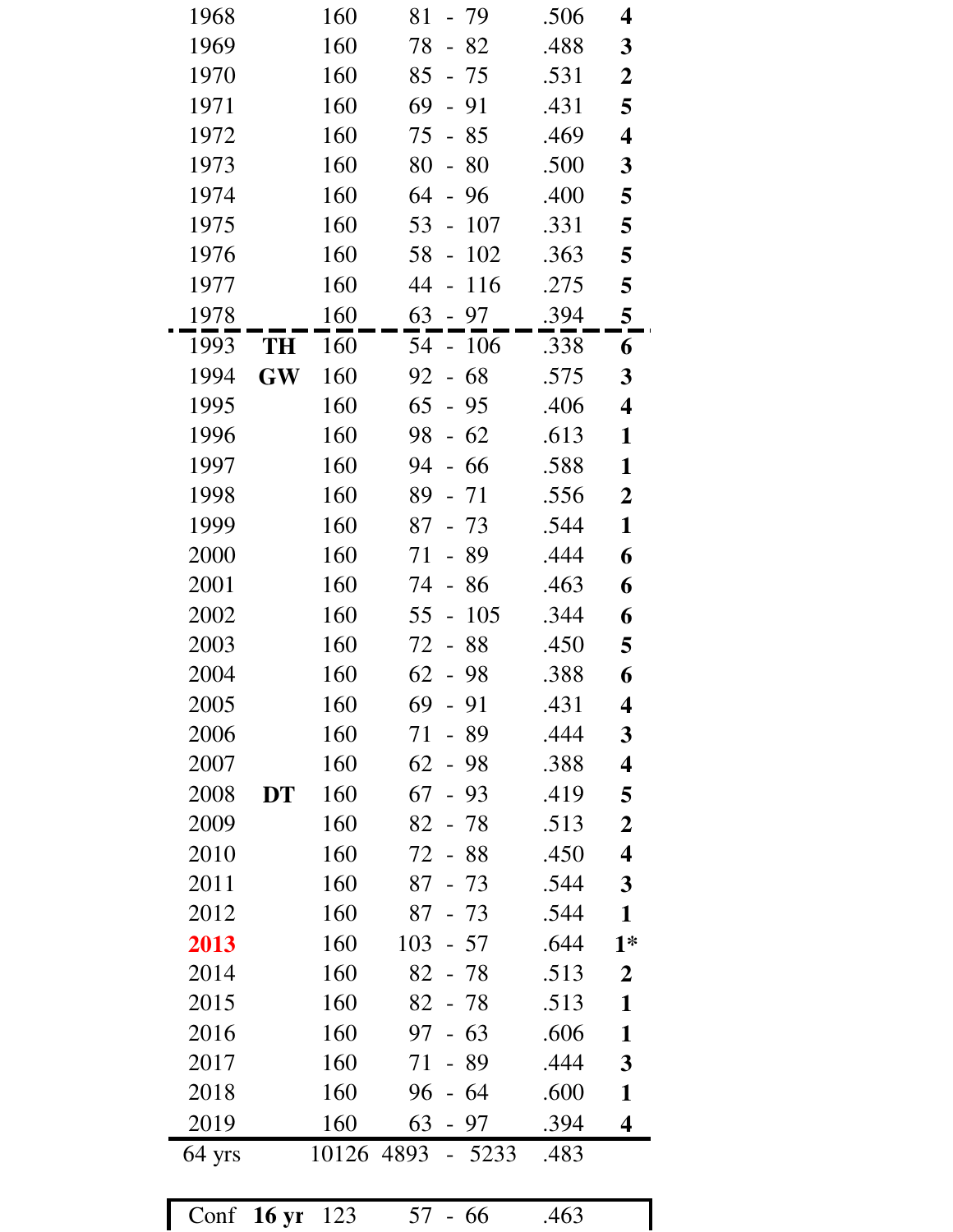| W.S.<br>$-3 \, \text{vr}$ |  | 70 I D |
|---------------------------|--|--------|
|---------------------------|--|--------|

## **Vollaro, Dave**

| Year             | ΤM   | G    | W<br>L                               | Pct. | Fin                     |
|------------------|------|------|--------------------------------------|------|-------------------------|
| 2001             | GL   | 160  | 80<br>80<br>$\overline{\phantom{0}}$ | .500 | 3                       |
| 2002             |      | 160  | 100<br>60<br>$\overline{a}$          | .625 | $\boldsymbol{2}$        |
| 2003             |      | 160  | 79<br>81                             | .494 | $\overline{\mathbf{3}}$ |
| 2004             |      | 160  | 82<br>78                             | .513 | 3                       |
| 2005             |      | 160  | 67<br>93                             | .419 | 5                       |
| 2006             |      | 160  | 71<br>89<br>$\overline{a}$           | .444 | 3                       |
| 2007             |      | 160  | 96<br>-64<br>$\overline{a}$          | .600 | $\overline{2}$          |
| 2008             |      | 160  | 88<br>72                             | .450 | $\overline{\mathbf{4}}$ |
| 2009             |      | 160  | 62<br>98<br>$\frac{1}{2}$            | .388 | $\overline{\mathbf{4}}$ |
| 2010             |      | 160  | 69<br>91                             | .569 | 1                       |
| 2011             |      | 160  | 67<br>93<br>$\overline{a}$           | .419 | $\overline{\mathbf{4}}$ |
| 2012             |      | 160  | 108<br>52<br>$\overline{a}$          | .325 | 4                       |
| 2013             |      | 160  | 83<br>77                             | .481 | 3                       |
| 2014             |      | 160  | 69<br>91<br>$\overline{a}$           | .569 | $\mathbf{1}$            |
| 2015             |      | 160  | 66<br>94                             | .413 | $\overline{\mathbf{4}}$ |
| 2016             |      | 160  | 72<br>88<br>$\overline{a}$           | .450 | $\overline{\mathbf{4}}$ |
| 2017             |      | 160  | 101<br>59<br>$\overline{a}$          | .369 | 4                       |
| 2018             |      | 160  | 84<br>76                             | .525 | 3                       |
| 2019             |      | 160  | 80<br>80<br>$\frac{1}{2}$            | .500 | $\mathbf{3}$            |
| $19 \text{ yrs}$ |      | 3040 | 1448<br>1592<br>$\overline{a}$       | .476 |                         |
|                  |      |      |                                      |      |                         |
| Conf             | 4 yr | 24   | 8<br>16                              | .333 |                         |

## **R: Wade, Chick**

| Year | TМ | G   | W - L        | Pct. | Fin          |
|------|----|-----|--------------|------|--------------|
| 1961 | CР | 160 | 74 - 86      | .463 | 5            |
| 1962 |    | 160 | - 94<br>66   | .413 | 6            |
| 1963 |    | 160 | 65<br>- 95   | .406 | 7            |
| 1964 |    | 160 | - 99<br>61   | .381 | 6            |
| 1965 |    | 160 | $95 - 65$    | .594 | 3            |
| 1966 |    | 160 | 68<br>$-92$  | .425 | 6            |
| 1967 |    | 160 | $-110$<br>50 | .313 | 8            |
| 1968 |    | 160 | 89<br>$-71$  | .556 | $\mathbf{2}$ |
| 1969 |    | 160 | 84<br>- 76   | .525 | 2            |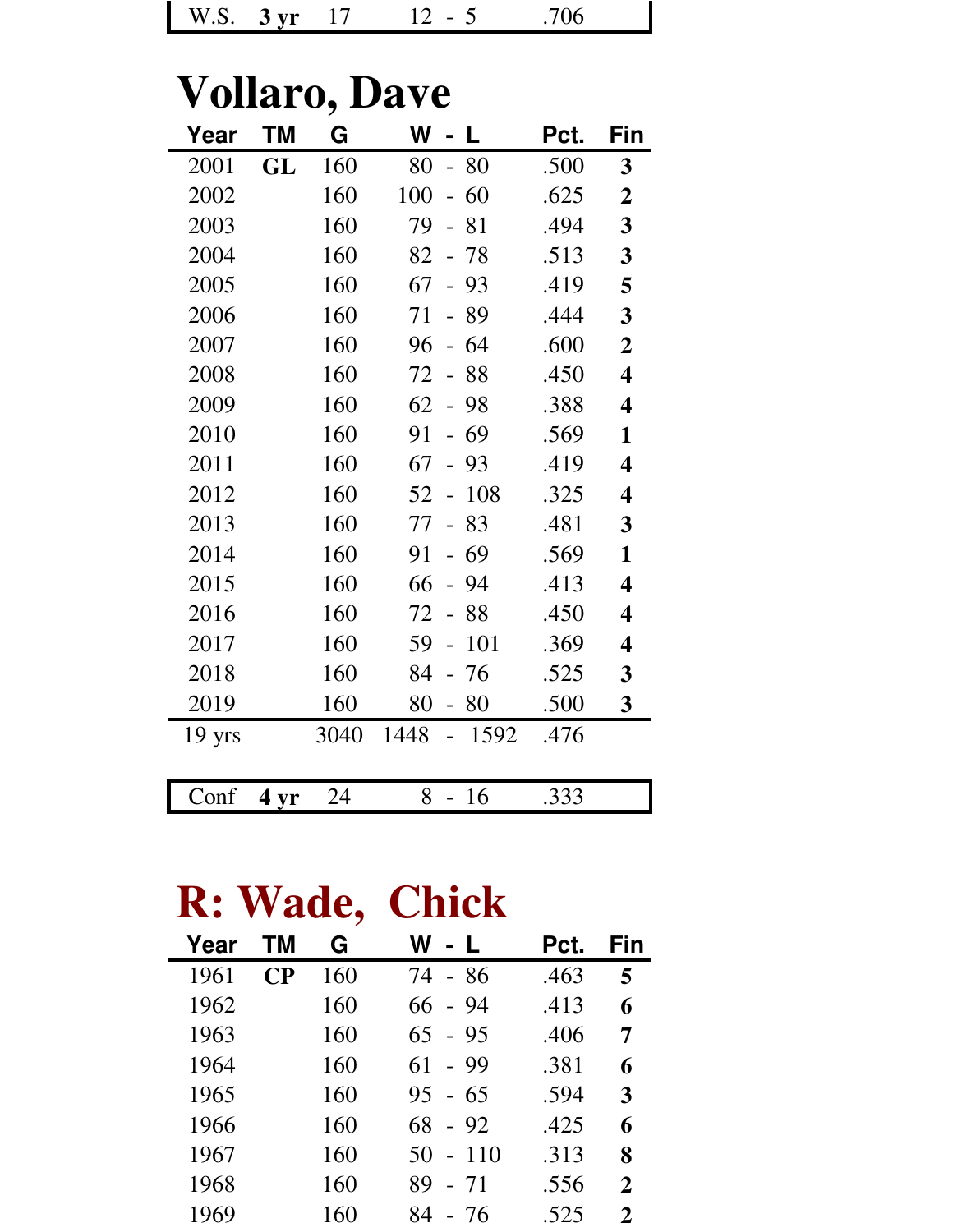| 1970     |                  | 160  | $100 - 60$   | .625 | $\mathbf{2}$   |
|----------|------------------|------|--------------|------|----------------|
| 1971     |                  | 160  | $99 - 61$    | .619 | 1              |
| 1972     |                  | 160  | 93<br>- 67   | .581 | 3              |
| 1973     |                  | 160  | $92 - 68$    | .575 | $\overline{2}$ |
| 1974     |                  | 160  | $108 - 52$   | .675 | $\overline{2}$ |
| 1975     |                  | 160  | 111<br>$-49$ | .694 | $1*$           |
| 1976     |                  | 160  | $102 - 58$   | .638 | $\mathbf{1}$   |
| 1977     |                  | 160  | 73 - 87      | .456 | 4              |
| 1978     |                  | 160  | 87<br>- 73   | .544 | 3              |
| $18$ yrs |                  | 2880 | 1517 - 1363  | .527 |                |
|          |                  |      |              |      |                |
| Conf     | 4 <sub>yr</sub>  | 20   | 10<br>$-10$  | .500 |                |
| W.S.     | $2 \, \text{yr}$ | 12   | 6            | .500 |                |

### **R: White, John**

| Year  | тм | G    | W l<br>$-1$   | Pct. | Fin |
|-------|----|------|---------------|------|-----|
| 1971  | TV | 160  | 83 - 77       | .519 | 4   |
| 1972  |    | 160  | 82 - 78       | .513 | 3   |
| 1973  |    | 160  | $69 - 91$     | .431 | 4   |
| 1974  |    | 160  | $64 - 96$     | .400 | 4   |
| 1975  |    | 160  | 75 - 85       | .469 | 4   |
| 1976  |    | 160  | $64 - 96$     | .400 | 4   |
| 1977  |    | 160  | 63<br>- 97    | .394 | 4   |
| 1978  |    | 160  | - 83<br>77    | .481 | 3   |
| 8 yrs |    | 1280 | $-703$<br>577 | .451 |     |

### **Whitmore, Larry**

|             |  | Year TM G W - L Pct. Fin |  |
|-------------|--|--------------------------|--|
| 1979 VB 160 |  | $90 - 70$ .563 2         |  |

## **Weisman, Bob**

| Year | <b>TM</b> | G   | W - L        | Pct. | Fin |
|------|-----------|-----|--------------|------|-----|
| 1942 | <b>BY</b> | 154 | $86 - 68$    | .558 | 3   |
| 1943 |           | 154 | 89.<br>$-65$ | .578 | 3   |
| 1944 |           | 154 | 75 - 79      | .487 | 5   |
| 1945 |           | 154 | 66 - 88      | .429 | 6   |
| 1946 |           | 154 | 74 - 80      | .481 | 5   |
| 1947 |           | 154 | 73 - 81      | .474 | ◢   |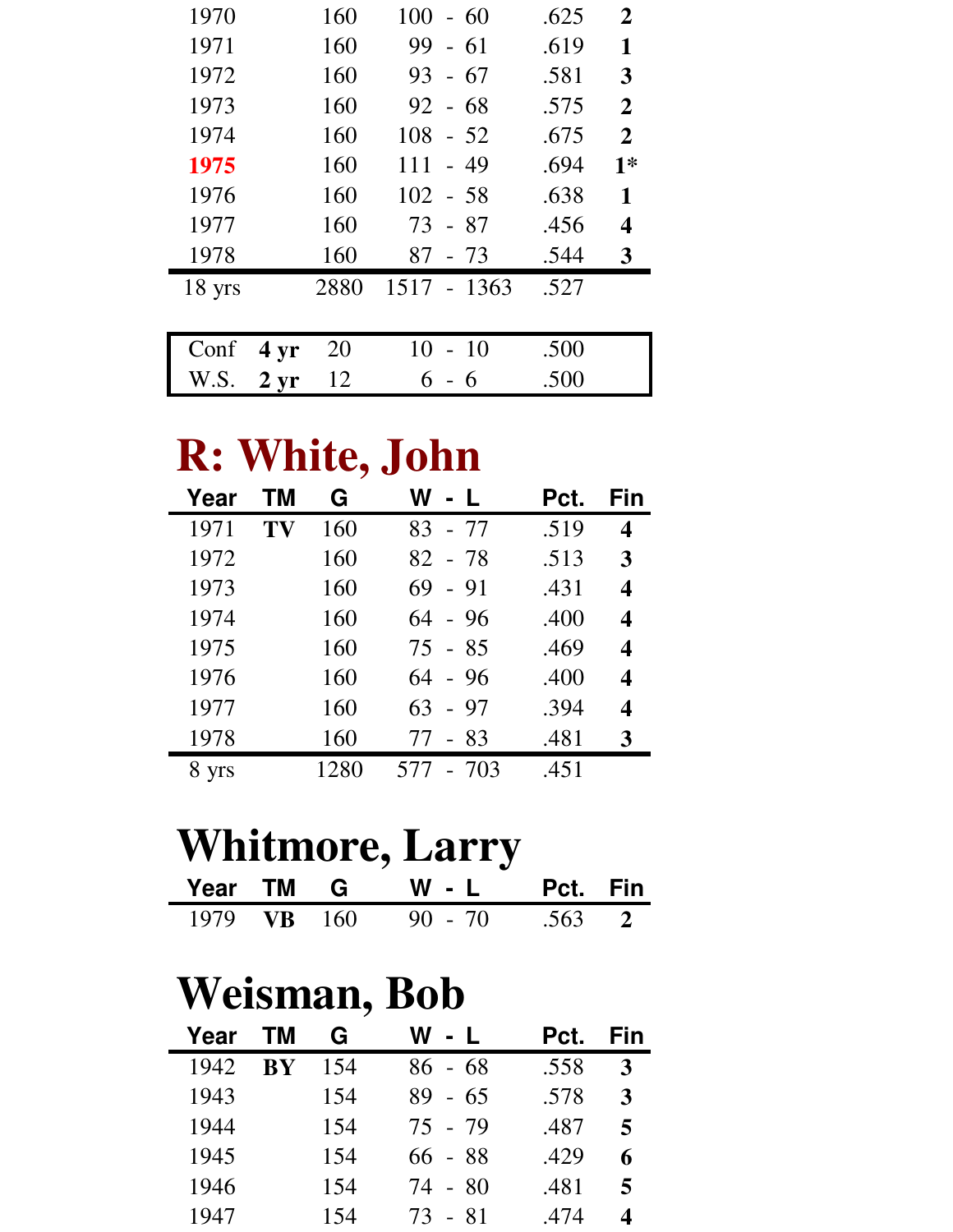| 1948 |                        | 154 | $-68$<br>86                          | .558 | 1                       |
|------|------------------------|-----|--------------------------------------|------|-------------------------|
| 1949 |                        | 154 | 73<br>$-81$                          | .474 | 5                       |
| 1950 |                        | 154 | 76<br>$-78$                          | .494 | 5                       |
| 1951 |                        | 154 | 67<br>87<br>$\blacksquare$           | .565 | $\overline{\mathbf{4}}$ |
| 1952 |                        | 154 | 102<br>52 -                          | .338 | 6                       |
| 1953 |                        | 154 | 87<br>67<br>$\frac{1}{2}$            | .565 | $\mathbf{3}$            |
| 1954 |                        | 154 | 98<br>$-56$                          | .636 | 1                       |
| 1955 |                        | 154 | 81<br>$-73$                          | .526 | $\overline{\mathbf{4}}$ |
| 1956 |                        | 154 | $-63$<br>91                          | .591 | $\overline{\mathbf{4}}$ |
| 1957 |                        | 154 | 89<br>$-65$                          | .578 | $\boldsymbol{2}$        |
| 1958 |                        | 154 | 80<br>$-74$                          | .519 | $\overline{\mathbf{4}}$ |
| 1959 |                        | 154 | 82<br>- 72                           | .532 | $\mathbf{3}$            |
| 1960 |                        | 154 | $-61$<br>93                          | .604 | $1*$                    |
| 1961 |                        | 160 | 102<br>$-58$                         | .638 | $\mathbf{3}$            |
| 1962 |                        | 160 | 89<br>$-71$                          | .556 | $\overline{\mathbf{3}}$ |
| 1963 |                        | 160 | $-68$<br>92                          | .575 | $\overline{\mathbf{4}}$ |
| 1964 |                        | 160 | 53<br>107<br>$\equiv$                | .331 | 8                       |
| 1965 |                        | 160 | 71<br>- 89                           | .444 | 6                       |
| 1966 |                        | 160 | 75<br>85<br>$\equiv$                 | .469 | $\overline{\mathbf{4}}$ |
| 1967 |                        | 160 | $62 - 98$                            | .388 | 6                       |
| 1968 |                        | 160 | 67<br>$-93$                          | .419 | 8                       |
| 1969 |                        | 160 | 101<br>59<br>$\Box$                  | .369 | 5                       |
| 1970 |                        | 160 | 54 - 106                             | .338 | 5                       |
| 1971 |                        | 160 | 63<br>97                             | .394 | 5                       |
| 1972 |                        | 160 | 75<br>85                             | .469 | $\overline{\mathbf{4}}$ |
| 1973 |                        | 160 | 80<br>80                             | .500 | $\overline{\mathbf{4}}$ |
| 1974 |                        | 160 | 79<br>81                             | .494 | $\mathbf{3}$            |
| 1975 |                        | 160 | 95<br>65<br>$\overline{\phantom{0}}$ | .594 | $\boldsymbol{2}$        |
| 1976 |                        | 160 | 83<br>- 77                           | .519 | $\mathbf{3}$            |
| 1977 |                        | 160 | 95<br>65                             | .594 | 1                       |
| 1978 |                        | 160 | 94<br>66                             | .588 | $\boldsymbol{2}$        |
| 1982 | RI                     | 122 | 54<br>-68                            | .443 | 4                       |
| 1983 | $\bf CO$               | 160 | 114<br>46                            | .288 | $\boldsymbol{4}$        |
| 1984 |                        | 160 | 105<br>55                            | .344 | 5                       |
| 1985 | $\mathbf{Z}\mathbf{Z}$ | 160 | 68<br>92                             | .425 | 5                       |
| 1986 |                        | 160 | 82<br>78                             | .513 | $\boldsymbol{2}$        |
| 1987 |                        | 160 | 70<br>$-90$                          | .438 | $\overline{\mathbf{4}}$ |
| 1988 |                        | 159 | 78<br>81                             | .491 | $\boldsymbol{2}$        |
| 1989 |                        | 160 | 72<br>88                             | .450 | $\mathbf{3}$            |
| 1990 |                        | 160 | 65<br>95                             | .406 | 5                       |
| 1991 |                        | 160 | 73<br>87                             | .456 | 4                       |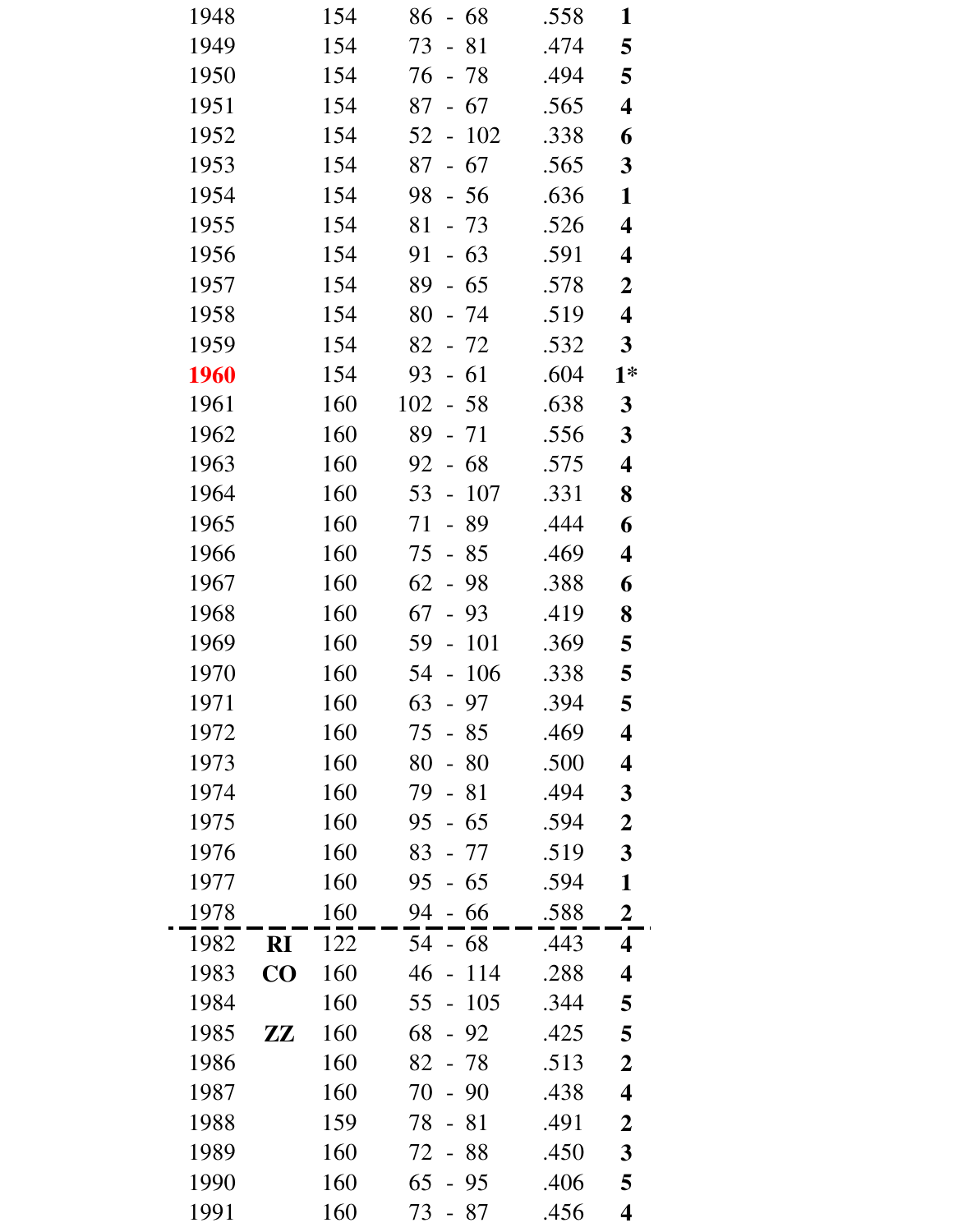| 1992   |                   | 160 | 81<br>- 79                       | .506 | 3                       |
|--------|-------------------|-----|----------------------------------|------|-------------------------|
| 1993   |                   | 160 | 65<br>$-95$                      | .406 | 6                       |
| 1994   | SP                | 160 | 85<br>$-75$                      | .531 | $\overline{2}$          |
| 1995   |                   | 160 | 75<br>85<br>$\frac{1}{2}$        | .469 | 6                       |
| 1996   |                   | 160 | 74<br>$-86$                      | .463 | 5                       |
| 1997   |                   | 160 | 85<br>- 75                       | .531 | $\overline{\mathbf{4}}$ |
| 1998   |                   | 160 | 86<br>- 74                       | .538 | $\mathbf{3}$            |
| 1999   |                   | 160 | 72<br>- 88                       | .450 | 5                       |
| 2000   |                   | 160 | 83<br>- 77                       | .519 | 1                       |
| 2001   |                   | 161 | 85<br>- 76                       | .528 | $\boldsymbol{2}$        |
| 2002   |                   | 160 | 80<br>$-80$                      | .500 | $\overline{\mathbf{3}}$ |
| 2007   | LW                | 160 | 80<br>- 80                       | .500 | $\overline{\mathbf{4}}$ |
| 2008   |                   | 160 | 93<br>$-67$                      | .581 | 3                       |
| 2009   |                   | 160 | 64<br>96<br>$\Box$               | .400 | $\overline{\mathbf{4}}$ |
| 2010   |                   | 160 | - 89<br>71                       | .444 | $\mathbf{3}$            |
| 2011   |                   | 160 | 75<br>$-85$                      | .469 | $\boldsymbol{2}$        |
| 2012   |                   | 160 | 88<br>$-72$                      | .550 | $\mathbf{1}$            |
| 2013   |                   | 160 | 84<br>- 76                       | .525 | $\boldsymbol{2}$        |
| 2014   |                   | 160 | 60<br>100<br>$\bar{\phantom{a}}$ | .375 | $\overline{\mathbf{4}}$ |
| 2015   |                   | 160 | 68<br>92<br>$-$                  | .425 | 3                       |
| 2016   |                   | 160 | 77<br>$-83$                      | .481 | $\boldsymbol{2}$        |
| 2017   |                   | 160 | 81<br>- 79                       | .506 | $\boldsymbol{2}$        |
| 2018   |                   | 160 | $75 - 85$                        | .469 | $\mathbf{3}$            |
| 2019   |                   | 160 | 54 -<br>106                      | .338 | 4                       |
| 71 yrs |                   |     | 11208 5430 - 5778                | .484 |                         |
|        |                   |     |                                  |      |                         |
| Conf   | $9 \,\mathrm{yr}$ | 63  | $-34$<br>29                      | .460 |                         |
| W.S.   | 3 <sub>yr</sub>   | 15  | 5 <sup>5</sup><br>$-10$          | .333 |                         |

## **Weisser, Kyle**

| Year | TМ | G   | $-1$<br>W   | Pct. | Fin          |
|------|----|-----|-------------|------|--------------|
| 2004 | RZ | 160 | $-93$<br>67 | .419 | 5            |
| 2005 |    | 160 | 54 - 106    | .338 | 6            |
| 2006 |    | 160 | $51 - 109$  | .319 | 6            |
| 2007 |    | 160 | $62 - 98$   | .388 | 6            |
| 2008 |    | 160 | 68<br>$-92$ | .425 | 5            |
| 2009 |    | 160 | $65 - 95$   | .406 | 3            |
| 2010 |    | 160 | $-80$<br>80 | .500 | $\mathbf{2}$ |
| 2011 |    | 160 | 68<br>- 92  | .425 | 3            |